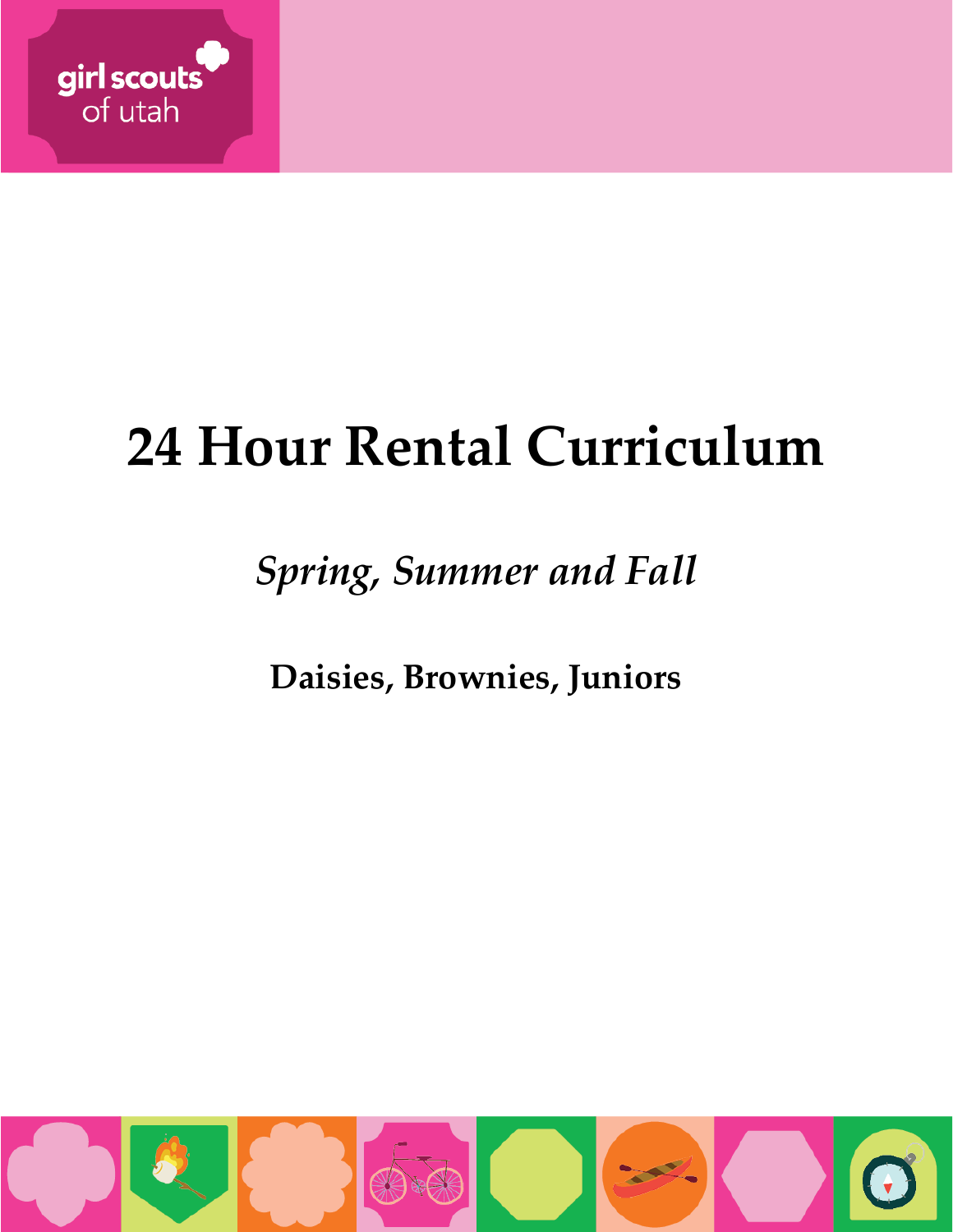## **Table of Contents**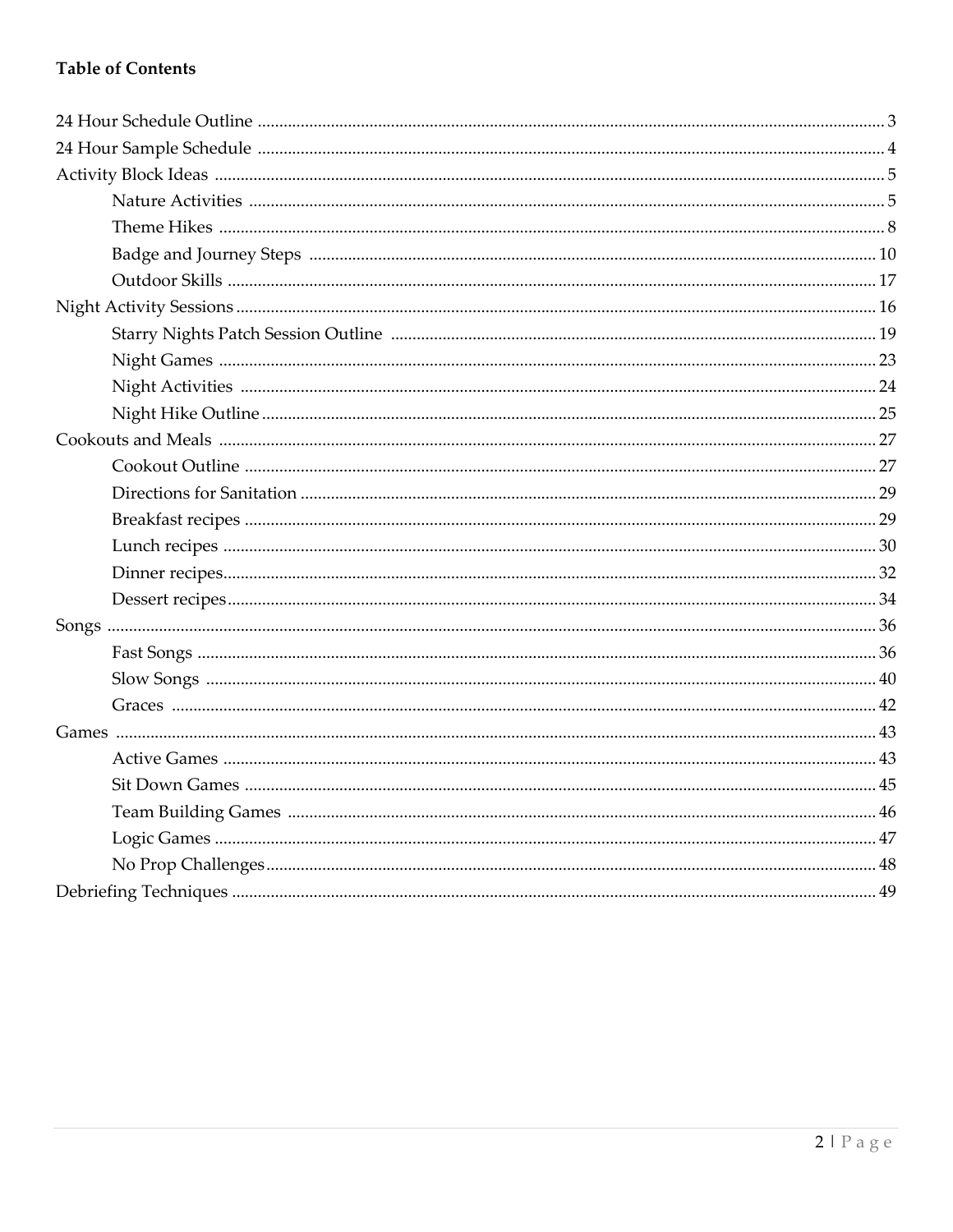## **24 HOUR SCHEDULE OUTLINE**

| Day 1<br>3:00pm    | Arrive at camp. Set up tents, move-in, tour the camp site.                                                                                    |
|--------------------|-----------------------------------------------------------------------------------------------------------------------------------------------|
| 3:30pm             | Activity Block. See activity section for ideas.<br>Recommended Activities: Fire Building, Nature Games, or Team Building Games.               |
| 4:30 <sub>pm</sub> | Dinner Cookout. See meal section for ideas and how to run a cookout.                                                                          |
| 7:00pm             | Activity Block. See activity section for ideas.<br>Recommended Activities: Leave No Trace, Badge/Patch Session, or Nature Games.              |
| 8:00pm             | Night Activity Block. See night activity section for ideas.                                                                                   |
| $9:00$ pm          | Bedtime.                                                                                                                                      |
| Day 2<br>7:00am    | Wake Up. Pack up personal gear.                                                                                                               |
| 7:30am             | Breakfast Cookout. See meal section for ideas.                                                                                                |
| 9:00am             | Activity Block. See activity section for ideas.<br>Recommended Activities: Hikes, Site-Specific Programming, or Navigation.                   |
| 10:30am            | Activity Block. See activity section for ideas.<br>Recommended Activities: Badge/Patch Session, Outdoor Skills, or Site-Specific Programming. |
| 12:00pm            | Lunch Cookout. See meal section for ideas.                                                                                                    |
| 1:30pm             | Activity Block. See activity section for ideas.<br>Recommended Activities: Team Building Activities, Outdoor Skills, or Badge/Patch Session.  |
| 2:30 <sub>pm</sub> | Debriefing Session. See debriefing section for ideas.                                                                                         |
| $2:45$ pm          | Kapers and Pack up Group Gear. Leave Camp.                                                                                                    |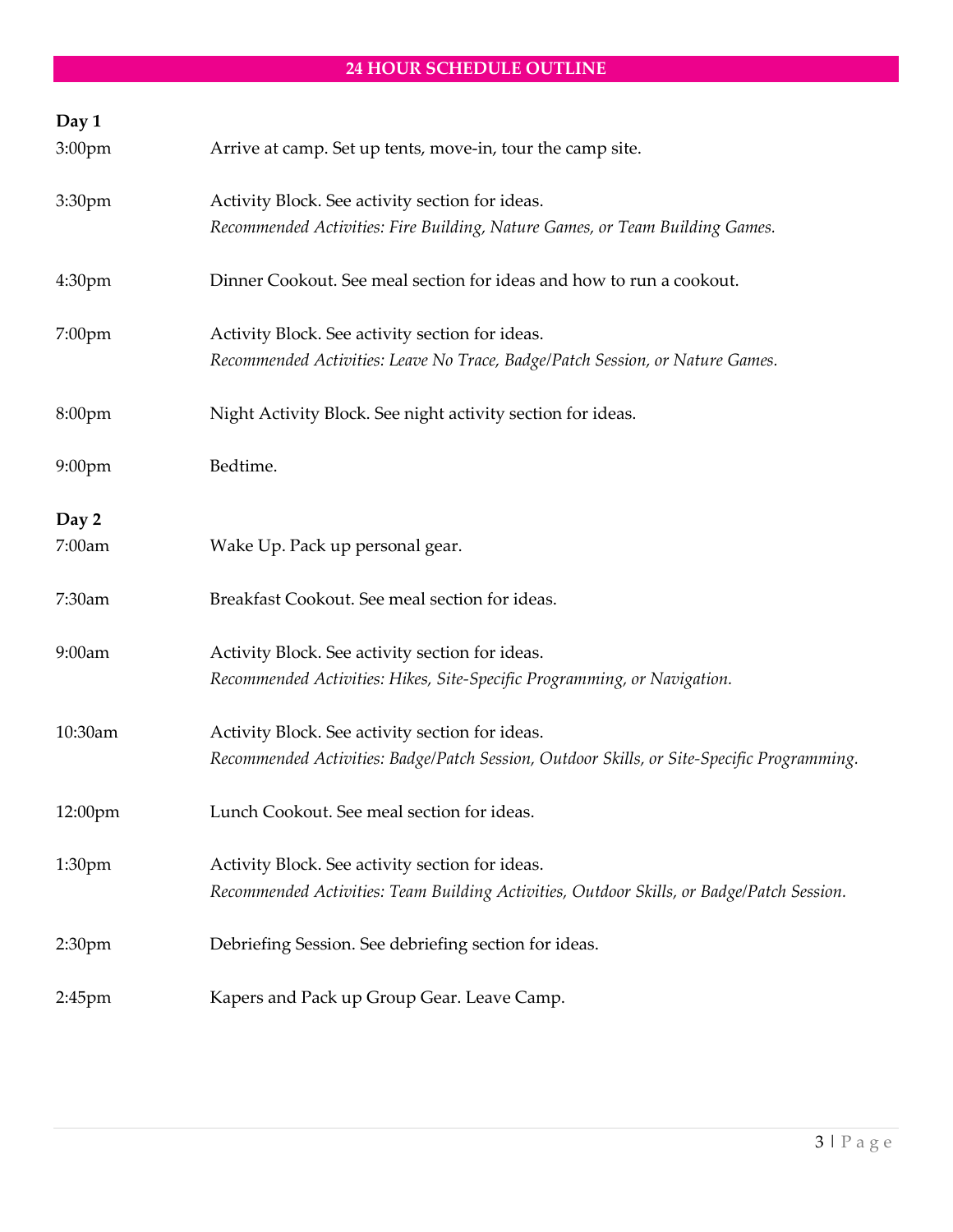## **24 HOUR SAMPLE SCHEDULE**

| Day 1              |                                                                                                                                         |
|--------------------|-----------------------------------------------------------------------------------------------------------------------------------------|
| 3:00pm             | Arrive at camp. Set up tents, move-in, tour the camp site.                                                                              |
| 3:30pm             | Activity Block: Fire Building session                                                                                                   |
| 4:30 <sub>pm</sub> | Dinner Cookout: Spaghetti, Garlic Bread, Corn                                                                                           |
| 7:00pm             | Activity Block: Leave No Trace - Outdoor Skills Patch                                                                                   |
| 8:30pm             | Night Activity Block: Night Hike & Activities                                                                                           |
| $9:00$ pm          | Bedtime                                                                                                                                 |
|                    |                                                                                                                                         |
| Day 2<br>7:00am    | Wake Up. Pack up personal gear.                                                                                                         |
| 7:30am             | Breakfast Cookout: French Toast, Sausage Patties, and Pears                                                                             |
| 9:00am             | Activity Block: Hike with Nature Activities -Shape Hike, Nature Scavenger Hunt, and<br>Who Am I?                                        |
| 10:30am            | Activity Block: Badge/Patch Session - Work on badges that favor your surroundings<br>(Bugs, Camper, Letterboxer, Animal Habitats, etc.) |
| 12:00pm            | Lunch Cookout: Walking Tacos                                                                                                            |
| 1:30pm             | <b>Activity Block: Team Building Games</b>                                                                                              |
| $2:15$ pm          | Debriefing Session. Artistic Debrief - draw a picture to describe your weekend.                                                         |
| 2:30 <sub>pm</sub> | Kapers and Pack up Group Gear. Leave Camp.                                                                                              |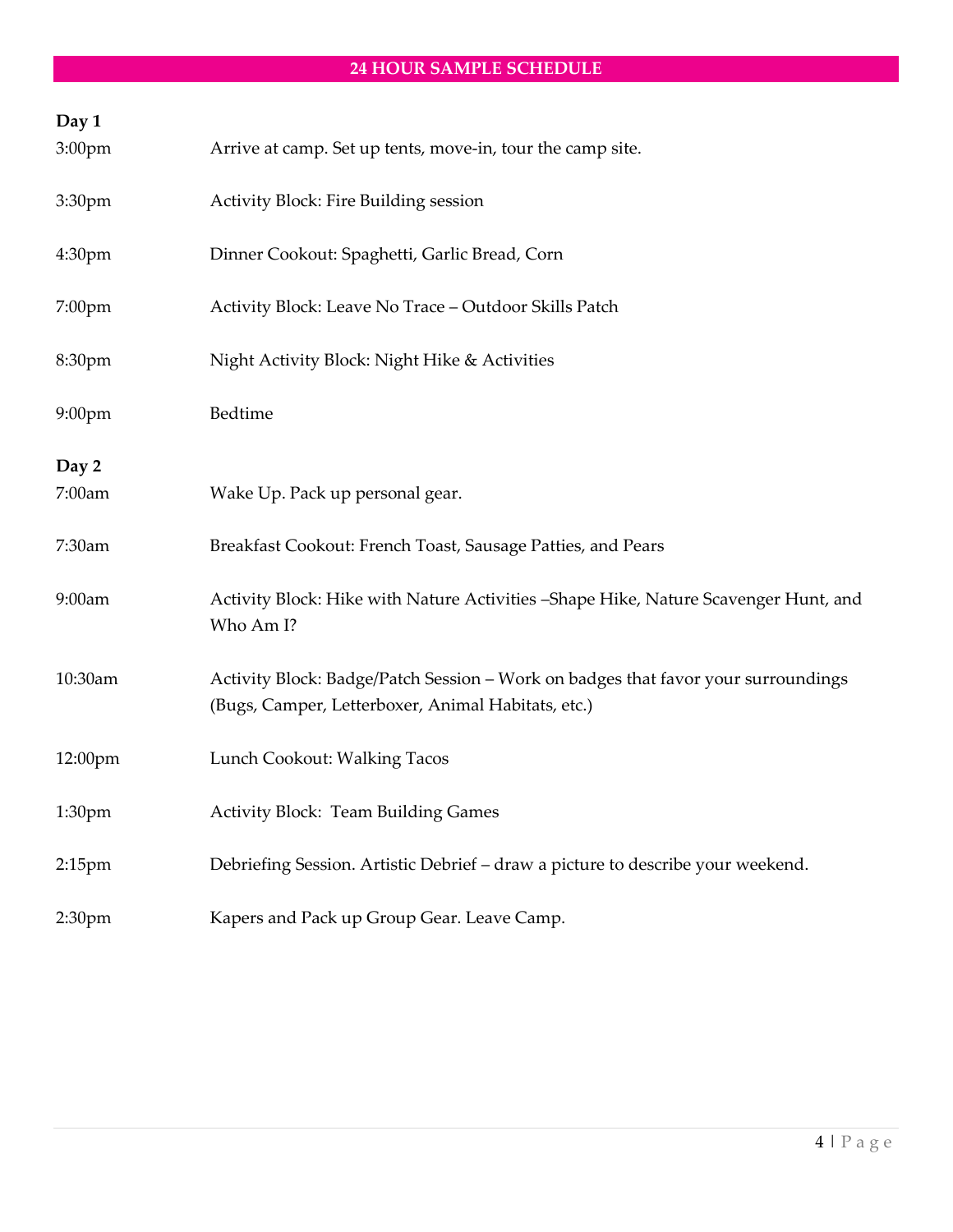#### **Nature Activities**

#### Elements

- o Materials: Hat, bean bag or Frisbee. Form a circle. Select a person to go into the middle. The person in the middle call out of four words, EARTH, WATER, AIR or FIRE. The person in the middle throws the bean bag to someone in the circle. The person catching the bean bag must name something living in the element called out e.g. Earth- bear; Water- shark; Air- pigeon. If FIRE is called out the person catching it says nothing and returns it as soon as possible. You have 10 seconds to give an answer, and no repeats! If you can't answer, you go in the middle.
	- o Variations: Select a continent before the game starts; all answers must come from that continent. Or, go through the alphabet for living nature names.

#### Giant Pick Up Sticks

o Collect all lengths of sticks. This game is played just like regular pick up sticks. Toss all the sticks into a pile. Each player tries to get a stick out of the pile without disturbing the positions of the other sticks. She continues removing sticks until she disturbs the pile. Then play passes to the next player. The first player with the most sticks at the end wins.

#### Nature Puppets

o Creating a puppet show from "found objects" stretches the imagination in many ways. Each camper begins by picking up a stick or a rock that can become a base for his puppet. Campers should continue to find rocks, sticks, pine needles, leaves, or anything else they will need to make their puppets come to life. Using a hot glue gun or glue, attach the items to the stick or rock. Allow each camper to devise a story around the theme of the lesson or activity and present her puppet show to the others. (101 Nature Activities for Kids, Jane Sanborn & Elizabeth Rundle)

Nature Scavenger Hunt

 $\circ$  A list of things to find in the natural world—great if it is applicable to your camp's theme, the activity you have been doing, or additional goals around connecting campers to the natural world in a directed way. Examples of things to look for: smooth, beautiful, oldest thing, something humans can't live without, makes sound when wind blows.

#### Oh Deer!

o Divide into 2 teams – deer and resources. The teams will stand about 20 feet from each other and the deer will turn their backs on the resources. There will be 3 resources represented in this game – food (signified by a hand over the belly), water (signified by a hand over the mouth), and shelter (signified by a tent shape made by the hands above the head). Each resource will represent one of these 3 and each deer will choose a resource that they need for the round. The deer will then turn around and run to find a resource that match the symbol they are doing. If they find what they desire, they take the resource back with them who then becomes a new deer. If the deer can't find the resource they selected or there is not enough, they die and become a resource. This is a Project Wild game so make sure to debrief and process the similarities to nature.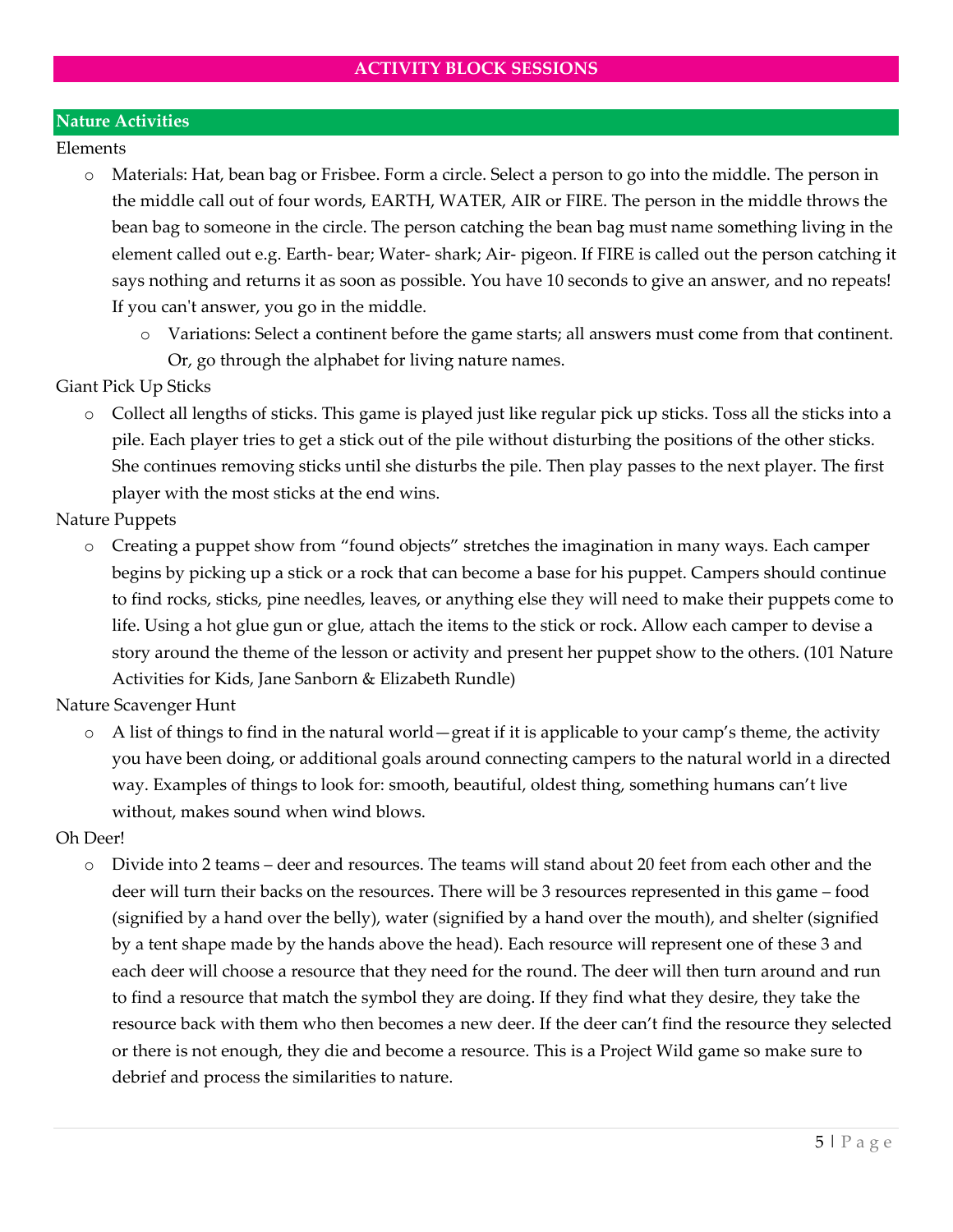o After a couple rounds, add in a twist! Maybe there is a drought so there will be no water amongst the resources. However some deer will still choose water and then be left without this resource to satisfy their need. You can also add in a predator – have one girl be a coyote and tag deer as they are racing for resources. These deer then die and become resources.

## Park Ranger

o This game is quick and simple to learn! Especially when played with a large group of people, this game is a ton of fun! If the group is very large two Park Rangers can exist at once. To play this game you will need a fairly open area (ie: a lawn) and pre-set boundary lines. One player is chosen at random to be the "Park Ranger". This player begins in the center of the lawn. All other players stand in a line (shoulder-to-shoulder) facing the Park Ranger. All of these players choose an animal. This animal becomes your identity and there is no need, though it is not forbidden, to tell anyone else what your animal is. The Park Ranger then says a characteristic that the other player's animals may have (ex: "If your animal has a beak…feathers…four legs" etc.) If a player's animal does have the feature mentioned they must run across the lawn without being tagged or going out of the boundaries. The Park Ranger tries to tag as many people as possible. If a player is tagged they become a "Tree". Trees freeze where they are tagged and though they cannot move their feet they can sway and tag others as they run past. If a Tree tags you, you too become a tree. The last player who is not a tree wins and gets to be the Park Ranger for future rounds.

#### Sound Tapestry

o Each girl needs a piece of blank paper and a few colored pencils. Have each individual spread out and find a comfortable place to sit in the natural world. Ask everyone to sit quietly and listen for birds chirping, leaves blowing and other sounds in nature for 10 minutes. As they listen to each distinct sound, ask them to think about what that sound "looks" like. What color is it? Is it smooth, wavy, or rough? Is it loud or soft? Once they have an idea what the sound looks like, they can use their colored pencils to draw a diagram of each of the different sounds they hear. Afterwards, they can share their "tapestries" with the group.

#### Web of Life

- o Gather a large ball of string. Girls form a circle, while standing. Leader holding ball of wool starts: unravel the string a bit first, then holding on to the loose end, she says "I am the EARTH", then throws the string ball across the circle to a girl on other side. This girl then thinks of something in nature that depends on/connects to the previous thing; i.e. "I am the LAKE(S) that cover the Earth"; She then (unravels the string a bit first) throws the ball to someone across the circle - remembering to HOLD ON TO THE PIECE OF STRING that connects her to the first person. Play continues like this until everyone has had a turn/is connected, with each player, both by wool and by statements in turn (i.e. "I am the FISH that swims in the lake", "I am the MOSQUITO that feeds the fish", "I am the HUMAN that feeds the mosquito", I am the SUN that shines on the human...) The entire circle is now connected by a crisscrossed web of string. Girls should be reminded to keep their string tight throughout the game.
- o Now leader says something like: "THERE HAS BEEN A TERRIBLE OIL SPILL" and tugs on her line of string, and sits down, saying "When you feel a pull on your line: sit down". What happens naturally, is that eventually all participants should be sitting down. Discussion can ensue, as to the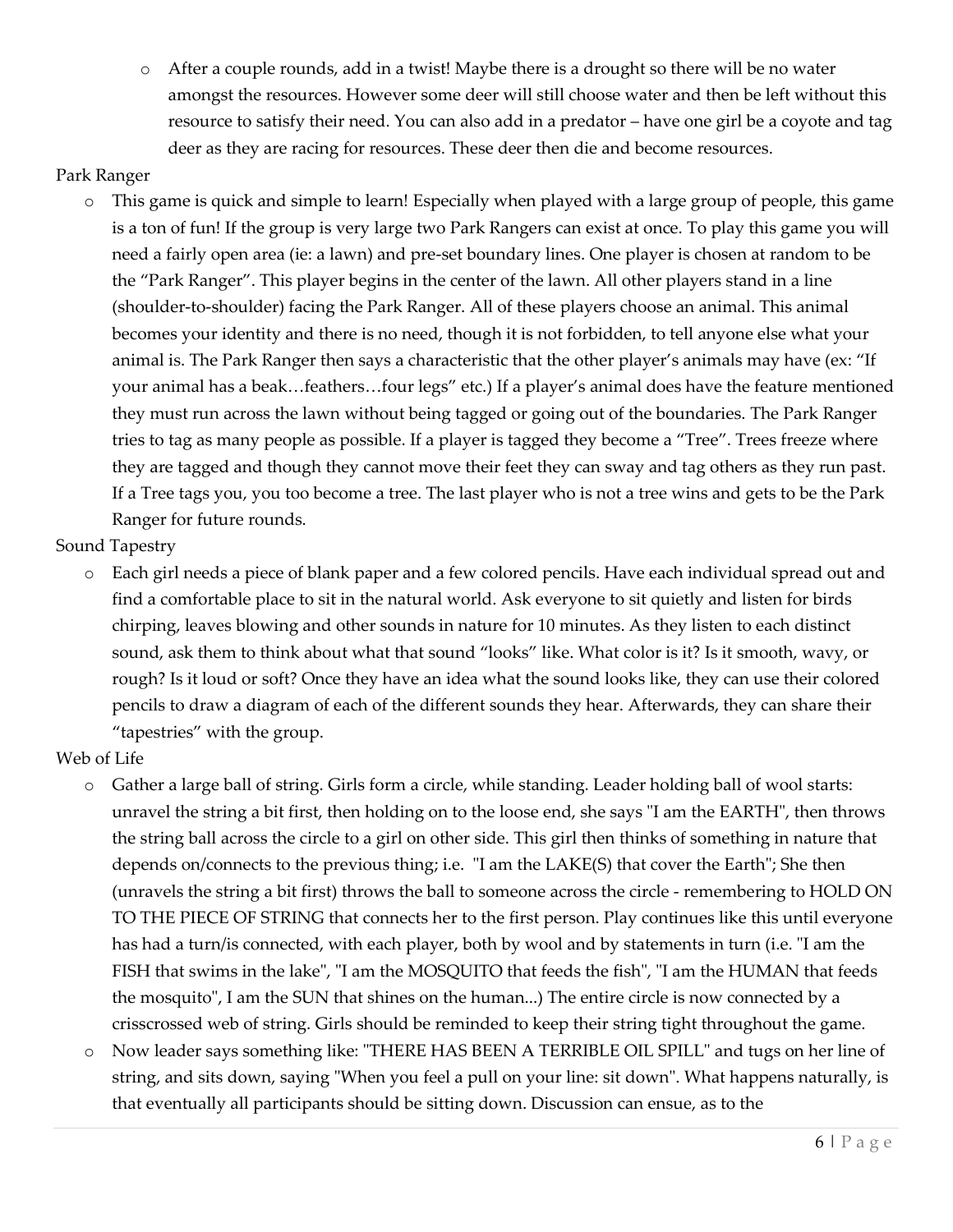interconnectedness of all things in nature, etc. During the game there will naturally be some dropping of the string ball; girls who throw the ball and forget to hang on to their end, etc... but that's what makes it fun too -someone has to climb in/under and retrieve the string from time to time. (101 Nature Activities for Kids, Jane Sanborn & Elizabeth Rundle)

Who Am I?

o Place a sign with the name of a plant, animal, or natural object on each camper's back. Then have everyone try to figure out what their individual signs are by asking questions of others. The questions should only be yes/no questions. When nearly everyone has determined what her sign says, the signs can be switched and the game repeated. (101 Nature Activities for Kids, Jane Sanborn & Elizabeth Rundle)

**Theme Hikes** 

100- Inch Hike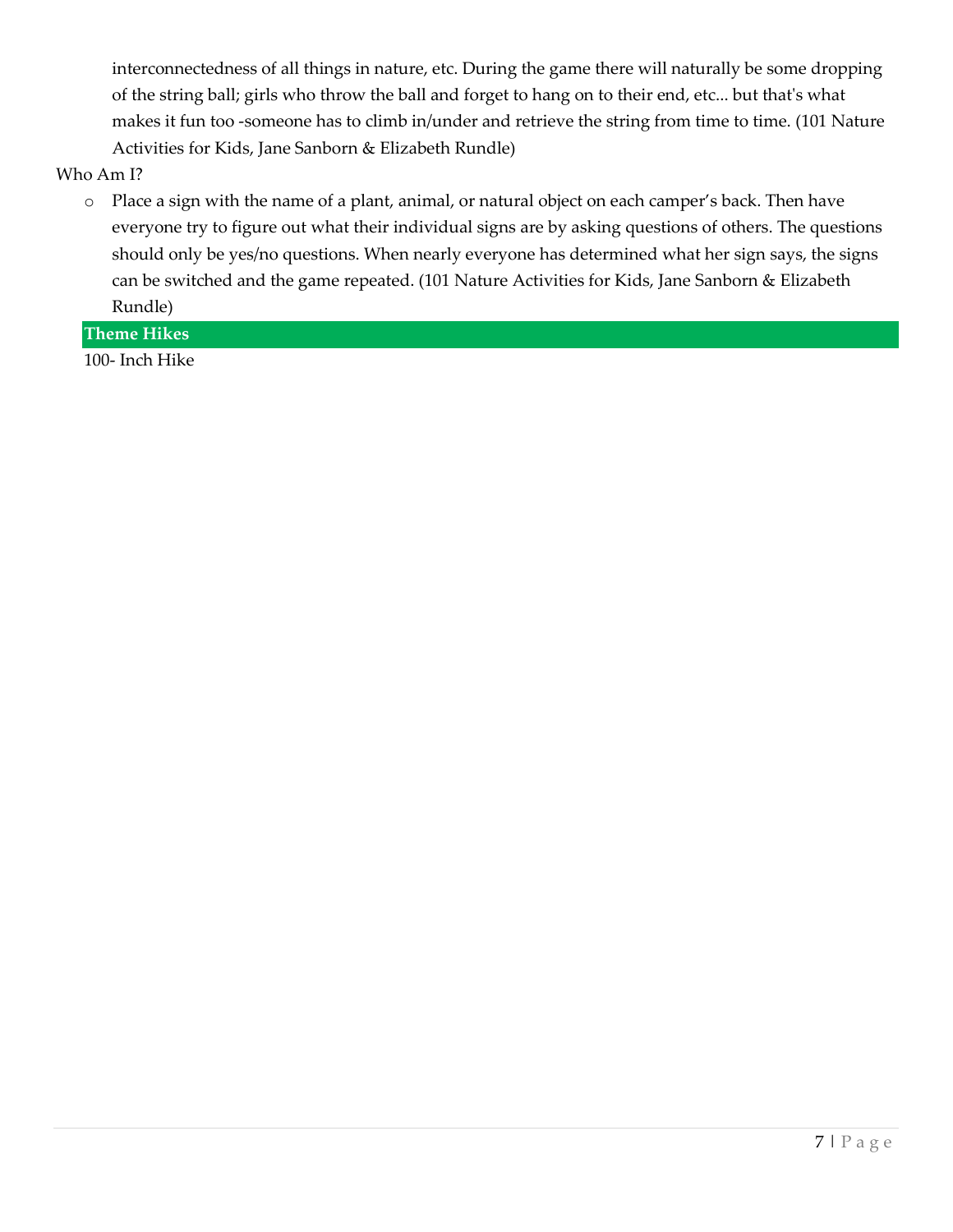## **Theme Hikes**

#### 100- Inch Hike

o Give each camper a piece of string 100 inches long. Campers then carefully explore the area along the length of the string. Campers can look for: signs of animals, birds or insects; distinctive characteristics of plants; textures of the soil and sand; different colors, etc.

Alphabet Hike

- o Assign one or more letters of the alphabet to the girls and let them find nature objects beginning with these letters.
	- o Variation: The hike leader walks until she finds a nature object that begins with "A", when she identifies it to everyone she goes to the end of the line. The second person is the new leader and finds something that begins with "B", and so on.

#### Animal Hunt

- o Find six animals that share your environment and discuss how and where they live.
- Color Hike
	- o Each girl will pick a color before beginning the hike and while hiking she will take note of all the different places she sees that color. Share experiences with the group.
- Crayon Rubbings
	- o Place a piece of paper on an object or a portion of one (telephone pole, sidewalk, tree, rock). While holding the paper in place, rub a crayon over the paper so that the texture of the object becomes evident. Can you find objects that have similar textures?
		- o Collect several rubbings, done in one or several colors and make a collage.
- Curiosity Hike
	- o Find some odd or curious object such as bark, stone, stick, etc. By using imagination tell what animal, etc. the object represents.

#### Paint Chip Hike

o Place paint chips face down. Have each camper blindly select one or two different paint chips from the pile. Give them some boundaries and then have them try and find a "perfect," or as close as they can find, match with some item in the natural world.

#### Penny Hike

o To help girls learn directions, flip a coin after pre-determining whether heads or tails will be east-west or north-south; have girls decide the correct direction.

Shape Hike

Find and identify the shapes (square, round, triangular, etc.) of different things such as buildings, leaves, rocks, and trees.

#### Silent Hike

- o As the name suggests, participants on this hike should not speak. Instead they will focus on what they can hear as they progress along the trail. Process the different sounds and identify what they heard.
	- o An alternative is to find an area where the group can spread out and sit apart from one another. Allow them 5-10 minutes to just sit and listen to the sounds of nature. If you have paper and pencils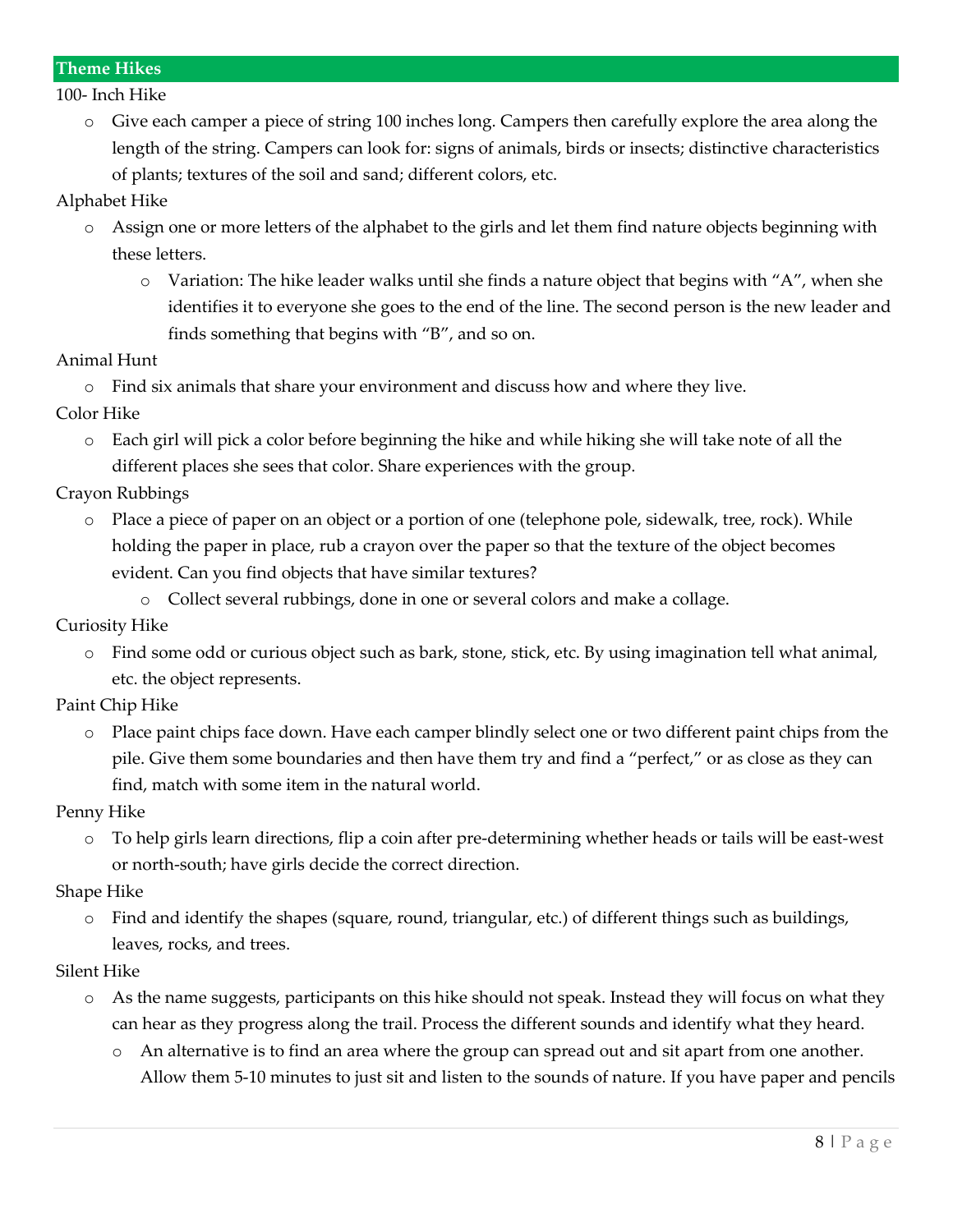available, you can have them make a sound map. They can list the sounds, draw a picture of what it represents to them or map out the direction of the sound.

Story Hike

Use a story, such as "Inside Out", "Peter Pan", or "Treasure Island" to illustrate a hike. Lay a trail using phrases and places from the story. The group should be familiar with the story.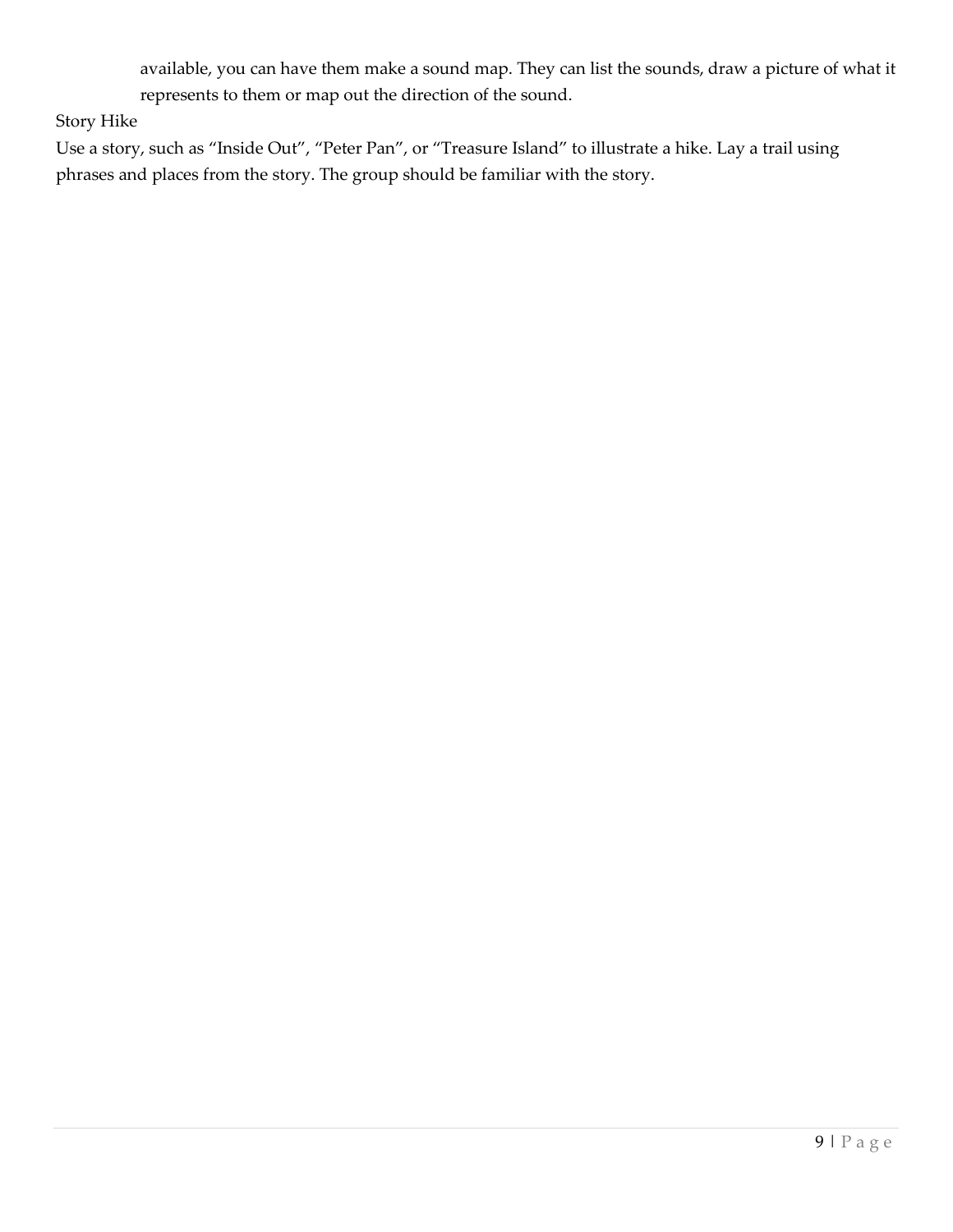Bugs: Step 3

- o Watch three bugs. Look for three different bugs in your area. They could be an ant carrying food, a beetle chewing on a leaf, and a roly-poly (sow bug) on a porch. Identify the bugs and try to find out what they are doing and why.
- o With an adult, find an ant trail. See what happens if you put a stick in the middle of the trail. What about a little water? What about food? See what you can find that distracts the ants (without hurting them, of course).

Bugs: Step 5

o Take a bug walk or bug hike. See how many kinds of bugs you can find along the way. Use a magnifying glass and look on the ground and up high in branches.

Brownie First Aid: Step 5

o Take a hike. Identify plants, animals, and insects to avoid, and discuss how to protect yourself from a sunburn. Talk about what to do if you have a bug bite, bee sting, sunburn, or poison oak or ivy rash.

Girl Scout Way: Step 1

- o Learn three new Girl Scout songs. Ask an older Girl Scout or look in your Journeys for a song to learn and enjoy. Sing them with your friends, and talk about why you like each one.
- o Learn a new singing game, an action song, and a hand-clapping song. These might include clapping your hands or stomping your feet in tie to songs like "The Hokey Pokey" or "If You're Happy and You Know It."
- o Make up your own song based on nature. List to musical sounds in nature, like birds singing, frogs croaking, or rivers washing over stones. Use the sounds to create your own song, then sing it for your Brownie group or a family member.

Girl Scout Way: Step 4

o A better meeting place. Team up with your Brownie friends to think of three ways you could leave camp better than you found it. Choose one and do it.

Hiker: Step 1

- o Ask an Expert. Invite a camp director/assistant or high adventure staff to talk to your group about local places to hike.
- o Choose something to see. Do you have a favorite plant or animal you'd like to see? Is there a certain kind of tree you want to picnic under?

Hiker: Step 2

Know the trail. Trace the trail you will hike on a new piece of paper. Then talk with your friends about where you might see hills, streams, trees, flowers, and animals. Sketch them on your map.

#### Hiker: Step 3

o Pick the right gear. Ask an older Girl Scout – What does she pack for a hike?

Hiker: Step 4

o GORP – Good Old Raisins and Peanuts taste great – and help keep your energy up! Pick your own ingredients. Try using nuts, dried fruit, chocolate chips, pretzels, or yogurt chips. Then mix it up in a big bowl and store in small Ziploc bags.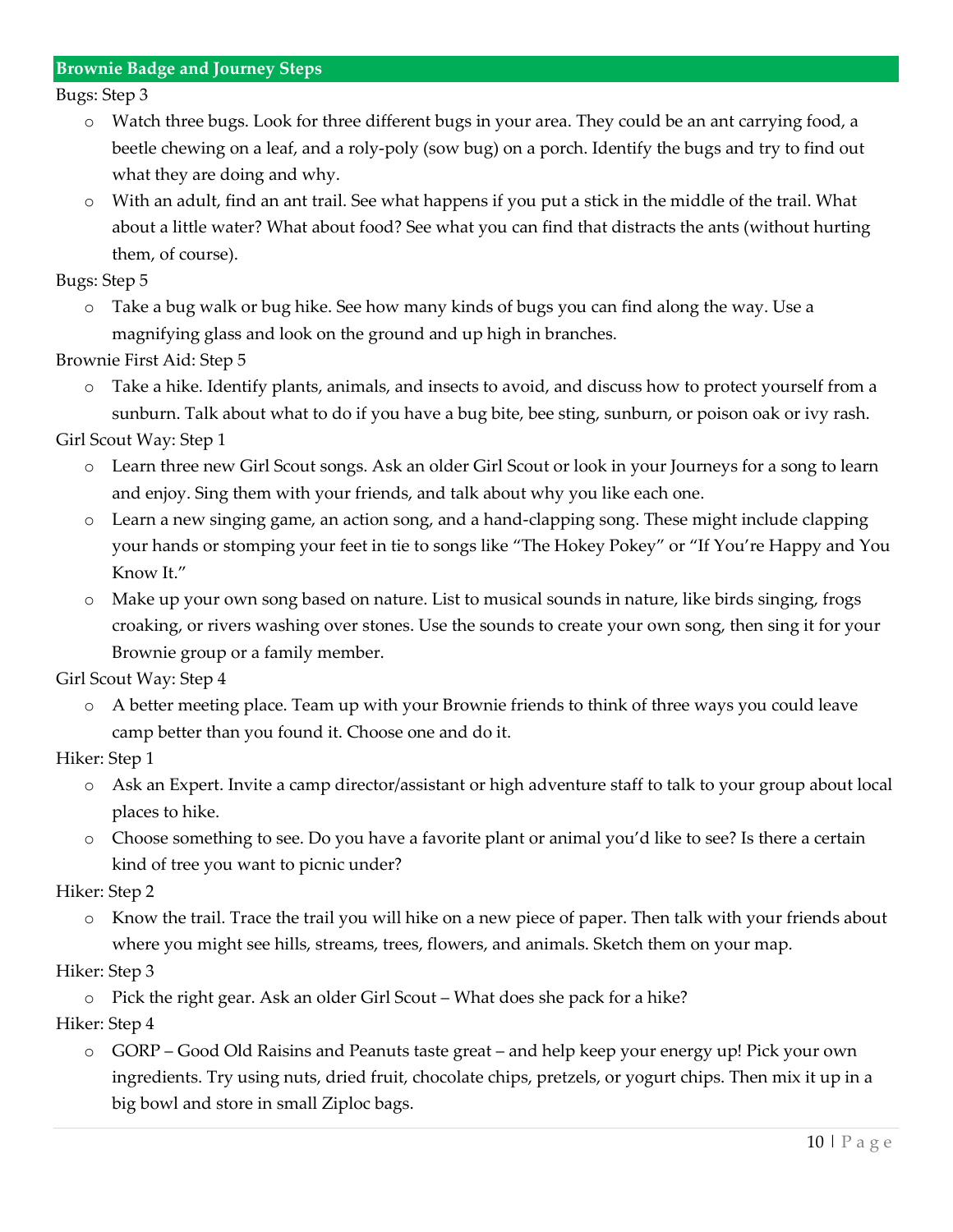o Bring a "nose-bag lunch"! – these are named after the lunches horses carry around with them, hanging in a bag around their noses! Your bag can have whatever delicious lunch items you want, as long as they're easy to carry.

Hiker: Step 5

- o Have a scavenger hunt. Make a list of ten things you might find along your trail. It might be a smooth rock, a yellow leaf, an acorn, or a pinecone.
- o Play "I Spy." Start with the rainbow and find something in each color. Or try to find things that start with each letter of the alphabet!

Making Friends: Step 2

o Be a friend to someone you don't know. Sometimes the friends people need most are the ones they didn't know they had. Think of a group that could use your friendship—perhaps children at a hospital, soldiers overseas, or someone left out at your school, and do something nice for them.

Making Friends: Step 3

o Try a game or activity that's new to both of you. With a friend, find something new you'd both like to do, and try it out together. We all learn in different ways, so ask for their help when you need it—and offer yours when they need it. Remember to compliment each other, too!

Making Friends: Step 4

- o Practice being a good listener. Let a friend talk about how they feel. Listen for three minutes without interrupting. Then tell them what you heard them say. Then, switch!
- o Find kind words. Words can hurt, so it's important to use nice ones when you disagree. With your Brownie friends, make a list of words that make you feel good. Practice using the words to say kind things.

Making Games: Step 4

o You're It. In TV tag, players name a tv show when they're tagged. In Freeze Tag, they have to stand frozen in place when they're tagged. Make your own version of Tag by adding a rule. Maybe players have to twirl three times and say a tongue twister when they're tagged.

My Best Self: Step 2

o Try three different kinds of exercise, such as jumping rope, playing soccer, or doing yoga. Do each one for 20 minutes, and choose your favorites. How could you do it three times a week?

Painting: Step 2

o Paint an outdoor landscape with trees or flowers. Find a pretty spot with lots of colors and paint what you see.

## Painting: Step 4

o Paint with something from nature. Use something with a design on it, like a leaf. Press it into paint and then onto your paper. Try different kinds of leaves.

Outdoor Adventurer: Step 1

o Try an outdoor challenge. How could you take something you like to do outside and make it a bit more adventurous? Invite a friend to climb a hill that's taller than the ones you've climbed before. Or think up your own idea!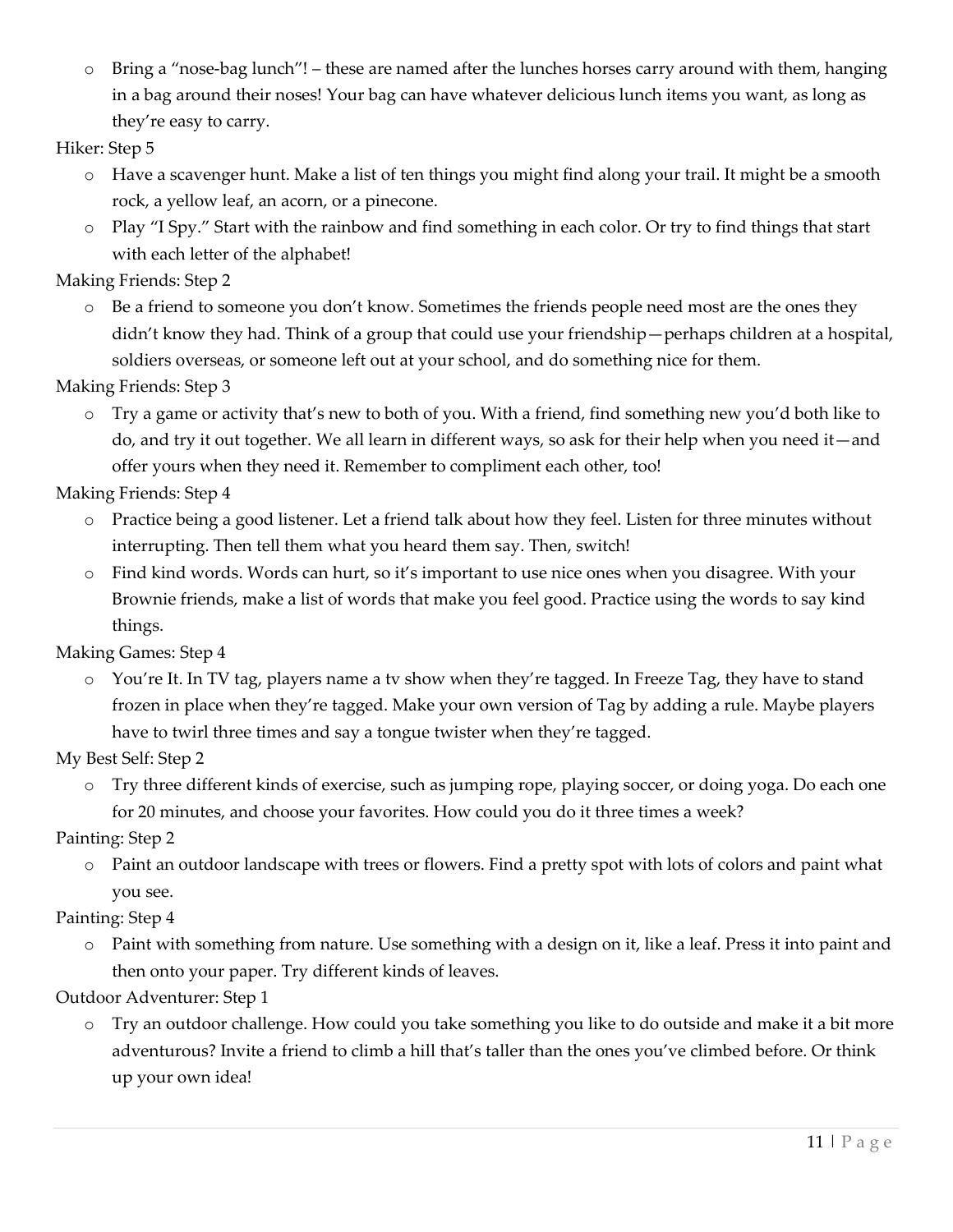o Explore the night. After the sun sets, find out how the world outside changes. Grab a flashlight, team up with an adult, and go for a nighttime walk. Search for nighttime critters. Listen for sounds. Do you see the Big Dipper in the sky?

Outdoor Adventurer: Step 2

- o Go on a nature hike. Go on a treasure hunt to collect leaves, pinecones, shells, acorns, and odd-shaped rocks. Follow tracks on a trail – were they left by humans or by other creatures? Or go bird watching an count how many different kinds of birds you see.
- o Create a scent diary. Bring a notebook and draw, write, or tape the things that create the unusual, amazing, and mysterious scents you can find in the outdoors. Do you smell pine from a tree? Leaves or wildflowers? A campfire burning? How does the air smell after a rain?
- o Sky watch. Learn about different kinds of clouds. Then go outside and look at the sky. What colors and shapes do you see? Are the clouds moving? Draw at least five of the different cloud shapes and colors you've seen.

Outdoor Adventurer: Step 3

- o Play a survival game. Develop your senses by playing the Survival Tent Game or get stronger and faster playing Capture the Flag.
- o Play a night game. Grab some friends and a flashlight, and head outdoors after the sun goes down! Try a nighttime scavenger hunt and check off things you might see or hear, like the North Star or crickets. Or play a game of flashlight tag.
- o Play a water game. Experience fun ways to be around water and get wet. Fill small balloons with water and use them to play catch with a friend. Or do a water limbo dance. Or play a game like Marco Polo.

Outdoor Adventurer: Step 4

- o Prepare a campfire.
- o Tie an overhand knot and a square knot.
- o Learn to roll a sleeping bag.

Outdoor Adventurer: Step 5

o Care for animals. How can you help other living things around you? You might put up a bird feeder or create a birdbath out of a recycled container. Or pile up lots of dead branches and leaves to give small animals a place to nest and hide.

Senses: Step 2

o List for 10 different sounds. If you're inside, listen for sounds outside. Draw pictures of what might be making those sounds. If you're outside, blindfold yourself and tell a friend what you hear. Once you've heard 10 sounds, trade places. Do you hear the same sounds as others?

Brownie Quest: Friendship Game

o Icebreaker/Getting to Know You Activity – Have girls line up in different orders: alphabetically, by birthday, by t-shirt color, etc. For an added challenge, have girls not be able to talk or have their eyes closed.

WOW: Loving the Great Outdoors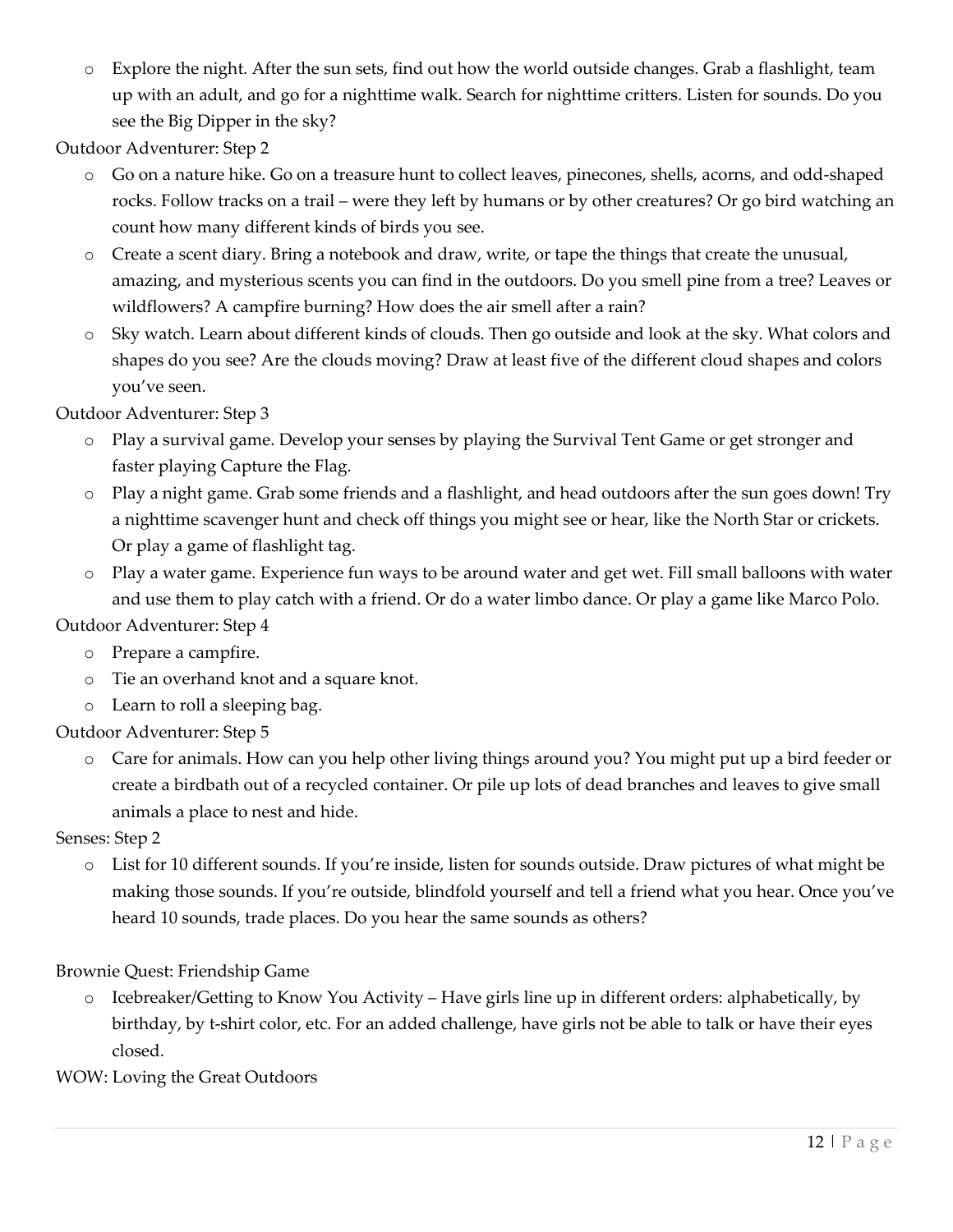o This is basically just appreciating nature. Do a nature walk and ask them about what they observe, have them sit quietly and listen for the sounds of nature, ask them their favorite ways that they enjoy nature, be creative!

#### **Junior Badge and Journey Steps**

Animal Habitats: Step 1

- o Make a skit or puppet show about the wild animals at a campground or on the trail. Include what to do if you encounter them so that both you and the animals stay safe!
- o List wild animals around camp survey the area with an adult and your Junior friends. Then pick three animals you saw and learn more about each one. Why do they live here? Do they interact with humans?

Animal Habitats: Step 2

- o Explore an animal habitat around camp figure out what the animals you see have in common. First, make a list of each one's features. Circle the things the animals share, then trade ideas about why they have each feature with your friends. Some features you might list: type of fur or skin, paw, tail, and coloring; kind of legs, mouth, and ears.
- o Make a habitat collage scientists use habitats to group animals by things they all share. Cur out 15-20 pictures of wild animals from old magazines. Group the animals by habitat. Then group them by how they look, how they move, or how they bear their young. Did your groups change? Discuss the grouping with your Junior friends – and make up ways to group animals.

Animal Habitats: Step 3

- o Check out baby-animal habitats find out how different animal parents care for their babies and make "homes" for them. You could read about how emperor penguins hold a chick under a special flap in chilly Artic temperatures, or how an orangutan mother builds new nests for her and her baby every day. Draw or paint a picture of your favorite animal pair.
- o Make your own animal house meerkats live in large underground burrows with several entrances. Beavers make dome-shaped homes called lodges with branches and mud-and they usually have an underwater entrance. Research these animal homes and try sketching your own meerkat burrow or building your own beaver lodge from sticks and mud. Share your "home" with others and explain how and why it works.
- $\circ$  Insulate your own "nest" many animals use insulation to keep their homes cool in hot temperatures or warm in the cold. They may line a nest with feathers or burrow into snow or mud to hold in body heat. Try the experiment in the sidebar of the badge pullout.

Camper: Step 1

o Talk to an experienced camper. This might be a parent, a neighbor, or an older Girl Scout who has been camping in your area.

Camper: Step 2

o Tie useful knots – knots can be used to hang up gear, tie tent flaps, connect a boat to a dock, and for lots of cool crafts. Ask an older girl scout or other expert to teach you some basic knots, including the square knot, the clove hitch, and the bowline.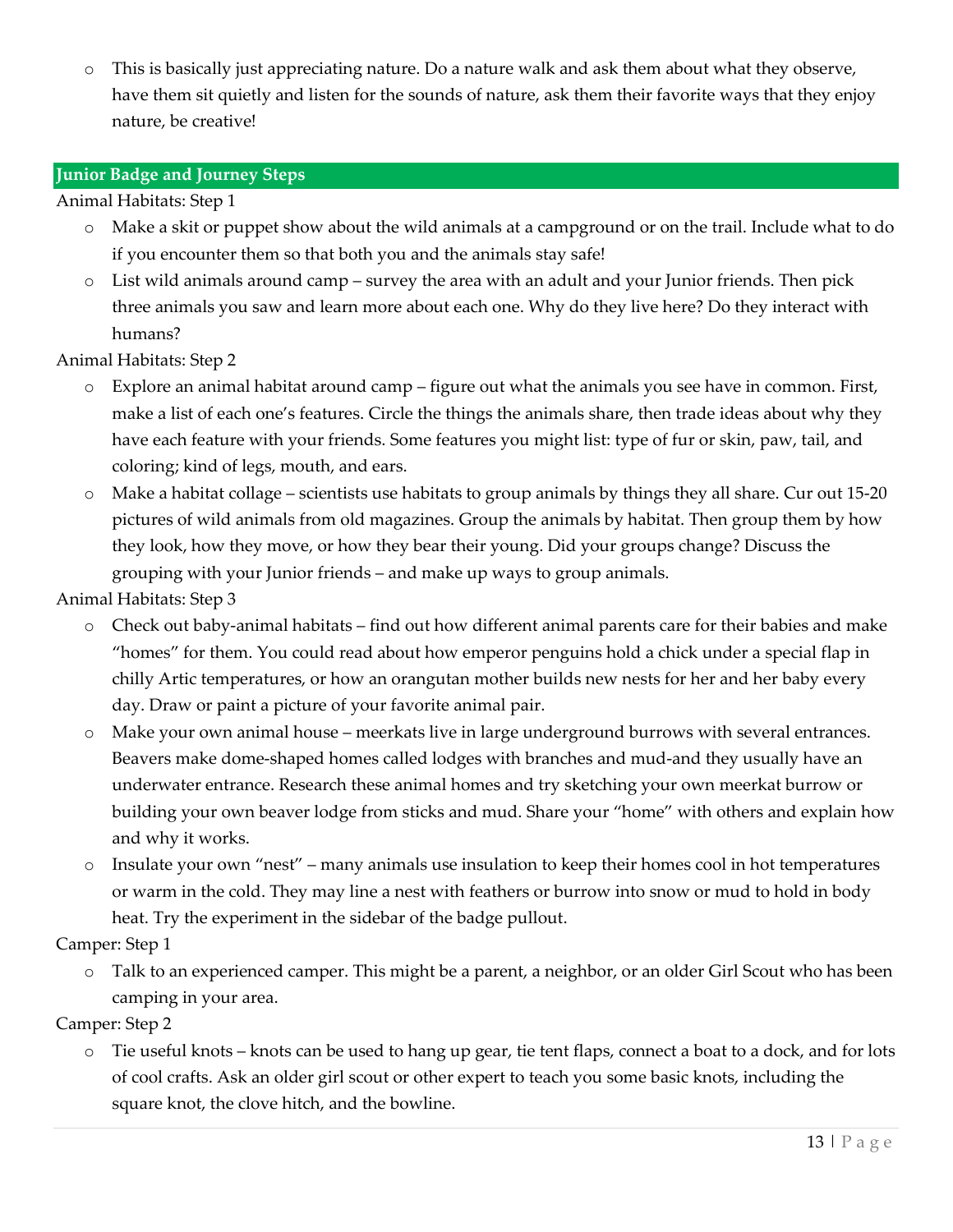- o Use a map and compass or a GPS a compass is a tool that helps you find north, south, east, and west. A GPS is like a digital compass. Learn to adjust a map according to the difference between true and magnetic north, take a compass bearing from a map and follow it, and sight an object, walk to it, and return to your starting point. For a challenge, learn to find your pace as well.
- $\circ$  Build a campfire know the safety precautions for setting up and putting out fires before you begin, as well as local rules about fires. Then learn how to build at least one kind of fire – and when to make it – from an older Girl Scout or camping expert.

Camper: Step 3

- o Make a one-pot meal find a recipe or combine two or three of your favorite ingredients to make a delicious stew.
- o Cook in foil when using a campfire as your stove, cooking with foil is a great way to keep food from falling into the fire. Lots of things can be cooked in foil – from corn to pizza to campfire chicken stew.
- o Cook a meal on a stick try grilled cheese in a hot dog bun, delicious roasted bananas to top pancakes, or sausages.

Camper: Step 4

- o Have some Leave No Trace fun make up a fun skit, game, or activity about one of the principles of Leave No Trace. Or create a special LNT ceremony.
- o Try a new adventure. Perhaps a hike you've never done to a scenic overlook or waterfall? How about boating, snowshoeing, bird-watching, or horseback riding?

Camper: Step 5

- o Gather around the campfire. If you can't have a fire, place your flashlights in a circle. Tell your favorite stories, gaze at the starts, sing your favorite Girl Scout songs, and play games!
- o Do a night watch team up with an adult to choose a special spot outdoors. Arrange for one-hour shifts through the night, signing up in pairs. Let yourself become part of the outdoors at night by keeping silent. How is the night world different from the day? What happens to your senses? Record or log what you see and hear during your shift and have everyone report back over breakfast.
- o Have fun with flashlights you could play a game of flashlight tag. (First, make sure you discuss with an adult where it's safe to play.) Or you might go on a night hike.

Drawing: Step 1

- o Try black and white. Draw your still life three times: with black pen, black colored pencil, and charcoal or regular pencil.
- o Use color. Draw your still life three times: with colored pens, colored pencils, and crayons or pastels.
- o Mix and match. Draw your still life three times with any combination you'd like. You might mix in chalk or outline color with black for a new look.

Drawing: Step 3

o Draw an outdoor scene. First, draw a horizon line across your page. Then, imagine you're standing right in front of your picture. Make the objects close to you look biggest, and draw objects smaller as they get closer to the horizon.

Geocacher: Step 1

o Invite a geocacher to talk to you about their adventures – Perhaps you can ask an older girl scout?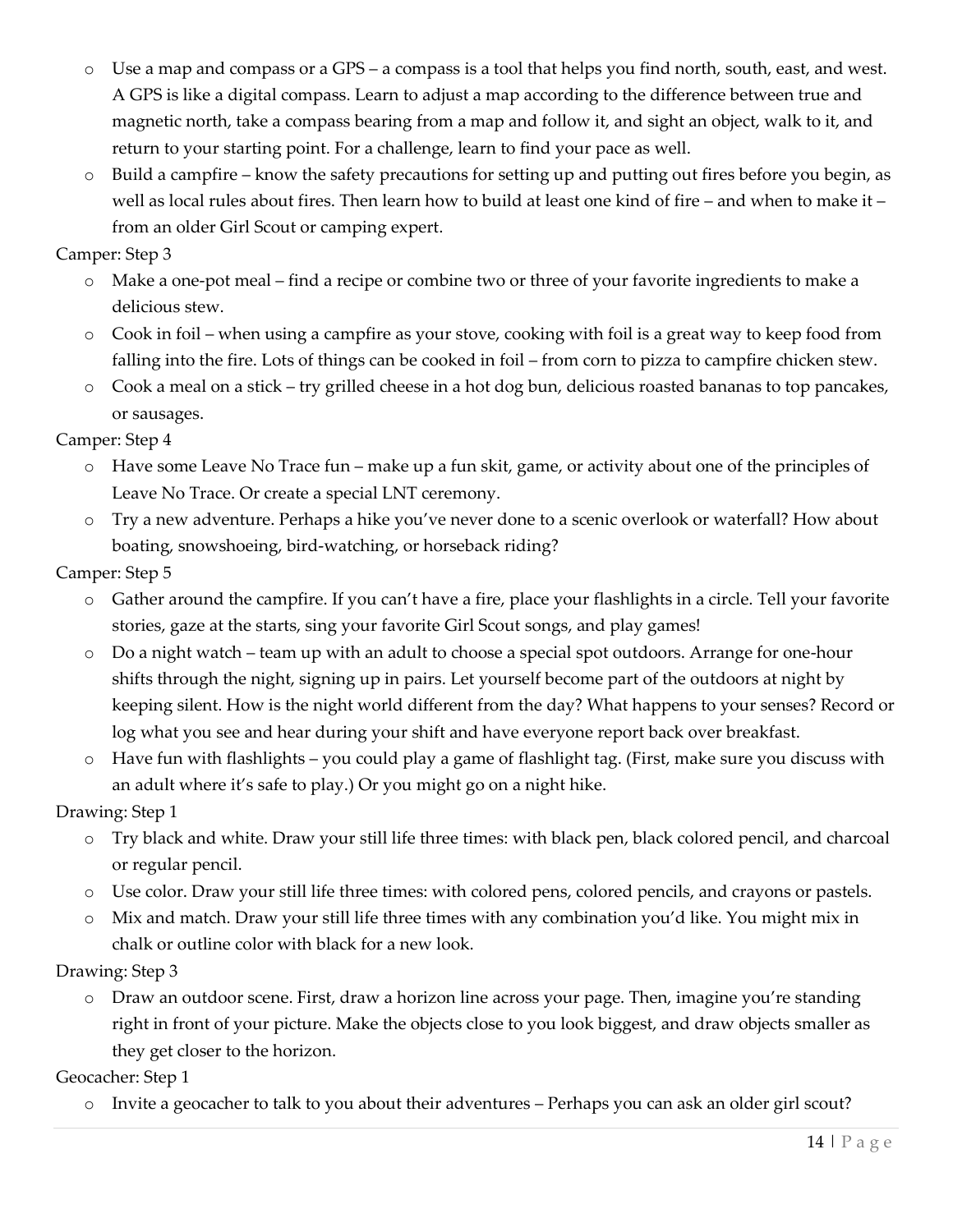Geocacher: Step 2

- o Find the GPS coordinates of three things They could be a neighborhood stop sign, a mark on the sidewalk, and your favorite tree.
- o Hide an item for a friend to find Give them the GPS coordinates of the item, and help them if they get stuck. Then have them hide an item for you to find.
- o Go on a photo hunt Ask an adult to take photos of three things along a safe route perhaps a mailbox, a flower, and a street sign. The adult should give you the photos in the order they appear along the route plus the coordinates for each. With your Girl Scout friends, go out and find the things in the photos!

Geocacher: Step 3

- o Make something that represents Girl Scouts Is there a symbol of something that your group did together? It might be a patch or a SWAP. Or you could create an object that inspires others to Take Action, like a list of recycling tips.
- o Make a piece of jewelry why not make a prize for someone to wear? Knot a friendship bracelet or work with charms to make a bangle.

Geocacher: Step 4 – Go on a geocaching adventure

- o Make it a hiking adventure get out of your community and into the wild. Track down a cache that is a little bit off the beaten trail. Maybe you can explore a new place you have always wanted to visit, and pack a picnic!
- o Take a multi-cache adventure They can be a little more work, but twice the fun. Could you bring a special snack to munch when you find each geocache?

Girl Scout Way: Step 1

- o Find lift-the-spirit songs what are good songs to keep little kids occupied on a rainy day? Put together a program for an occasion where singing would spread cheer. Then plan the occasion, and sing your songs.
- o Pick songs for a ceremony or gathering Get together with your group and plan music for a Girl Scout gathering – perhaps your next Scout's Own, a s'more fest around the campfire, or a hike where you need a get-moving spirit. Find songs that fit the gathering, set the mood, and keep everyone excited. Then practice them so you're ready to sing at the gathering!
- o Make up a song to share a message Many songwriters compose songs to share a message they feel is important. Try it! Make up a jingle or song about why you love Girl scouting, and share it with others. Perhaps your song will inspire other girls to become Girl Scouts too.

Girl Scout Way: Step 5

o Try a tradition from the past – find a woman in your community who was a Girl Scout when she was your age. Talk to her about her favorite traditions from her time, and share one with her. You might learn her favorite song, cook a recipe together, or re-create a special ceremony.

Flowers: Step 1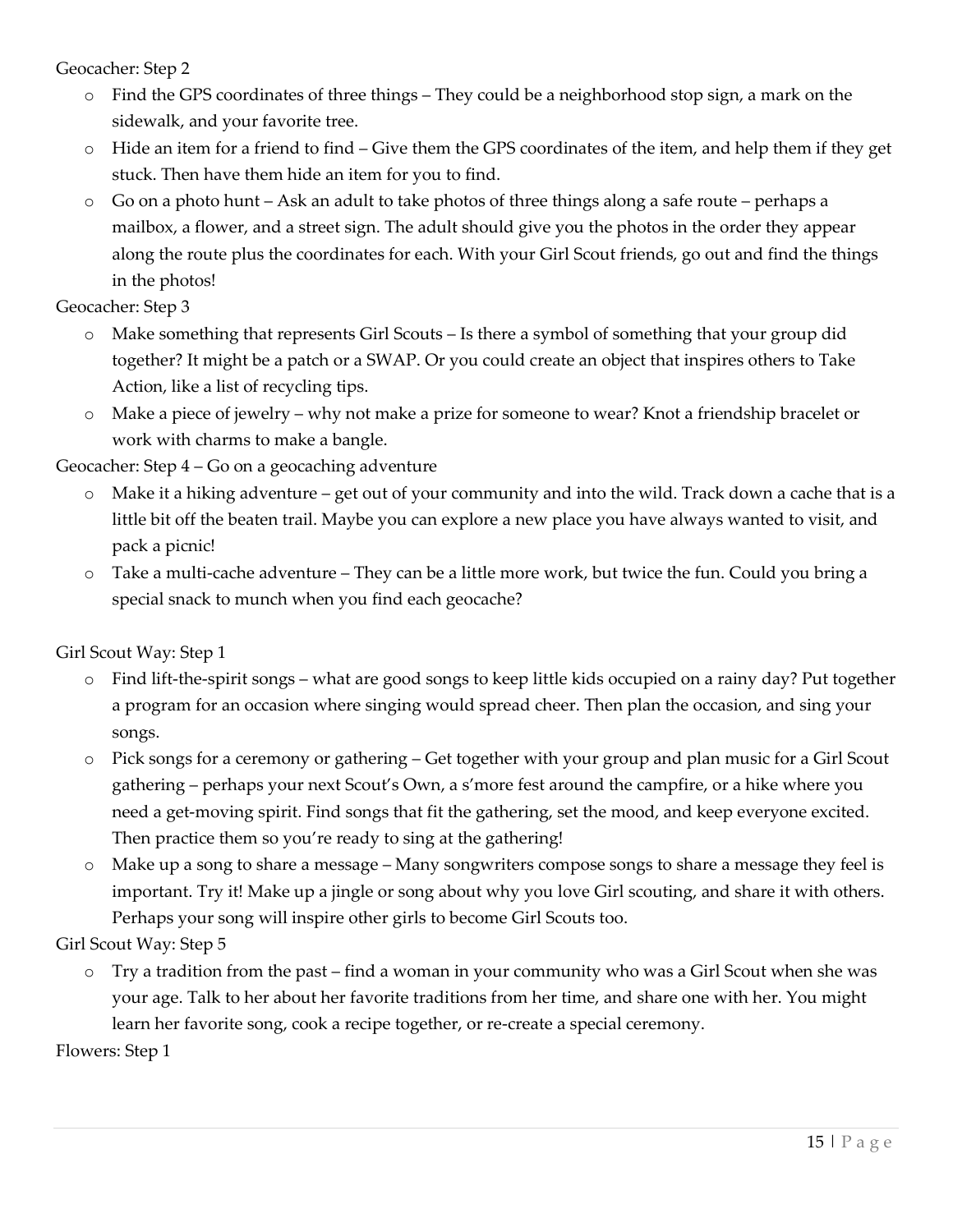o Go on a flower hunt. Find your flower and five other kinds that you can name growing around camp. Don't pick them, but use a magnifying glass to get up close to see more. Record or sketch what you see in your botanist's notebook.

## Jeweler: Step 2

o Make a pendant with a "caged" stone – A pendant is a large decoration you hang on a necklace. For a caged-stone pendant, see directions in the badge pull out.

Jeweler: Step 3 – Turn everyday objects into jewelry

o Make jewelry from nature – Go outside and find materials to make a necklace, bracelet, or ring. You could try shells, seeds, nuts, or even small twigs. For some items you might need an adult's help to make holes to your stuff together.

Agent of Change: The Power of One

o Discovering Yourself. You can add an active component to this so it doesn't seem all discussion based. Ideas: trace their bodies with chalk and have them fill it in with their powers. Create an abstract drawing that represents their strengths. Be creative! Sample questions: "What do you think about your powers and strengths?", "Why are they important?", "How do your powers or strengths reflect the values of the Girl Scout Law?", "Which value of the Law means the most to you?"

Agent of Change: Go, Team!

o Have a list of qualities and they circle the ones they want to see in a leader. Some examples: good communicator, is creative, wants to work with others, sees problems as things to fix rather than complain about, etc (more on 34).

aMuse: Go Loosey Goosey!

o This is good to get frustrations or extra energy out. 1) Stand with feet apart and shake/rattle/roll arms, legs, hips and head. Jump up and down. 2) Roar like lion, whinny like horse, make other animal sounds. 3) Go wild for a few seconds, then stop. 4) Breathe in and out slowly and calmly.

Get Moving: Stomp in a Rain Puddle

o This is all about the natural high that you get from doing things outdoors. We do this at camp all week! Brainstorm a list of outdoor activities and do some!

Get Moving: How Dark is your Night?

o Great for evening/nighttime programming! Go in a closet and experience complete darkness when you shut the door; compare to being outside at night and see any differences. Work on your night vision try walking around in an area without your flashlight or any electric lighting for a bit and let your eyes adjust. Go on a night hike. Talk about depictions of stars in popular culture: songs about stars, Van Gogh's Starry Night, etc. Write a journal entry about night. Draw or collage what you want the night sky to look like. Find constellations in the sky. Talk about light pollution and the differences between being at camp and in the city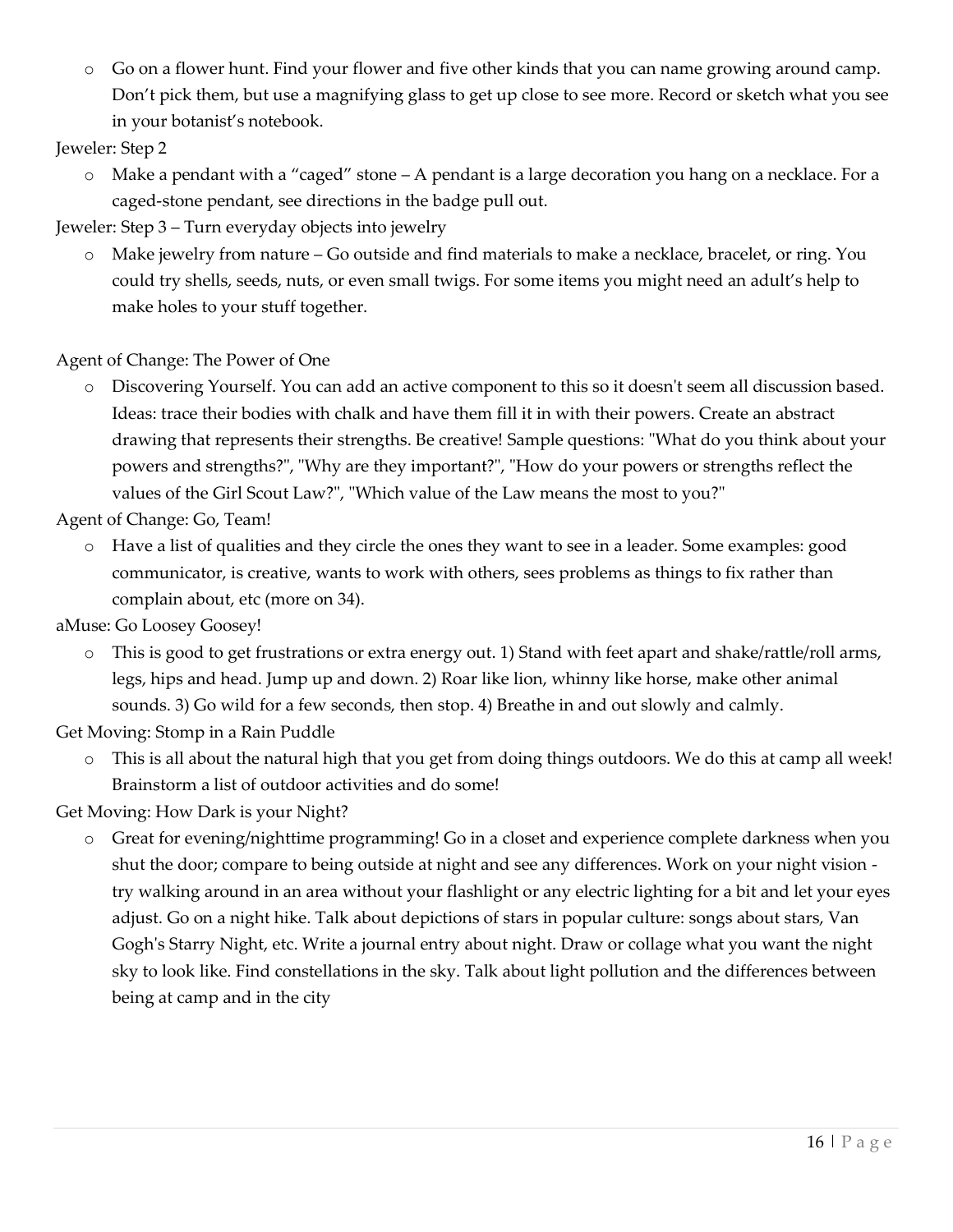*See GSU Outdoor Skills Patch for more information.* 

#### **Daisies** – Coming Soon

#### **Brownies**

- Fire Building
	- o Learn Fire Safety
		- How can you keep yourself safe around fires?
	- o Learn to light matches
		- Matches can be dangerous when not lit correctly. Learn the safest way to light a match.
	- o Build and start an A-frame fire
		- Now that you have learned fire safety and how to light a match, can you light a fire yourself?
- Knots
	- o Learn overhand, square, and slip knots
		- These 3 knots are some of the best knots to know.
	- o Learn an overhand on a bight and a figure 8 knot
		- Create a knot with a loop on the end to easily attach to other objects!
	- o Play knot tying games and make knot dolls
		- How well do you know your knots? Test your knowledge in games and a craft.
- Leave No Trace
	- o Learn about Leave No Trace and Outdoor Ethics
		- What does it really mean to take only pictures and leave only footprints?
	- o Learn principle: Know Before You Go
		- It is important that before you leave for the outdoors you are ready to go for all situations.
	- o Learn principle: Leave What You Find
		- We want to make sure that everyone can enjoy the outdoors. Learn more about leaving what you find.
- Navigation
	- o Learn about trail maps
		- Trail maps are maps that are easy to read and are able to help you find your way.
	- o Learn how to follow trail signs
		- What happens when you are hiking in an area without a clear trail? Trail signs help you find the right way.
	- o Learn how to use a compass
		- Compasses have been used since the  $11<sup>th</sup>$  century to help in navigation. Learn how to navigate in this traditional way.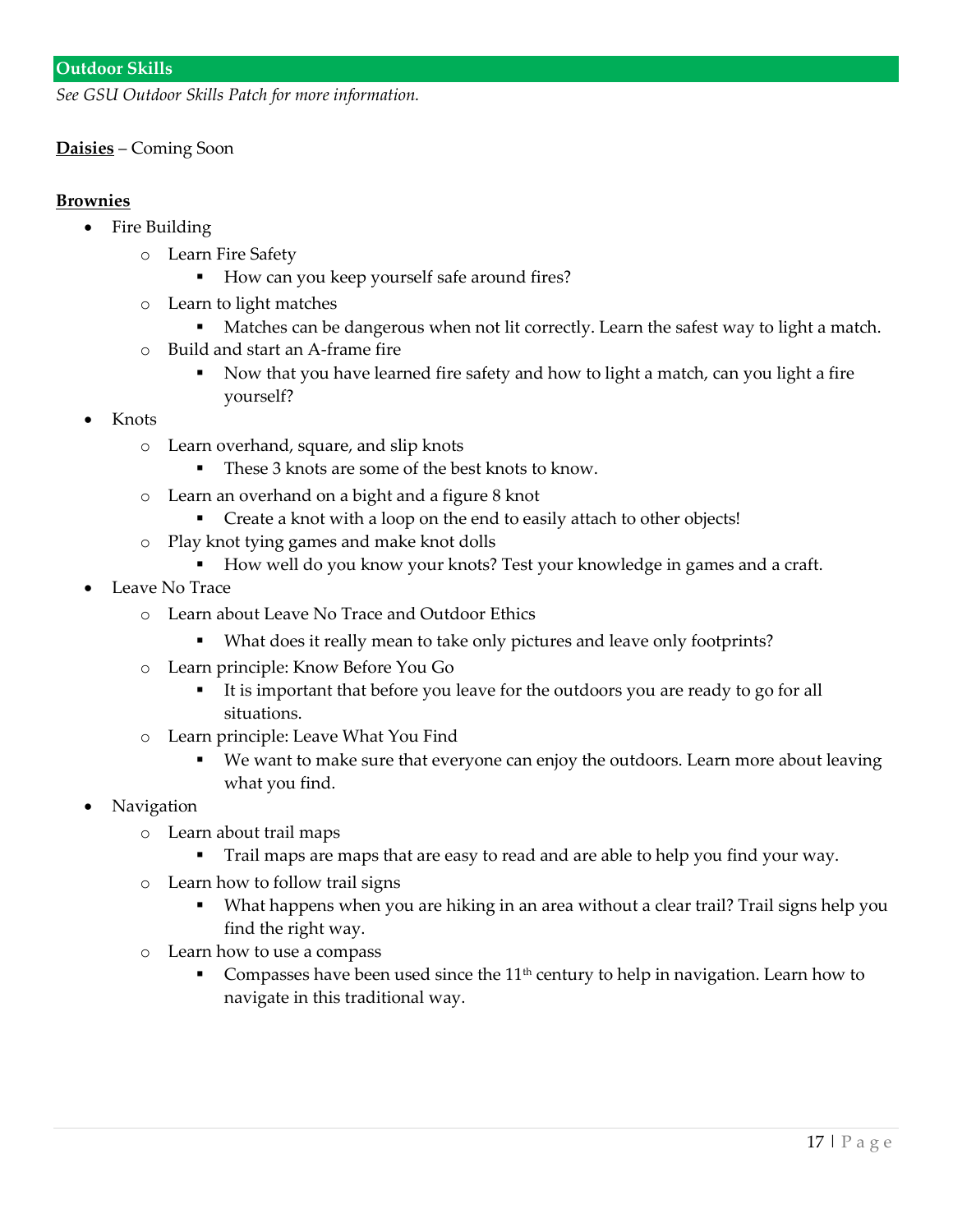## **Juniors**

- Fire Building
	- o Learn about the 3 different types of wood
		- Learn more about the kinds of wood we use to start great fires
	- o Make an emergency fire starter
		- Sometimes fires aren't so easy to start. Learn how to make easy fire starters using everyday objects
	- o Build and start 3 different kinds of fires
		- Learn about different fire building techniques. Can you build 3 different types of fires?
- Knots
	- o Learn the water knot, double overhand, and bowline
		- **•** Learn knots that can help with teambuilding, finishing ropes, and creating a large loop.
	- o Learn the clove hitch, munter's hitch, and quick release knot
		- Hitches are helpful in attaching ropes to posts. Also learn how to tie up a horse safely.
	- o Learn the figure 8 on a bight and with a follow through an monkey chain
		- Learn knots that are useful when you are ready for a rock climbing adventure.
- Leave No Trace
	- o Review and learn principle: Be Careful with Fire
		- Fires are cool but can also be dangerous. Learn about how you can make your fires less impactful on our environment.
	- o Learn principles: Choose the Right Path & Trash Your Trash
		- Learn where it is best to hike and camp and how to get rid of all your trash while in the outdoors.
	- o Learn principles: Respect Wildlife & Be Kind to Other Visitors
		- There's lots of cool animals and people in the outdoors. Learn how to help everyone have the best time in the outdoors.
- Navigation
	- o Create an orienteering course
		- Use your compass skills to create an orienteering course and challenge your friends to complete it.
	- o How do maps, coordinates, and GPS systems work
		- Maps and GPS's are really cool, but how do they all work together to tell us where we are in the world?
	- o Create a geocaching course
		- Using your new GPS skills create a course for you and your friends to follow.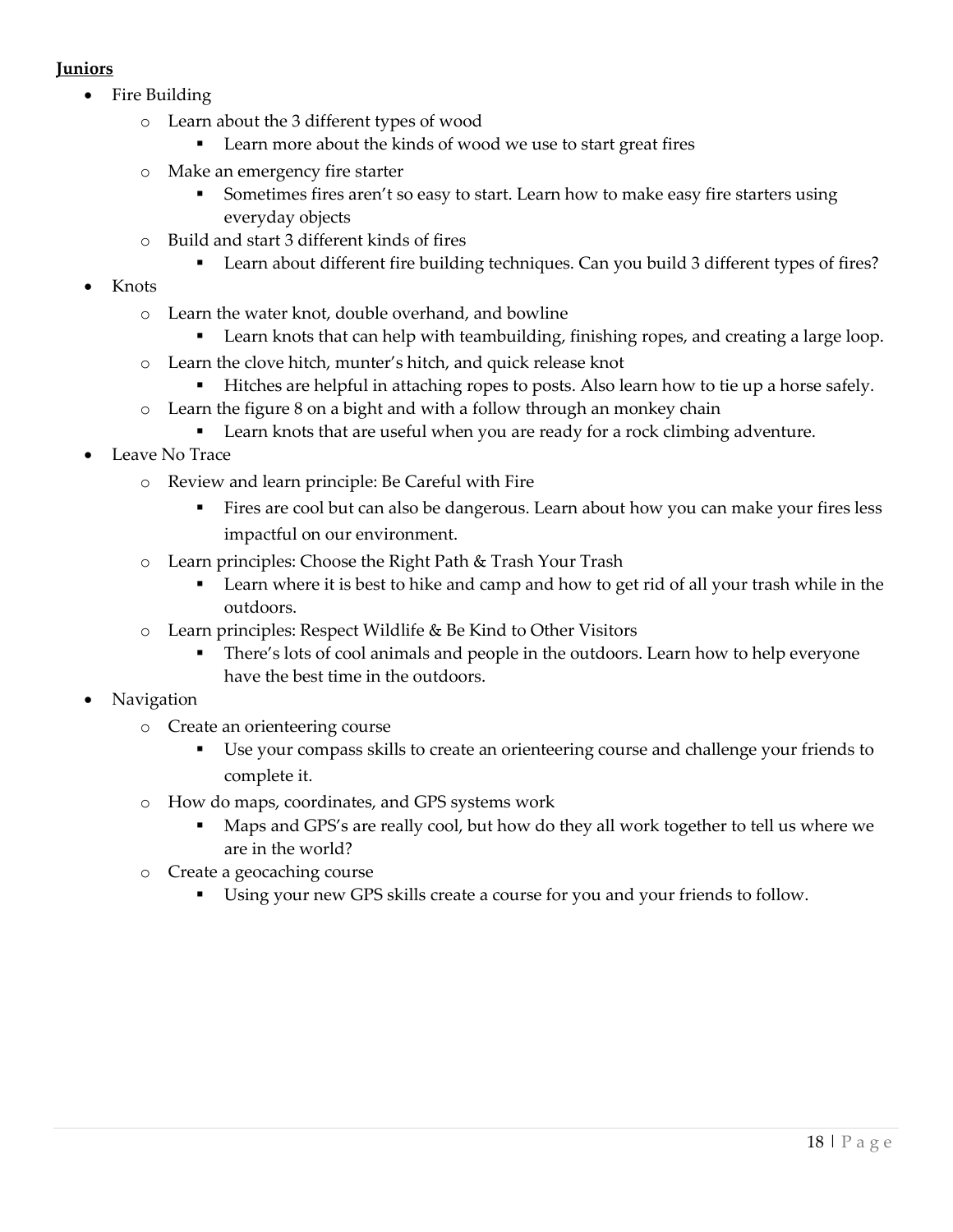#### **Starry Nights – 1 Hour Session Outline**

#### o **Opening Activity & Light Pollution – 10 minutes**

*Discover – Step E. Learn about light pollution and how it affects astronomy. Find an area around you that has high light pollution and an area of low light pollution.*

- Gather Girls outside in an area where there are lights.
- Say that tonight we are going to look at the stars. Invite the girls to look up at the sky and tell you what they observe.
	- o They should have some trouble with this due to the lights around the area.
	- o Ask girls if they are having trouble spotting things in the sky. Their answer should be yes.
- Ask: "Why is it hard to see the stars right now"
	- o Because of the lights. This is what is referred to as light pollution.
- "What is light pollution?"
	- o Light pollution is the brightening of the night sky caused by street lights and other manmade sources, which has a disruptive effect on natural cycles and inhibits the observation of stars and planets.
	- o For the average person, light pollution means that even on a clear, moonless night, only a few stars may be visible.
	- o Normally, about 2,500 individual stars are visible to the human eye without using any special equipment. But because of light pollution, you actually see just 200 to 300 from today's suburbs, and fewer than a dozen from a typical city.
	- o Light pollution affects more than our view of the heavens. Research shows that lots of nighttime light can harm wildlife. Migrating birds sometimes fly over cities and become confused by the brightness, flying in circles until they drop from exhaustion. Sea turtles need dark beaches for nesting and won't approach bright lights. Thousands of deer and animals are killed on the roads by vehicles in the evenings, because the glare of these cars blind them and are unable to run off the streets before they are knocked down.
- "How can we help with light pollution?"
	- o Turn lights off when not in use. Especially outside lights.
	- o Have outside lights shine down and use shields to prevent lighting up the sky.

#### o **Moon Phases – 10 minutes**

*Discover – Step G. Use your flip book to determine which phase the moon is in.*

- Ask girls if they know what phase the moon is in.
- Ask girls "Why do you think it is in that phase?"
- "What are the next 2 phases the moon will go to?"
- "Why does the moon go through phases?"

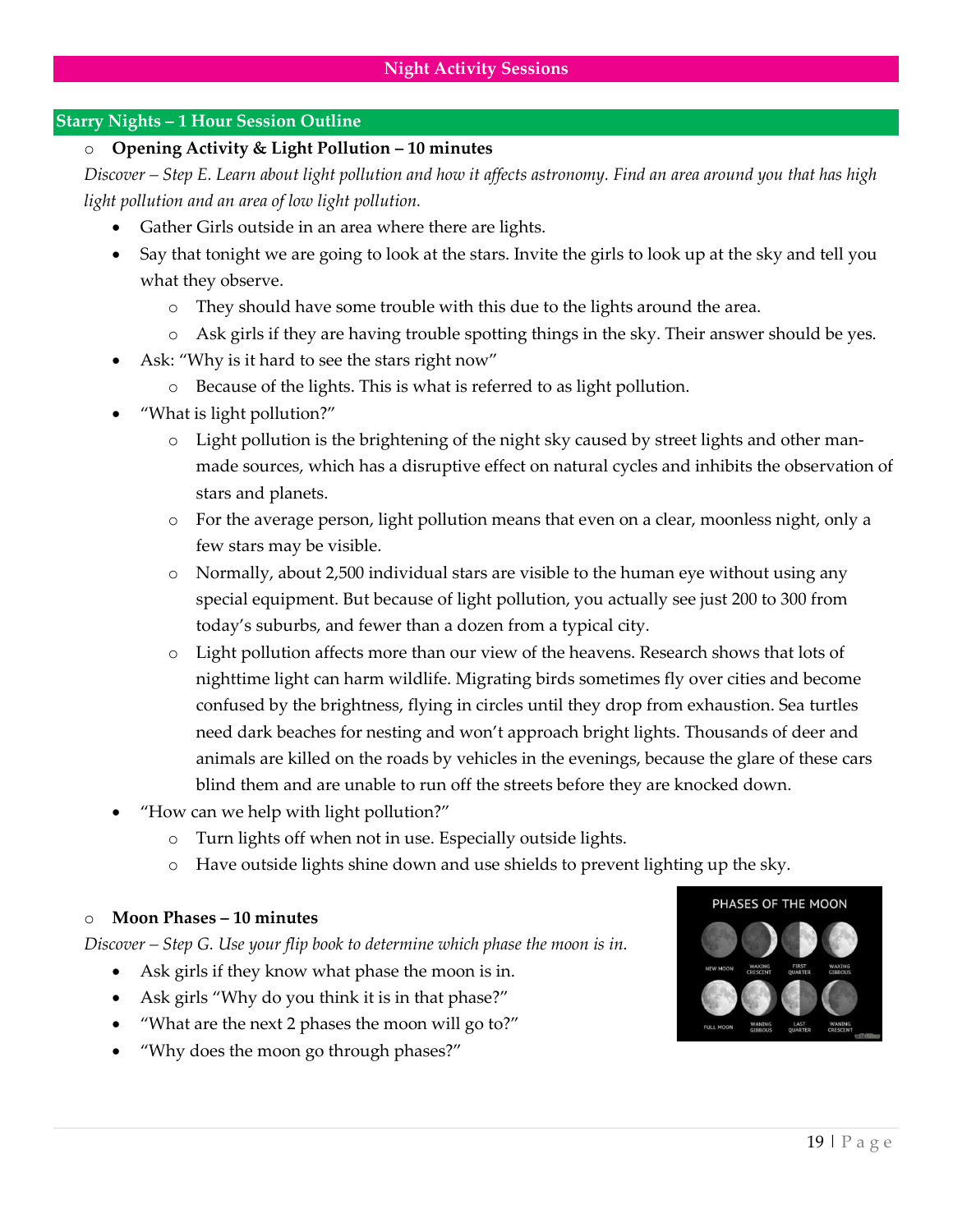- o The Moon has phases because it orbits Earth, which causes the portion we see illuminated by the sun to change.
- o You can create a mockup of the relationship between Sun, Earth, and Moon using a flashlight (sun) and two people (moon and earth). Play with various alignments of the "moon" and "earth" to talk about what is seen.



## o **The North Star – 10 minutes**

*Connect – Step E. Find the North Star. What is the scientific name for the North Star? Why is it always pointing north? If you were lost in the wilderness, how could you use the North Star to help you? Draw and explain how you can find the North Star.*

- "Wow! You girls surely know a lot about the moon. Now let's learn some about the stars."
- Explain that you are going to find the North Star. Talk the girls through the process of finding the North Star.
	- o In order to find the North Star, we first find The Big Dipper. Trace the outline of the big dipper with the laser pointer.
	- o Then we follow the two stars that are on the non-handle side of the cup in a straight line to the star they point to.
	- o This star is the North Star. It is also the beginning of the handle in the little dipper.
	- o The North Star is not the brightest star in the nighttime sky, as is commonly believed. It's only about 50th brightest. But you can find it easily, and, once you do, you'll see it shining in the northern sky every night, from N. Hemisphere locations.
- Does anybody know what the scientific name for the North Star is?
	- o Polaris
- Why is Polaris referred to as the North Star?
	- o It's located nearly at the north celestial pole, the point around which the entire northern sky turns. This means that all the other stars in the northern sky move around it.
- Ask: "If you were lost in the wilderness, how could you use the North Star to help you?"
	- o Whenever you are facing the North Star, you are facing north. Once you know which way North is, you can find the other directions.
	- o Which way is South? West? East?
	- o It can help orient a map correctly if you don't have a compass.

## o **Constellations – 20 minutes**

*Discover – Step A. Find the names of three constellations and research the names of those constellations. How do you think ancient people picked shapes out of the sky? How did they pick the names? Do you think the constellations really look like what they were named (for example the Great Bear, Orion-The Hunter, The Big Dipper)?*

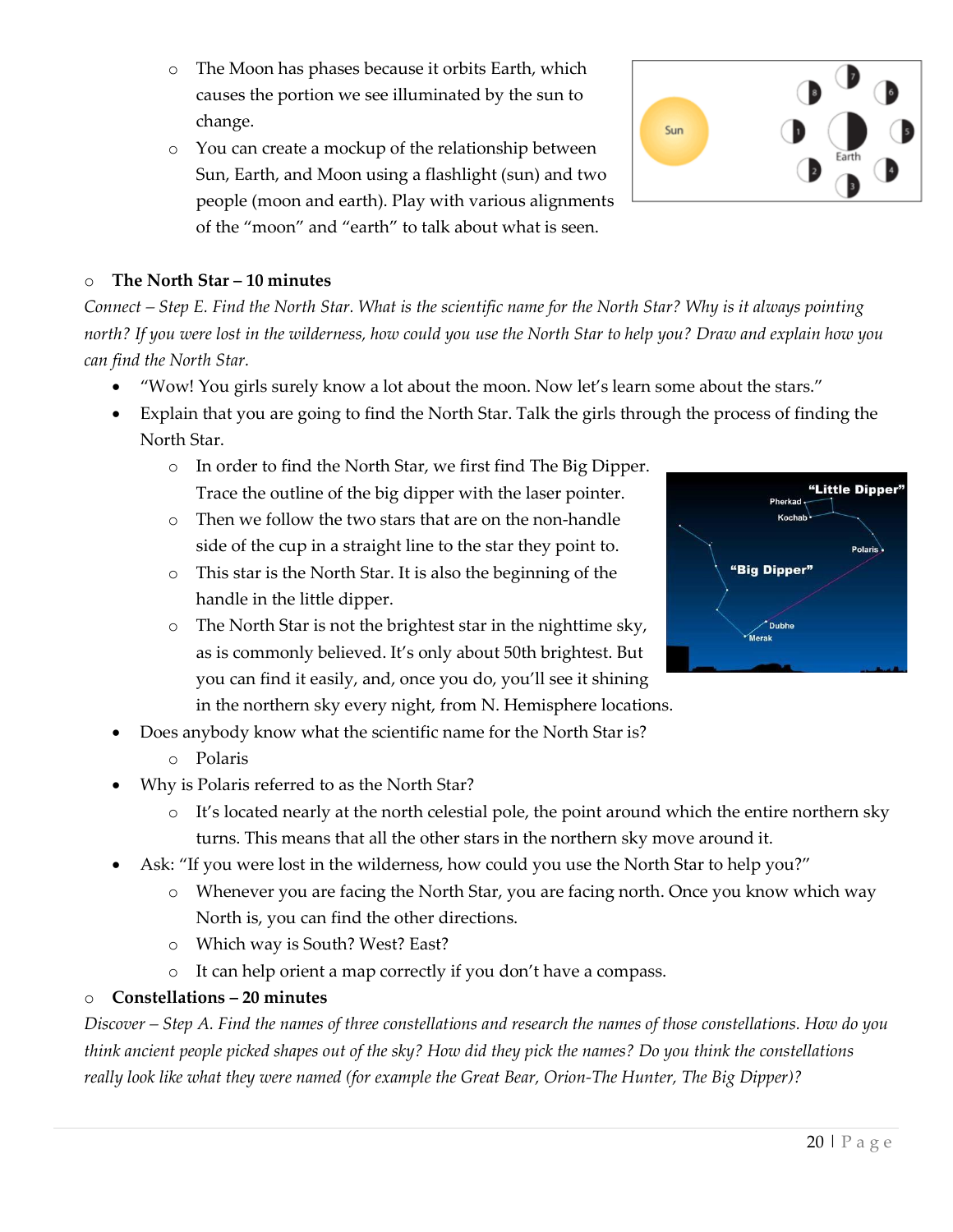- "Gee-Wiz you girls surely are star experts! Now we are going to go one step further. Do you know what stars form in the sky?"
	- o Constellations!
- Great Job Girls. We are now going to learn about 3 constellations.
- The first is the Great Bear or Ursa Major.
	- o In Latin Ursa Major means "greater she-bear." In Greek Arktos is the word for bear, hence the name Arctic, which means bearish and describes the far northern parts of the earth where the Great Bear constellation dominates the heavens even more than in the northern hemisphere. A very large constellation, Ursa Major is best known for its famous asterism or star grouping, the Big Dipper.



- o Trace out the constellation in the sky.
- o The new way of viewing the Great Bear places the bowl of the dipper on the Bear's shoulder like a saddle and the tip of the handle forms the Bear's nose.
- o "Do you girls think the constellation looks like a bear?"
- o "How do you think ancient people picked the shape out of the sky?"
- o The Story of the Great Bear and the Little Bear
	- To the ancient Greeks, Ursa Major represented Callisto, a follower of Artemis, virgin huntress and goddess of the crescent moon. Zeus, king of the gods, fell in love with Callisto and she gave birth to his child named Arcas. Some say Hera, wife of Zeus and queen of the gods, became intensely jealous and changed Callisto into a bear left to roam the forest. One day Arcas came upon the bear. Callisto stood on her hind legs to welcome her son. Thinking himself attacked, Arcas readied his bow. Zeus, who saw what was about to happen, turned Arcas into a small bear. Grabbing both bears by their tails, Zeus hurled them into the safety of the sky, where they still roam close together as Ursa Major and Ursa Minor.
- Our second constellation is Orion.
	- o While the Orion constellation is named after the hunter in Greek mythology, it is anything but stealthy. Orion, which is located on the celestial equator, is one of the most prominent and recognizable constellations in the sky and can be seen throughout the world.
	- o Trace out the constellation in the sky.
	- o "Do you girls think the constellation looks like a hunter?"
	- o "How do you think ancient people picked the shape out of the sky?"
	- o The Story of Orion
		- There are several versions of the myth of Orion, but

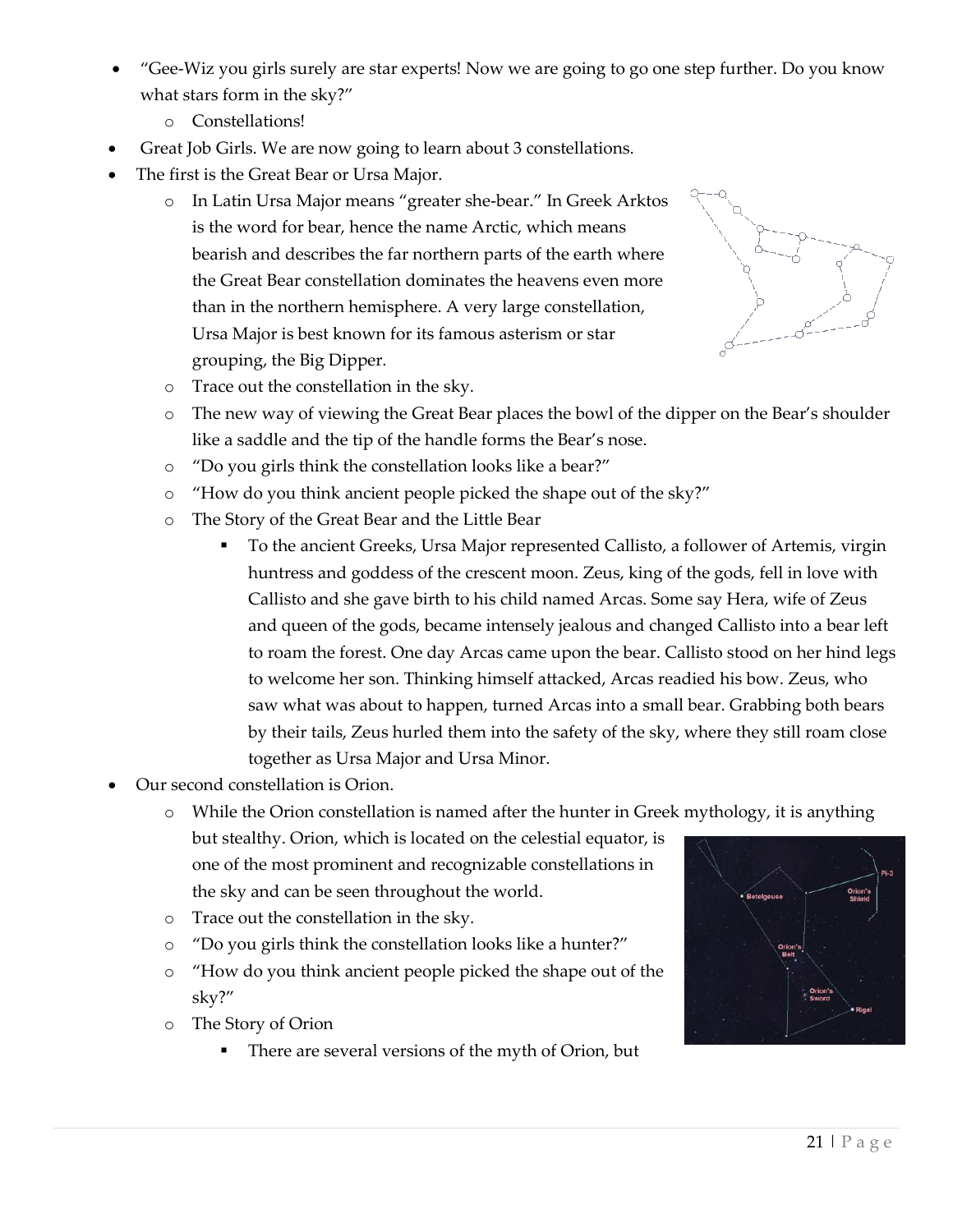one of the more common iterations is that Orion proclaimed himself to be the greatest hunter in the world, much to the dismay of Hera, the wife of Zeus. She had a scorpion kill him, and Zeus put Orion into the sky as consolation.

- Our third constellation is Cassiopeia
	- o Cassiopeia constellation is located in the northern sky. It was named after Cassiopeia, the vain and boastful queen in Greek mythology. It is easily recognizable in the sky because of its distinctive W shape.
	- o Trace out the constellation in the sky. "Do you girls think the constellation looks like a queen?"
	- o "How do you think ancient people picked the shape out of the sky?"
	- o The Story of Cassiopeia
		- In mythology, Cassiopeia was the wife of King Cepheus (represented by the neighboring constellation Cepheus in the sky) of Ethiopia. Once, she boasted that she was more beautiful than the Nereids. The Nereids were the 50 sea nymphs fathered by the Titan Nereus. They were enraged by Cassiopeia's

comments and appealed to Poseidon to punish Cassiopeia for her boastfulness. Poseidon was married to one of the nymphs, Amphitrite. The sea god obliged and sent Cetus, a sea monster, to ravage the coast of Cepheus' kingdom. Cepheus turned to an oracle for help and the oracle told him that, in order to appease Poseidon, he and Cassiopeia had to sacrifice their daughter Andromeda to the sea monster. Reluctantly, they did so, leaving Andromeda chained to a rock for the monster to find. However, she was saved in the last minute by the Greek hero Perseus, who happened to be passing by, saw Andromeda and rescued her from the monster. Perseus and Andromeda were later married. At the wedding, one of her former suitors, named Phineus, appeared and claimed that he was the only one who had the right to marry Andromeda. There was a fight and Perseus, desperately outnumbered, used the head of Medusa, the monster he had recently slain, to defeat his opponents. One look at Medusa's head turned them all into stone. In the process, however, the king and queen were also killed because they did not look away from the monster's head in time. It was Poseidon who placed Cassiopeia and Cepheus in the sky. Cassiopeia, the myth goes, was condemned to circle the celestial pole forever, and spends half the year upside down in the sky as punishment for her vanity. She is usually depicted on her throne, still combing her hair.

## o **Star Observation – 10+ minutes**

- Give girls the opportunity to explore the night sky on their own.
- Have guides and star charts available for them to look at and pick out other constellations in the sky.
- •

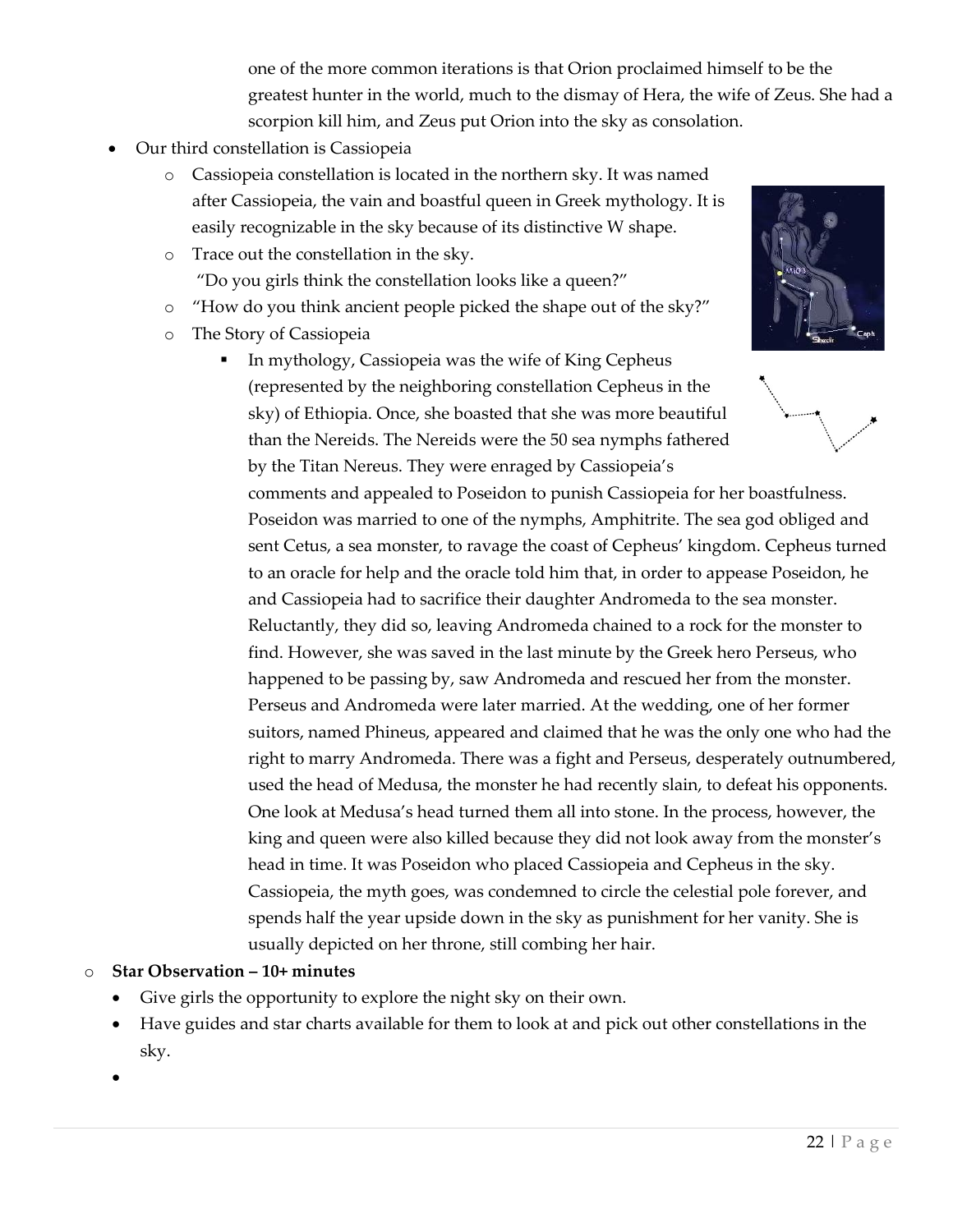Blind Eagle

o Play this game in a large field or meadow. Blindfold one player and stand in the middle of the field, holding a flashlight. One other player stands next to her and acts as her assistant. The other players form a large circle around the edge of the field, and, on a signal, begin to stalk toward the eagle as silently as possible. If the eagle hears anything, she aims her flashlight in the direction of the sound, snaps it on, and yells "Freeze!" All players stop. The eagle's assistant looks to see if there are any players standing in the ray of light. Those caught are out of the game. Remaining players continue staking forward. The first one to touch the eagle is the winner.

Hide and Go Beep

o When it's too dark to play hide and go seek, get out your personal radar for a game of Hide and Go Beep! Locate one another by sound: Hidden players must beep every 30 seconds or so. Just count to 30 and beep. Remember, locate a space where players won't trip or run into unseen objects.

Mission Impossible

o Play in an area where "it" can be slightly elevated above other players. The beam of light on the incoming player eliminates the player from that round. Hiding behind hay bales, and other obstacles, players to make it back to the center before being tagged by the light beam. Usually 'it' needs to count to 60 or so to give players time to run away and hide.

Owl / Prey.

o Discuss how owls use sound in locating prey. Have two people designated as owls. They stand facing each other on opposite sides of the trail with flashlights. The other people are mice and will try to sneak past (not running) the owls that are blindfolded. When they hear a mouse, owls flash their light on the sound. If the "mouse" is hit by the flashlight beam, they have been caught. (You may have to act as the official for any decisions.) Discuss how different environmental conditions (rain, wind, snow, etc.) would affect the catch rate. Also, discuss the impact of noises from different ground cover (i.e. dry leaves versus hard-packed trail).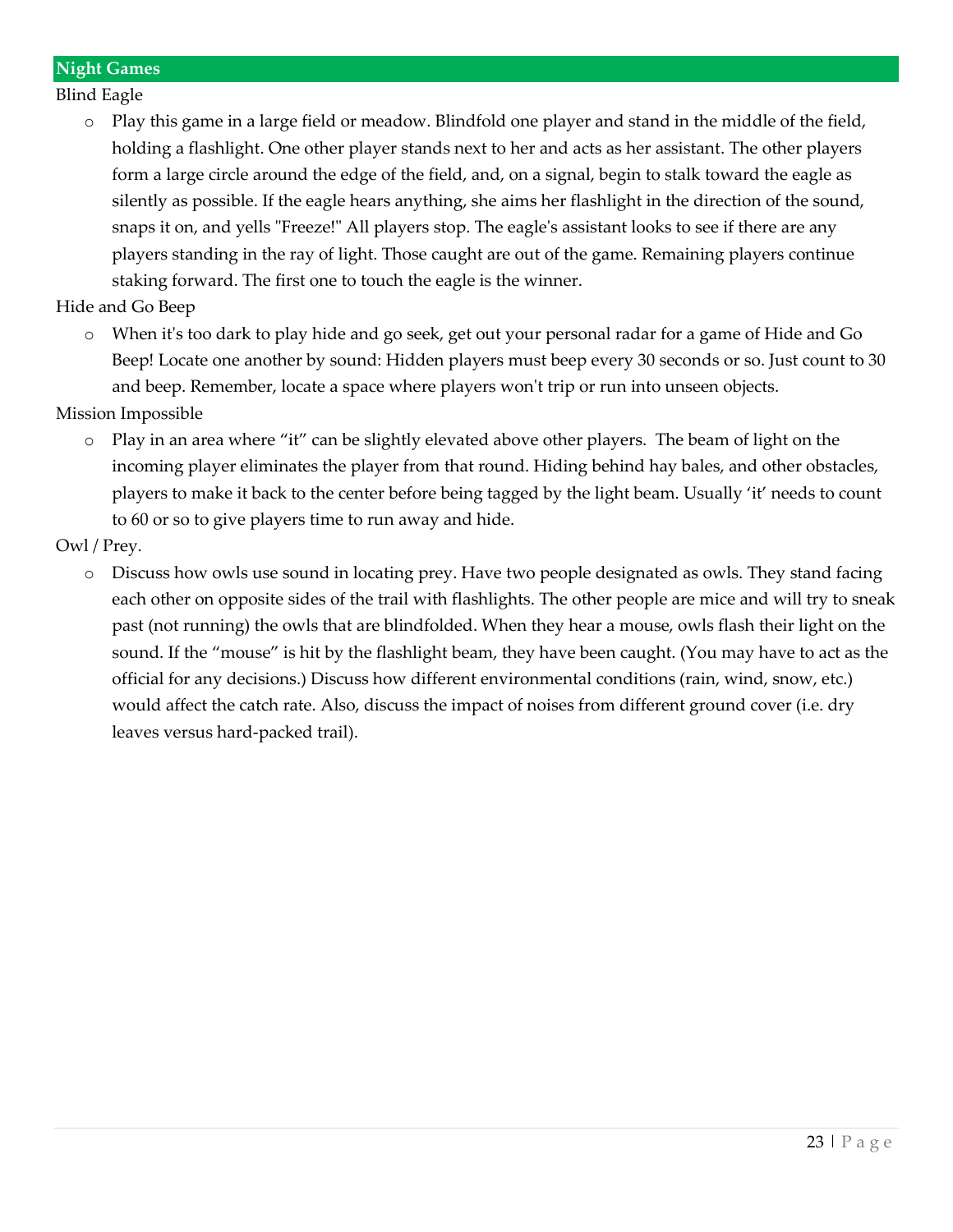Are You "Scent" sible?

- o Many animals, especially predators, have developed an acute sense of smell to help them locate prey. Predators that are active during the night such as wolves and coyotes depend heavily on smell to locate food or prey that may be too far away to see. At night, we may be able to recognize the smells of familiar natural features to help give us a sense of where we are. The refreshing smell of pine or the infamous scent of a skunk are just a few of the familiar scents you may encounter on your night hike.
- o Encourage students to smell the night air and see if they can identify any scents. Be alert for the scent of animals such as skunk or even deer musk. Have them find and describe various smells around them such as soil, a rotting log, or different plants.
	- Explanation: The following explanation is from National Geographic, September 1986: Odors are volatile molecules. They float in the air. When you sniff, they rush through your nostrils, over spongy tissue that warms and humidifies the air, and up two narrow chambers where, just beneath the brain and behind the bridge of the nose, they land on a pair of mucus-bathed patches of skin the size of collar buttons. Here, in a process that's still a mystery, the molecules bind to receptors on tiny hair-like cilia at the ends of the olfactory nerves, or neurons, which fire the message to the brain. The signal crosses a single neural connection, or synapse: at the olfactory bulbs. (Sensations of sight, sound, and touch reach the limbic lobe less directly, across more synapses.) The amount of brain tissue in humans devoted to smell is still very great. Although we don't seem to be very aware of smells, they have a very privileged and intimate access to those parts of the brain where we really live. (Dr. Michael Shipley, a neurobiologist at the University of Cincinnati College of Medicine.)

Feel Your Way Around.

- o Without our sense of sight, we often feel disoriented and have difficulty keeping a bearing of where we are. One way to compensate for the absence of sight is by using our sense of touch. If we can feel something with our hands or beneath our feet, it can be reassuring and provide us with a sense of where we are. Also, using our sense of touch can enhance our appreciation of the natural things around us. By feeling the texture of tree bark or a mossy rock, we can experience these natural objects in a way that is more intimate and insightful than simply looking at the object.
- o Featured Tonight. Find a strange geological or biological feature (tree bending around another tree, rock, rotting log). Have the students approach it, touch it, and see if they can figure out what it is or why it is as it is. This is a quick activity to get students to realize that they cannot always trust their eyesight, especially at night where they must use as many of the senses as possible for investigating around them.

The Brightest Match in the Universe

o Tell the students that they are going to see the brightest match in the universe. Have them stand in a circle and cover one eye - it doesn't matter which one. (Tell them to cover it well so that no matter what, no light will enter that eye.) Students should leave the other eye open. Explain that you are going to light a match (or candle) and you want them to stare at the flame until you blow it out (10 - 15 seconds). Light the match. After you blow it out, have the students open and close each eye, switching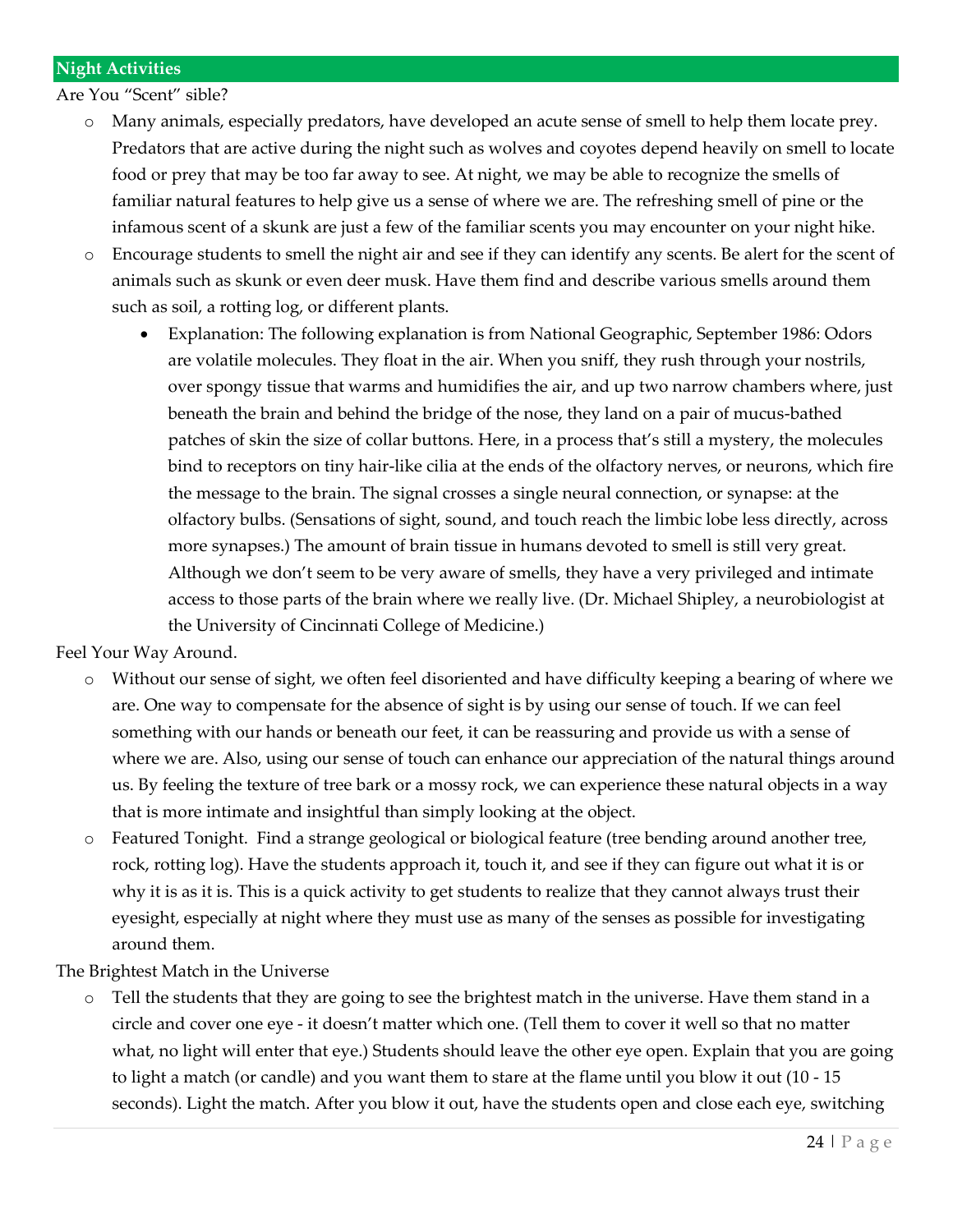from side to side. Ask students to describe any differences between what they can see with the eye that was covered and with the uncovered eye.

• Explanation: Looking with what had been their covered eye, things should appear clearer and brighter. This is due to a chemical called rhodopsin. Our eyes produce this chemical in low-light situations to improve our night vision. In fact, within five minutes of being in the dark, we can see 1000 times better than when we initially went into the dark. When our eyes are exposed to light, all of the rhodopsin we have been producing is instantly destroyed, making our night vision poor again. Our eyes will not be able to produce the rhodopsin again until we are out of the light. This is the reason that pirates wore patches – so when they would go into dark cellars they could switch the patch and see easily.

#### **Night Hike Outline**

- o Let the participants know that during some parts of the hike you may ask them to turn flashlights off or to be quiet. Remind them that camp is a safe space and even though the night may seem scary sometimes we'll make sure that you stay safe.
- o Begin by hiking the trail, let the girls converse and use their flashlights for the next couple of minutes.
- o About 5 minutes into your hike, stop the group. Let them know that for the next little bit, you really want them to focus on their hearing. When it is dark, it is harder for humans and animals to see so we rely more on our other senses – like hearing. Encourage girls to turn off flashlights, but they don't have to at this point – cutting down on the light around you will help increase your hearing. Girls can also partner walk with a buddy if they wish.
	- a. While hiking ask girls to identify 10 sounds that they can hear that they can't see
- o Continue hiking along the trail. Stop about 10 minutes later. Ask girls to name some of the sounds they heard while hiking while talking about the sounds have the girls determine if they are natural (made by animals or plants) or un-natural (made by people). Point out some other sounds that the girls might have missed.
	- a. Fun Fact: Sound travels more easily through the cool, calm, moist night air. Also, we are more acutely aware of sounds as our attitudes and perceptions change due to the darkness.

Have girls think about animals that are nocturnal (animals that are active at night). Name some animals (deer, fox, owls, etc.) – what is the shape of their ears? Large and they are able to be positioned in different directions. Have participants cup their hands around the back of their ears, with palms facing forward. Ask them to listen for sounds now or have a neighbor say something to them and listen to a response. They should be able to hear louder and notice things they didn't before.

o Continue hiking on the trail. About 5 minutes later stop the group again in as dark as space as you can find. Have everyone turn their flashlights off. Hand each person a small scrap of paper and a crayon with the paper torn off (darker crayons work better for this activity). Have them examine the crayon and determine its color. Ask them to write their answer on the piece of paper. Nine times out of ten they will be wrong. Have participants keep their paper for the duration of the hike, but collect the crayons. At the end you will check to see who was right and who wasn't back at your campsite.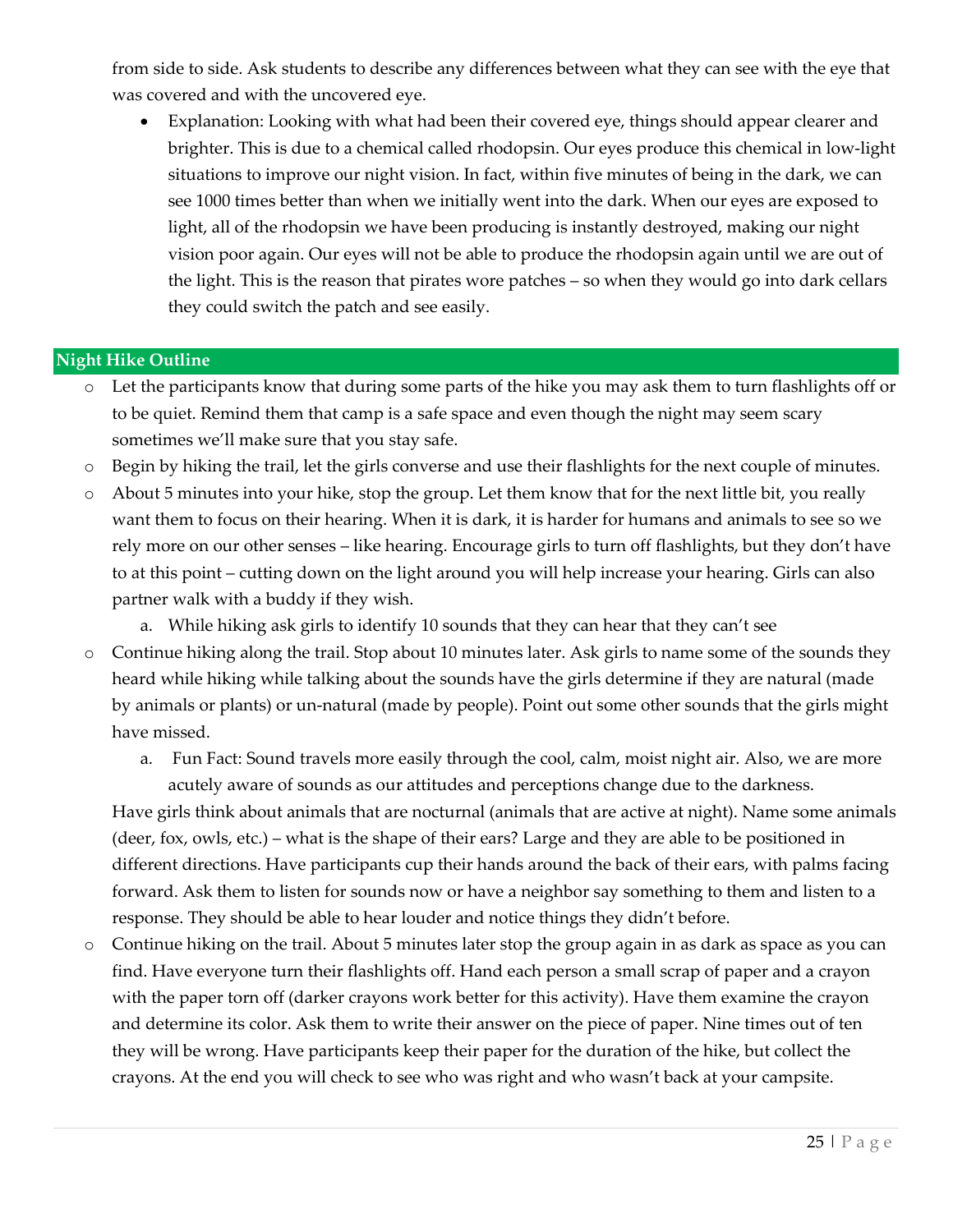- a. Explanation: Colors are nearly impossible for humans to see at night. We have two types of cells in our eyes called rods and cones. Rods are light sensitive cells helpful with seeing at night and cones allow for seeing in color. Humans have many more cone (color) cells than rod (night vision) cells; therefore, our color vision is great (during the day) and our night vision is poor. The only other animals that can see colors nearly as well as humans are diurnal (active during the day) birds. How do we know this? Many female birds choose their mates by the bright coloration of the males. Owls on the other hand, have mostly rods in their eyes so their lowlight vision is very good.
- o Continue hiking. See if girls can hike without a flashlight and let their night vision kick in as much as possible.
- o After the hike talk to girls about their experience. What was their favorite part? What feelings did they experience during the hike? Etc.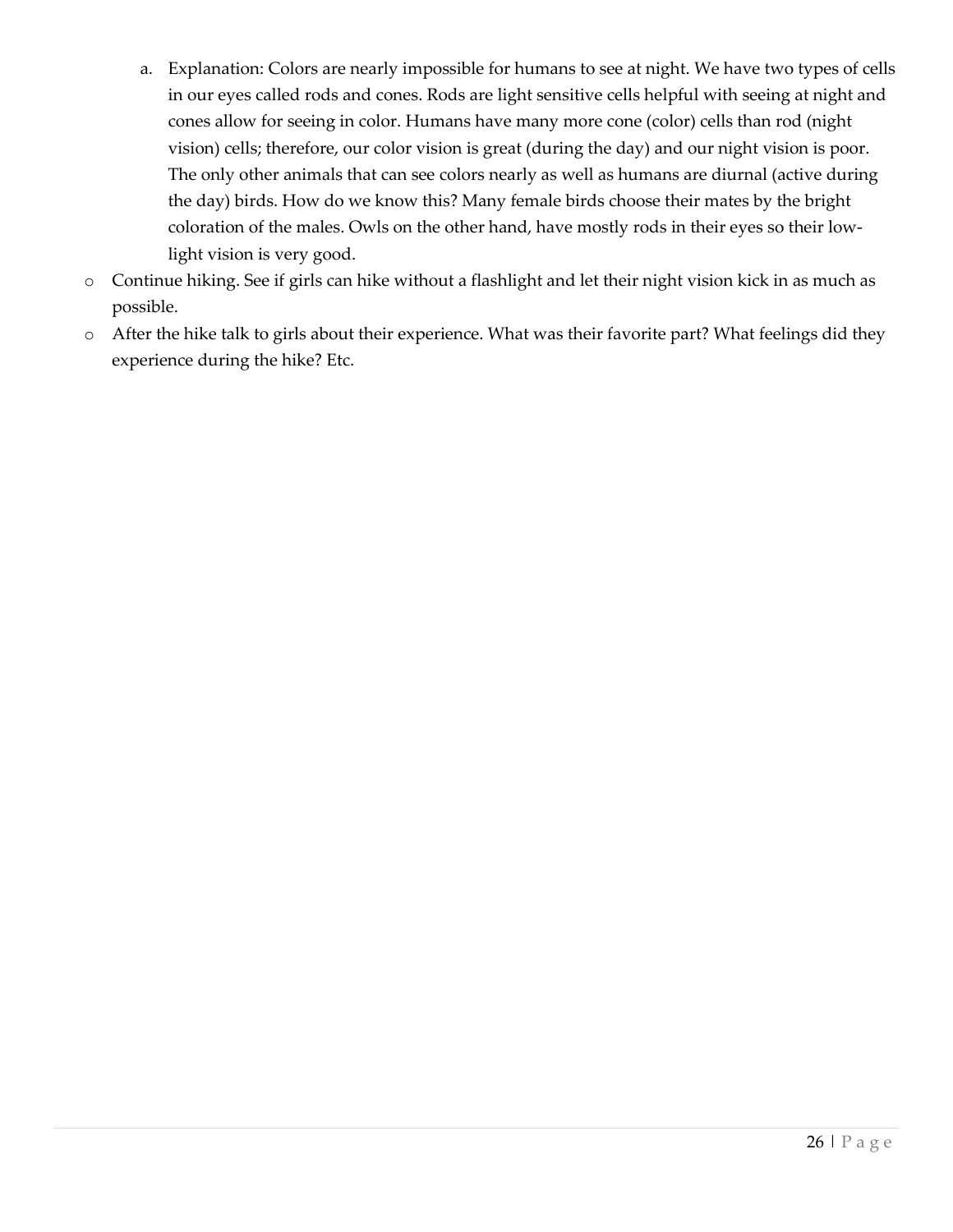#### **Cookout Outline**

*Before starting your cookout, gather all the materials you will need for your cookout: food, cookout supplies, and a bucket of water.*

- 1. Have all girls involved in the gathering wood process. This allows you to get the most wood as quickly as possible.
	- Make it a game: see who can collect a handful of tinder the fastest, who can have the biggest stick pile in 73 seconds, etc.
	- Encourage girls to collect wood from further away. Wood collected within 5 feet of the fire circle is always most tempting. Go to a different area, or have girls pick up sticks while walking to the campsite.
	- Have an adult help girls keep wood in separate piles, it's really hard to find all the tinder that's piled under the rest of the sticks!
- 2. Divide girls out into having different tasks. If girls have set things they know they are responsible for, they are more likely to do them and not be disruptive.

| <b>Hostesses</b>                              | <b>Fire Building</b>                   |
|-----------------------------------------------|----------------------------------------|
| Unpack and distribute food                    | Make and maintain fire                 |
| Set tables                                    | Heat water for dishes                  |
| Serve food                                    | Put out the fire.                      |
| Clean up dining area                          | Clean up fire area                     |
| <b>Prep Crew</b>                              | <b>Cook Crew</b>                       |
| Clean and cut vegetables/fruits               | Assist with some prep work (as needed) |
| <b>Butter</b> bread                           | Soap kettles/prep cookware             |
| Any additional prep for food that needs to be | Cook all food over the fire            |
| cooked                                        | Clean cooking equipment                |
| Clean and put away any dishes used for prep   |                                        |

- 3. Distribute adults so all areas are well supervised, typically one with hostesses/prep crew and one with fire building/cook crew.
	- One adult must stay by the fire at all times.
	- One adult must be by girls using knives at all times.
- 4. The role of the adult should be guiding and not doing. If jobs are well explained and assigned, the adults can enjoy the experience more and the girls will have more of a feeling of doing it on their own.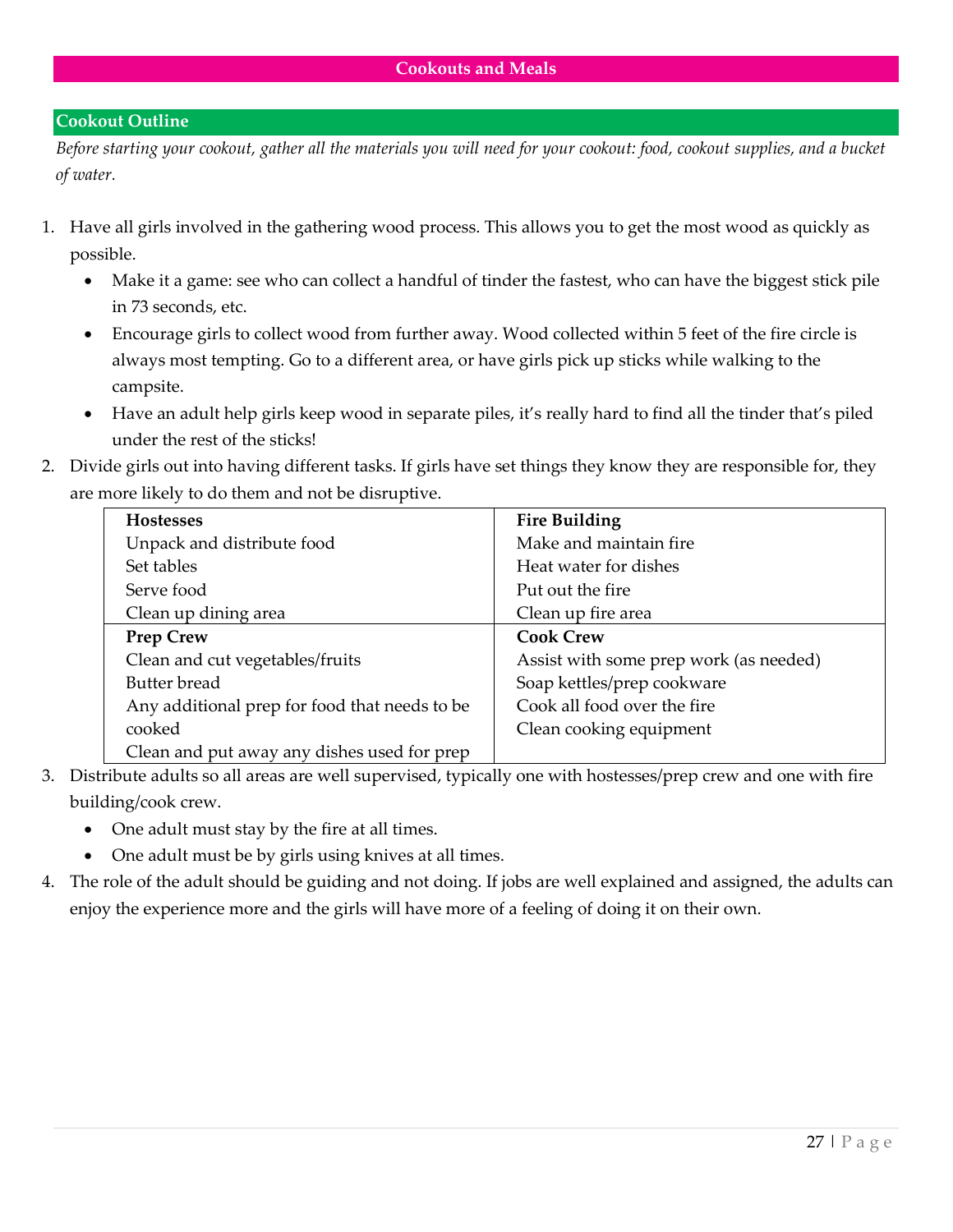## **TIPS FOR A SUCCESSFUL COOKOUT**

- 1) Plan cookouts WITH the girls, not FOR the girls. Get their input and have them help prepare and cook the meal.
- 2) Allow enough time for food preparation, eating and cleanup. Things will typically take longer than you expect. Remember, girls need to be taught HOW to do tasks.
- 3) Collect enough firewood to keep your fire going for cooking and dishwashing and keep it hot. Remember most ovens cook at at least 350 degrees. You will need lots of wood to maintain safe and fast cooking temps.
- 4) Work with the girls to ensure proper fire building and fire safety, tool safety and cooking skills.
- 5) Girls and adults should all wash their hands at the beginning and as needed. Gloves should be worn at all times while handing food.
- 6) Keep everyone involved. If everyone cannot be preparing some part of the meal, have another fun activity going on at the same time (craft, game, song) to keep extra girls and dirty hands out of the way.
- 7) Soap the outside of any pot to be used over the fire. (except cast iron.)
	- This will make dishwashing easier and keep the pots in better condition.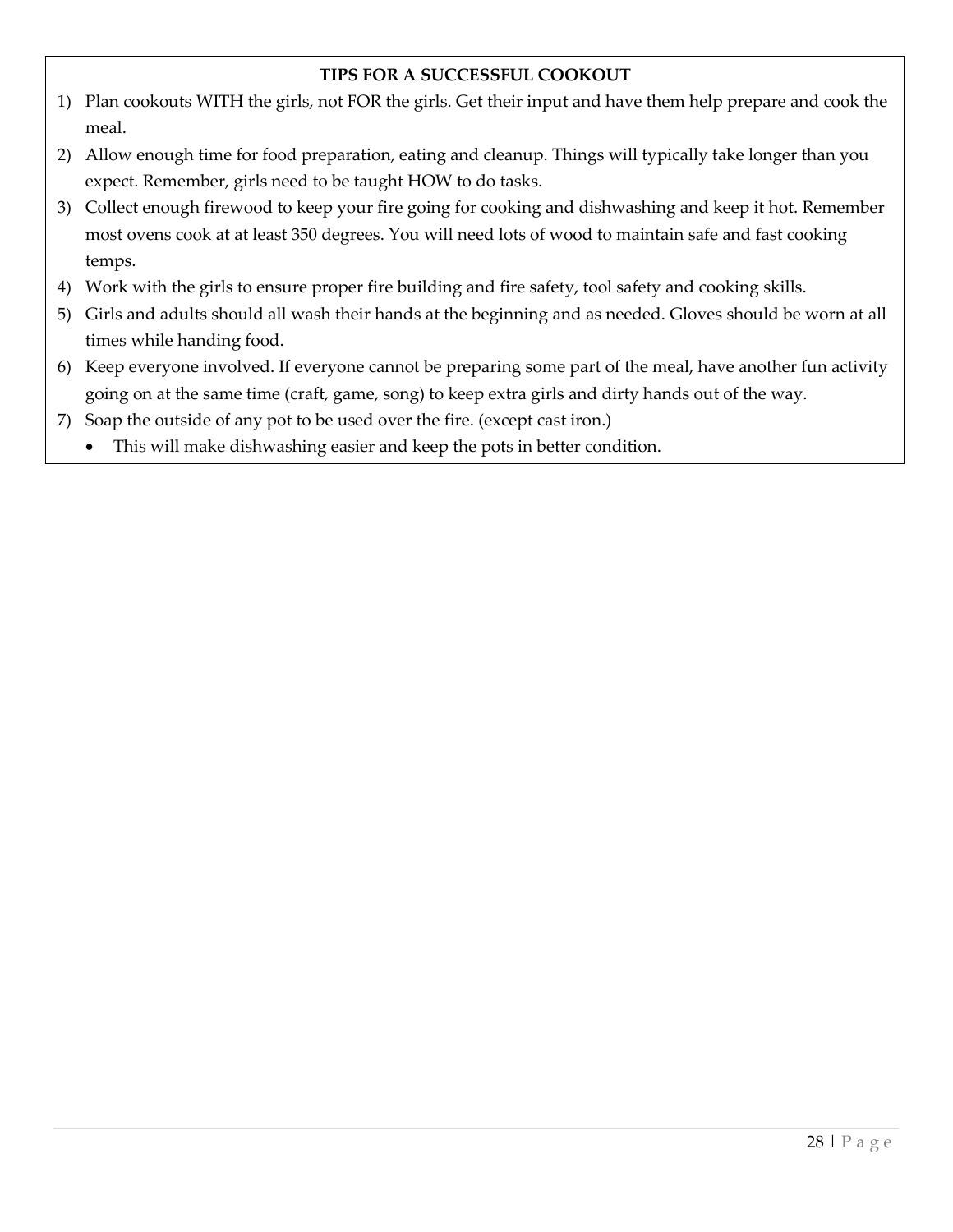#### **Directions for Sanitation**

*Use 3 dishwashing buckets or bins for the three stations.* 

Have girls scrape plates as clean as possible.

1 st bucket: Hot Soapy water

Heat water over fire, pour water into dish tub, add a little bit of cold water if needed, add soap to bucket, (a little goes a long way!) and a sponge. Girls scrub dishes clean.

2 nd bucket: Clean rinse

Place warm water in bucket, girls dip dishes to remove soap and remaining food particles.

3 rd bucket: Bleach Sanitation

Fill bucket with cold water and add a small amount of bleach, about a capful. Girls dip dishes into bleach water to sanitize.

Dry dishes before placing back into cookout boxes.

\*\*Girls should not be allowed to handle straight bleach. An adult must dilute the bleach\*\*

#### **Breakfast Recipes**

It is a good idea to have peanut butter & jelly and/or cereal and milk at every breakfast for girls to help supplement meals.

#### **Pancakes, Bacon, and Oranges**

2 pancakes 2 strips bacon 1 orange

Add water to the pancake mix until it is about the right consistency (add slowly to prevent making it too watery.)

It may be easier to dispense pancake mix if it is placed in a Ziploc bag with a corner cut out. Make sure to butter the skillet well and frequently to prevent sticking. Bacon Caution: Bacon produces a lot of grease that can easily catch on fire if flames reach around the skillet. Do not pour bacon grease into the fire. Have a separate container to pour bacon grease into during cooking.

#### **Toad-in-a-Hole, Hash browns, and Apples**

1 slice of bread 1 egg  $\frac{1}{4}$  cup hash browns 1 apple

Have girls fold their piece of bread in half and take a bite out of the center of it. Butter both sides of the bread and place on the griddle to begin toasting. Crack egg into the hole in the center of the toast. The entrée is done when the egg has been cooked to the girl's liking.

## **French Toast, Sausage Patties, and Pears**

1 slice of bread 1 egg milk cinnamon 2 sausage patties 1 pear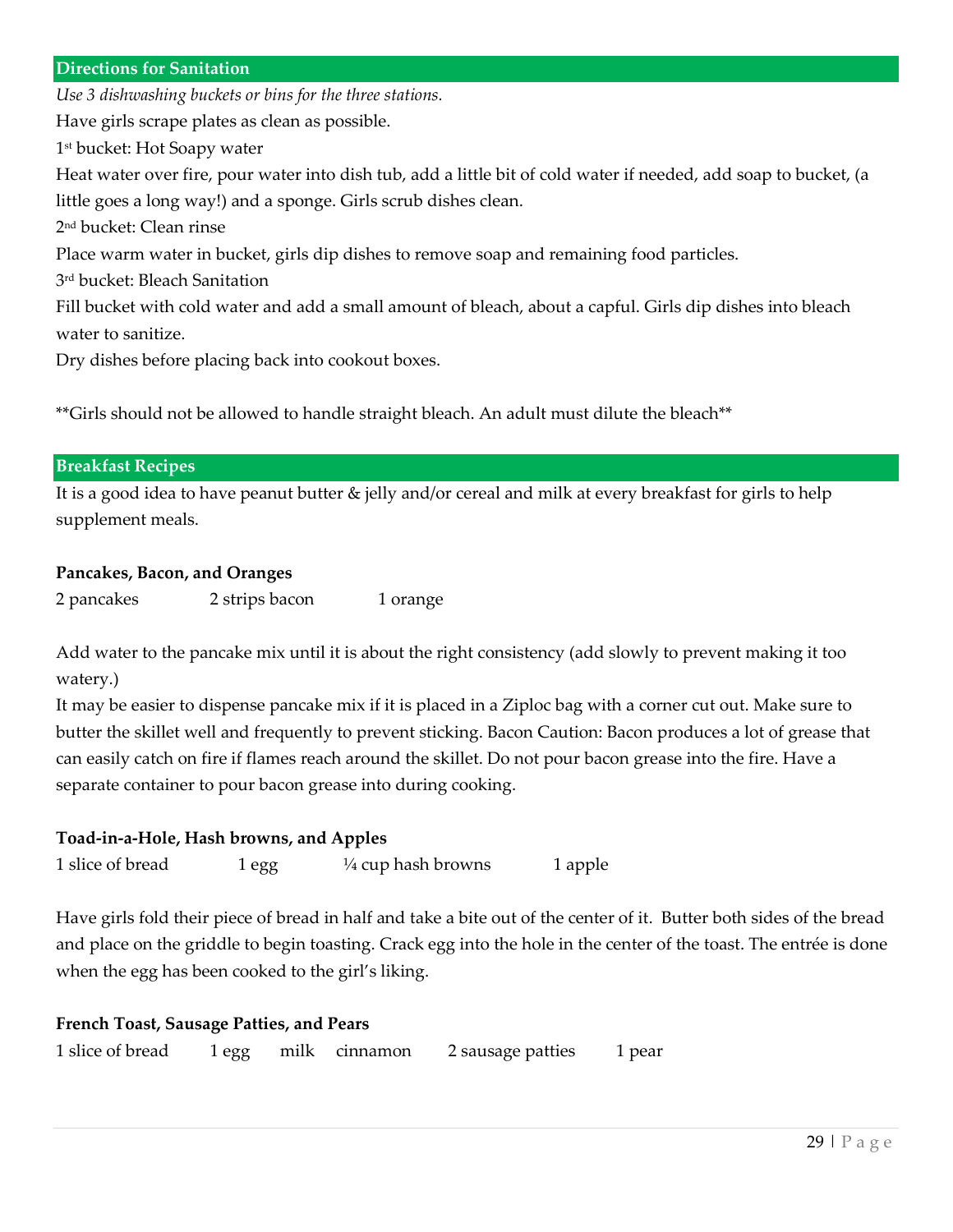Mix eggs, milk, and cinnamon in a mixing bowl. Dip both sides of the bread in the mixture. Fry on a skillet or griddle until golden brown on both sides. Cook sausage patties on a skillet or griddle. Watch for grease that can easily catch fire from flames.

#### **Jungle Breakfast**

Cereal in individual containers or Ziploc bags individual milk cartons Fruit Yogurt

Jungle breakfast can be used as a quick breakfast or as part of a fun game. To have a jungle breakfast, hide the cereal, milk, fruit, and yogurt in various places. You can create a scavenger hunt, an orienteering course, or a series of clues to lead to the various pieces of breakfast. Make sure to keep the milk and yogurt on ice for food safety.

**Lunch Recipes** 

It is a good idea to have peanut butter & jelly at every lunch for girls to help supplement meals.

## **BBQ Pita Pockets** – serves 8

1 lb. thinly sliced beef or pork from the deli, cut in 1/2 inch strips

2/3 cup barbecue sauce

8 thin slices cheddar cheese from the deli, cut in half

4 large pita bread rounds, split crosswise to form pockets

alfalfa sprouts, tomato slices and/or sliced dill pickles

In a medium saucepan combine meat and barbecue sauce. Cook, covered, over medium heat till heated through, stirring occasionally. Place a cheese slice half inside each pita bread half. Spoon about 1/4 cup of the meat mixture into each pita bread half. Have each camper add the toppers they choose for a personalized pita dinner.

## **Cheesy Tomato Soup** – serves 8-10

| 2 cans cheese soup | 2 cans tomato soup                         |
|--------------------|--------------------------------------------|
| Saltine crackers   | water or milk according to soup directions |

Wisk together cheese and tomato soup with water/milk according to packaging. Heat and serve with crackers.

## **Pie Iron Pizzas**

| 2 slices of bread | pizza sauce | mozzarella cheese, shredded pepperoni vegetables |  |
|-------------------|-------------|--------------------------------------------------|--|
|-------------------|-------------|--------------------------------------------------|--|

Line pie irons with tin foil. Butter the tin foil. Create a pizza sandwich using the sauce, cheese, pepperoni, and vegetables. Place pizza sandwich in pie iron and close. Place pie irons directly in coals, cooking on both sides. Open the pie iron to check the cooking. Pizzas are done once the cheese is melted.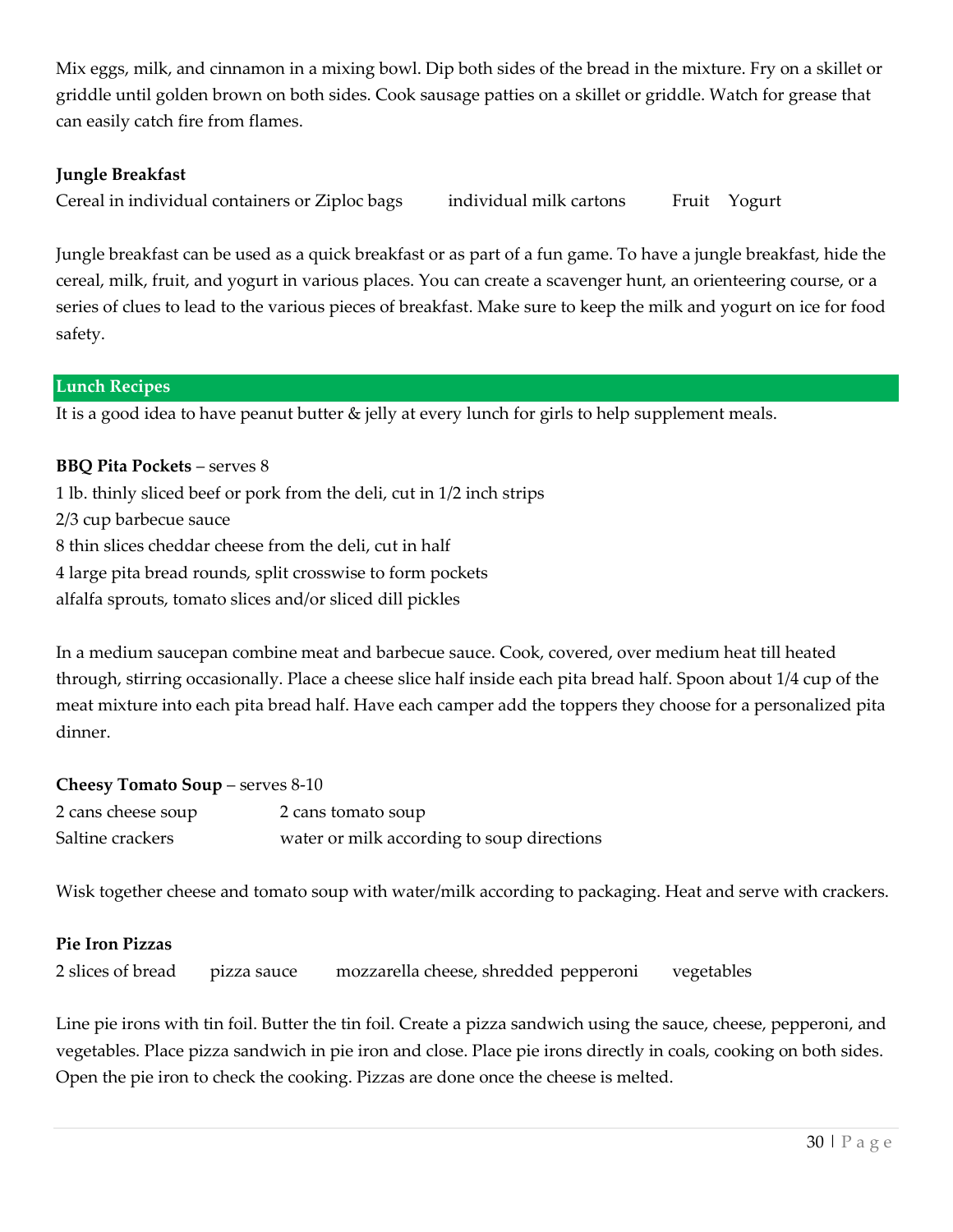#### **Walking Tacos** – serves 6

1 lb. hamburger meat taco seasoning 1 onion, chopped lettuce, chopped sour cream cheddar cheese, shredded salsa Fritos or Doritos, 6 individual bags

Brown hamburger meat and onions, drain grease. Add taco seasoning as directed on package. Add a scoop of taco meat to each bag of Fritos. Garnish with lettuce, cheese, sour cream and salsa.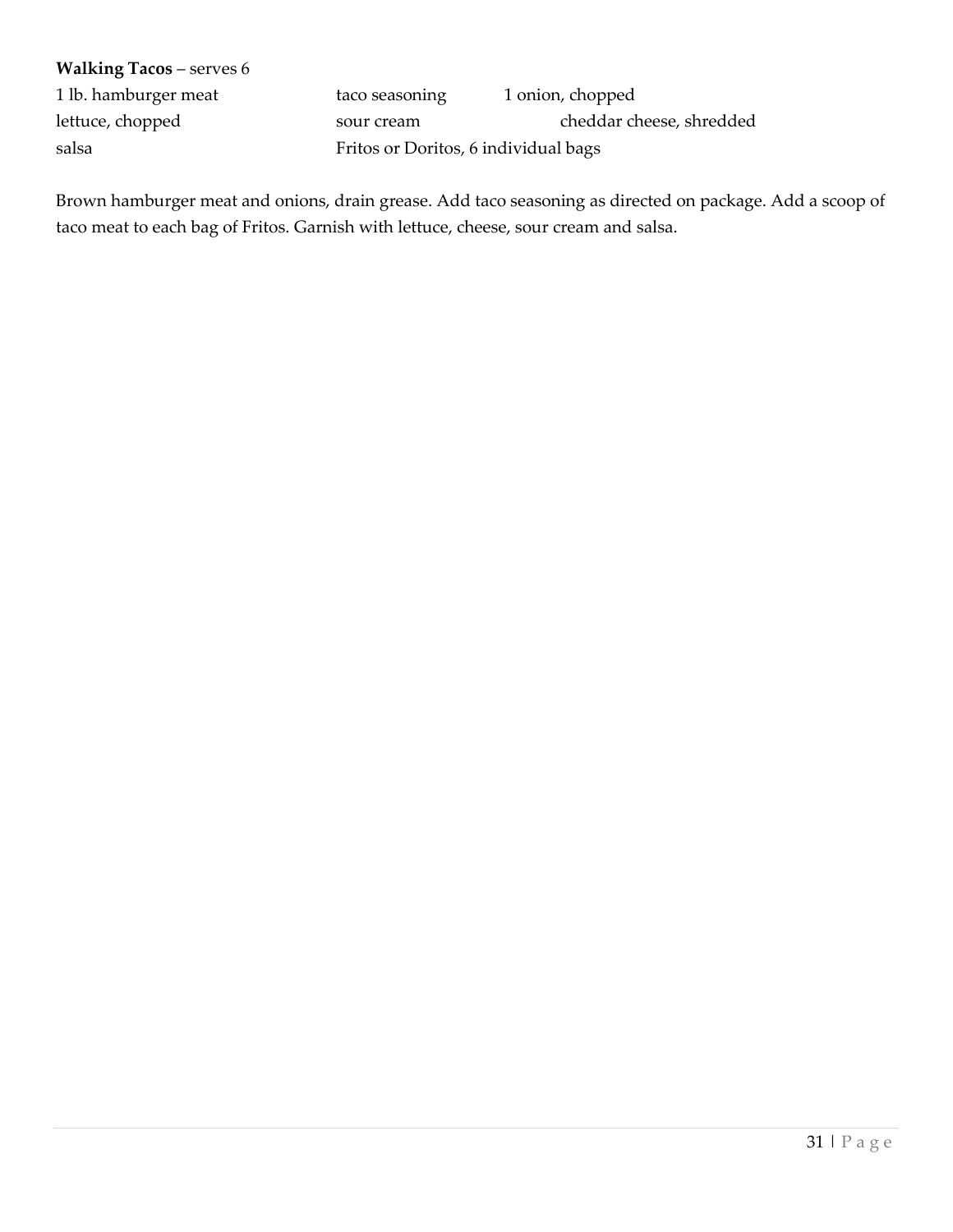It is a good idea to have peanut butter & jelly at every dinner for girls to help supplement meals.

#### **EASY CHILI** – serves 6-8

| 1 to 1 1/2 pounds ground turkey or hamburger | 1 medium onion, chopped                   |
|----------------------------------------------|-------------------------------------------|
| 1 can Mexican flavored stewed tomatoes       | 1 can red kidney beans (or black beans)   |
| 1 can corn, drained                          | 1-2 cans condensed tomato soup (to taste) |
| 2 tsp. chili powder                          | 1 tsp. cumin                              |

Brown meat with onions. Add all other ingredients. Bring to a boil; then simmer for 10 minutes. Serve! For a vegetarian chili, use more beans (try black and kidney) instead of meat.

#### **FIESTA MACARONI AND CHEESE** – serves 4-6

| 1 lb. ground beef | 1 can corn | 3/4 cup salsa                                                          |
|-------------------|------------|------------------------------------------------------------------------|
|                   |            | 1 box macaroni and cheese (plus required ingredients according to box) |

Cook the ground beef and drain. Prepare the macaroni and cheese per instructions. Cook the corn and drain. Mix all together and add salsa.

**Foil Dinners** – serves 6

1 lb. hamburger meat Butter Potatoes Corn Green Peppers Onions Shredded Cheese Mushrooms Other vegetables as wanted

Fry hamburger in a skillet ensuring it is cooked all the way through (you may leave it slightly undercooked if adding back into the foil to return to the fire). Cut vegetables into pieces and keep in separate bowls. Hint: potatoes will take the longest to cook. Cutting them into very small pieces will help them to get cooked thoroughly. Have girls take one square of foil and butter well. Girls fill with ingredients of their choosing. Wrap and cook directly on coals.

#### **PIG IN A BLANKET**

hot dogs biscuit dough cheddar cheese condiments

Put hot dog on a clean stick, wrap biscuit dough around hot dog. If wanted, add cheese slices around hot dog before wrapping with biscuit dough. Hold over fire and rotate until golden brown.

**Spaghetti, Garlic Bread, Corn** – serves 4 1 lb Spaghetti 4 slices of Garlic Bread corn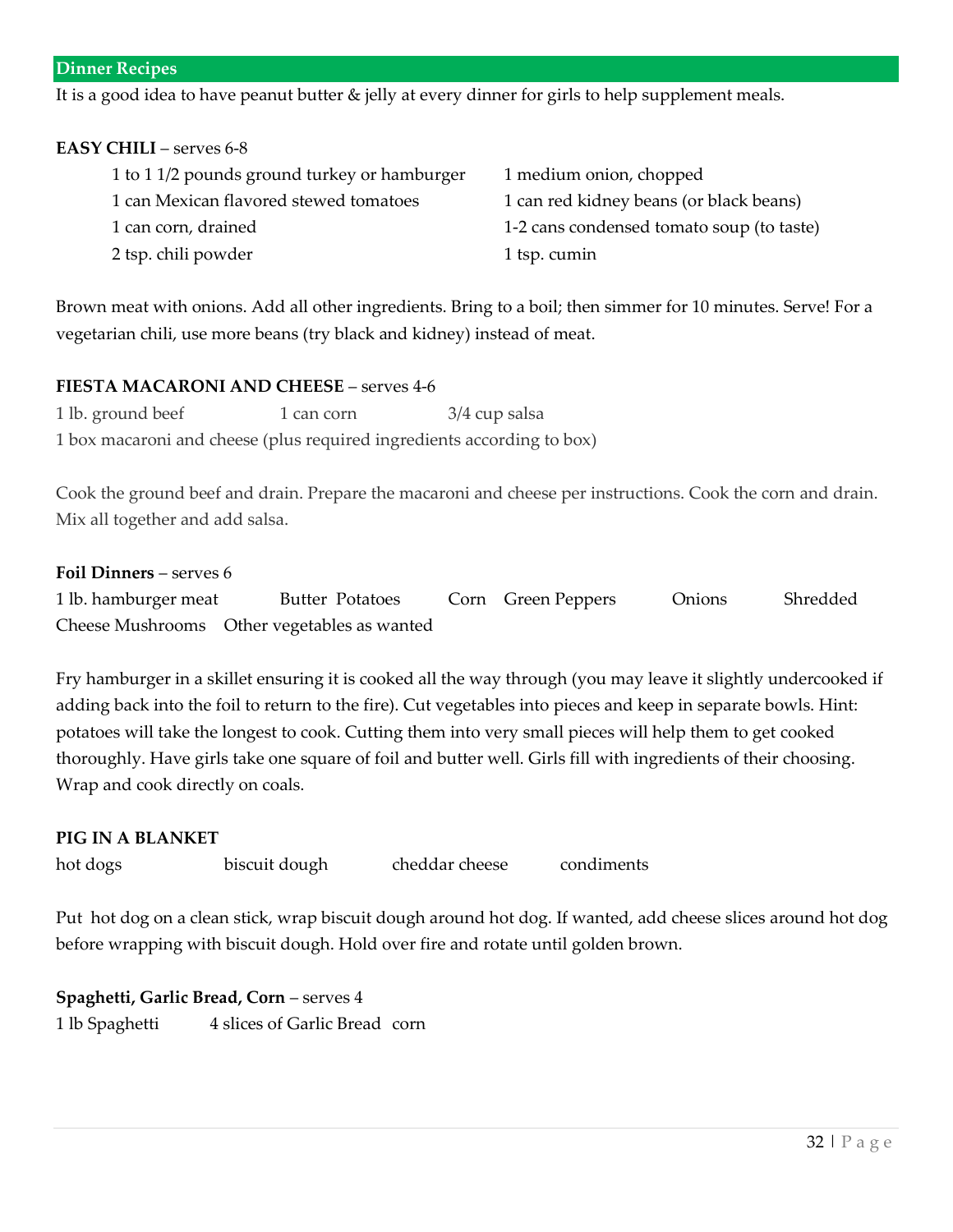Boil water and add spaghetti. Stir occasionally until spaghetti is fully cooked. Fry hamburger in a skillet until it is thoroughly cooked. Watch for grease that can easily catch fire from flames. Heat sauce over fire until warm. Heat garlic bread on a skillet or until toasted. Warm corn in a pot with water.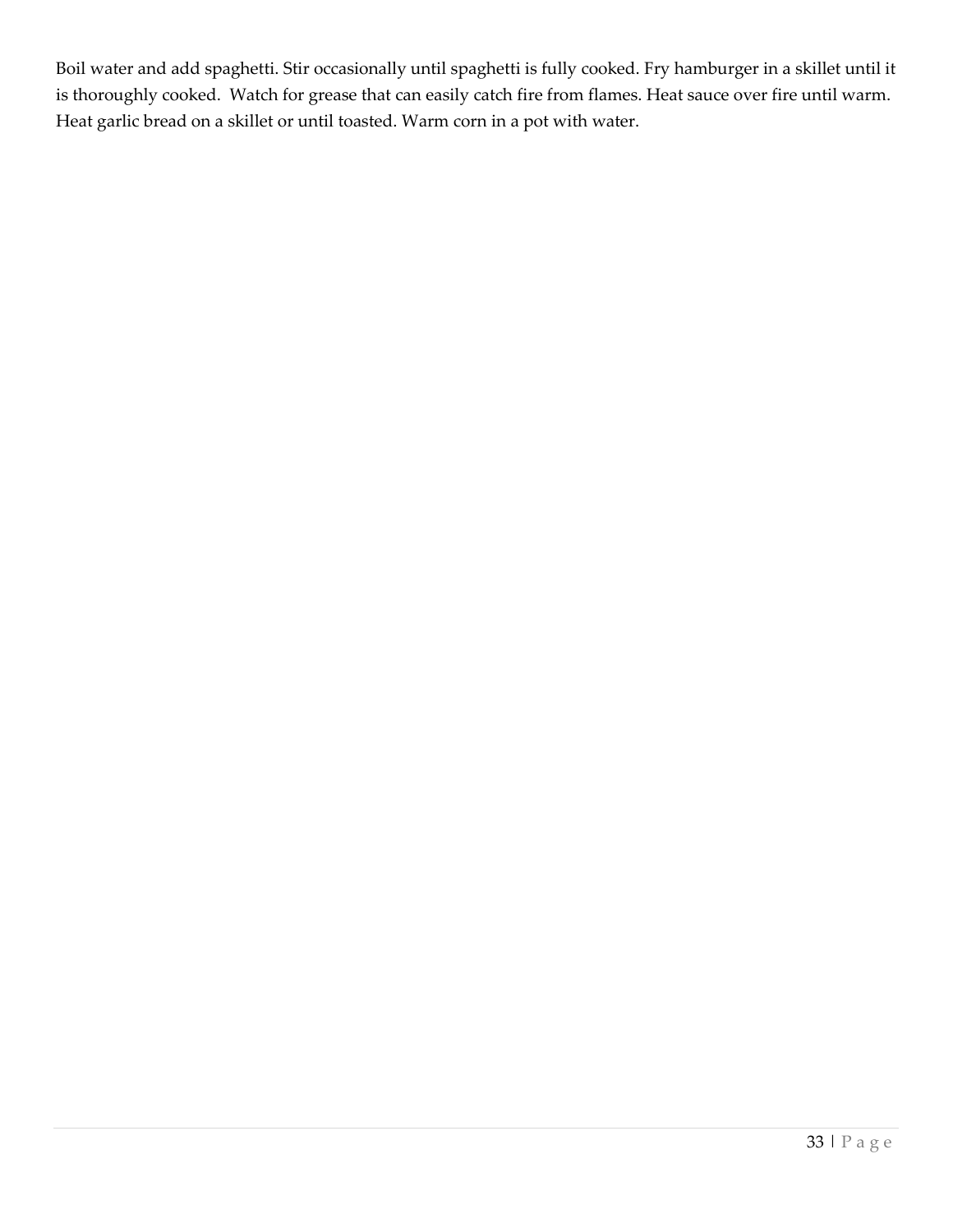#### **Desert Recipes**

#### **Banana Boats**

Bananas Mini marshmallows Chocolate Chips

Leaving the banana in the peel, slice the banana long-ways ensuring the not to cut through the bottom peel. Stuff cut with chocolate chips and marshmallows. Wrap in foil and cook directly on coals.

#### **Cake in an Orange** – serves 24

24 oranges Cake mix (whatever flavor you wish) Additional ingredients needed for cake mix

Cut top quarter of orange off and scoop out inside using a spoon. Mix cake mix with ingredients needed on box to create the correct consistency. Fill hollowed orange peel with cake mix about halfway. Replace top of orange, wrap in foil, set in coals. Desert is done when cake has formed.

#### **Dump Cake**

Mix and match pie fillings and cake mixes for an all-time favorite campfire dessert.

Add pie filling (amount depending on size of oven) and cover with dry cake mix. Place in coals for about 30 minutes. Don't forget to line your Dutch oven and lid with several layers of aluminum foil for easy clean up. Note: Some campfire chefs swear that adding clear soda, like 7-Up or Sprite, over the cake mix, or adding pads or sprays of butter/margarine makes the cake better. This may be the case for making cakes/cobblers with canned fruit, but by using pie fillings, the extra moisture from the sauce bubbles up through the cake mix, giving the same results. If you want to be creative, experiment, and see which method you like best.

#### **FRUIT SALAD** – serves 12

| 1 can pineapple chunks (keep juice) 1 package vanilla instant pudding |                                        | 2 bananas (sliced) |
|-----------------------------------------------------------------------|----------------------------------------|--------------------|
| 1 can mandarin oranges (drained)                                      | frozen strawberries, thawed and sliced |                    |

Open can of pineapple and drain the liquid into a bowl. Next add your package of pudding and mix with the juice. Now you can add your pineapple chunks, drained mandarin oranges, sliced bananas, and strawberries!

#### **PEACH DELIGHT**

| canned peach halves | mini marshmallows |
|---------------------|-------------------|
| brown sugar         | pecans            |

You can either make individual packets or a family packet, your choice. Take a can of peach halves and put into a foil packet. Add brown sugar and mini marshmallows. Pecans are optional. Wrap up your foil packet and place in hot coals until marshmallows are melted. You'll have a delicious syrup and melted marshmallows around your warm peach.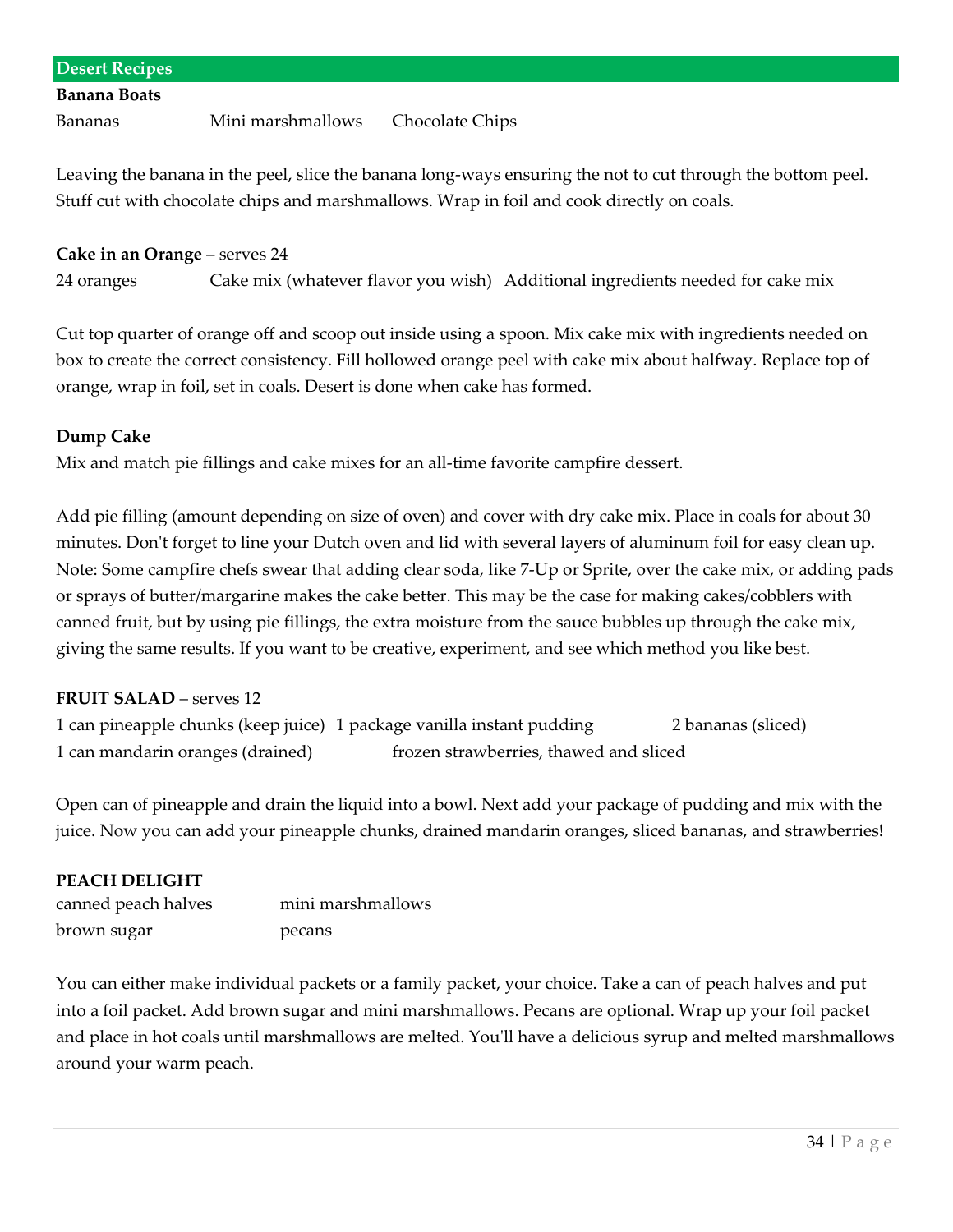## **S'mores**

Marshmallows, Chocolate, and Graham Crackers. You know the drill  $\odot$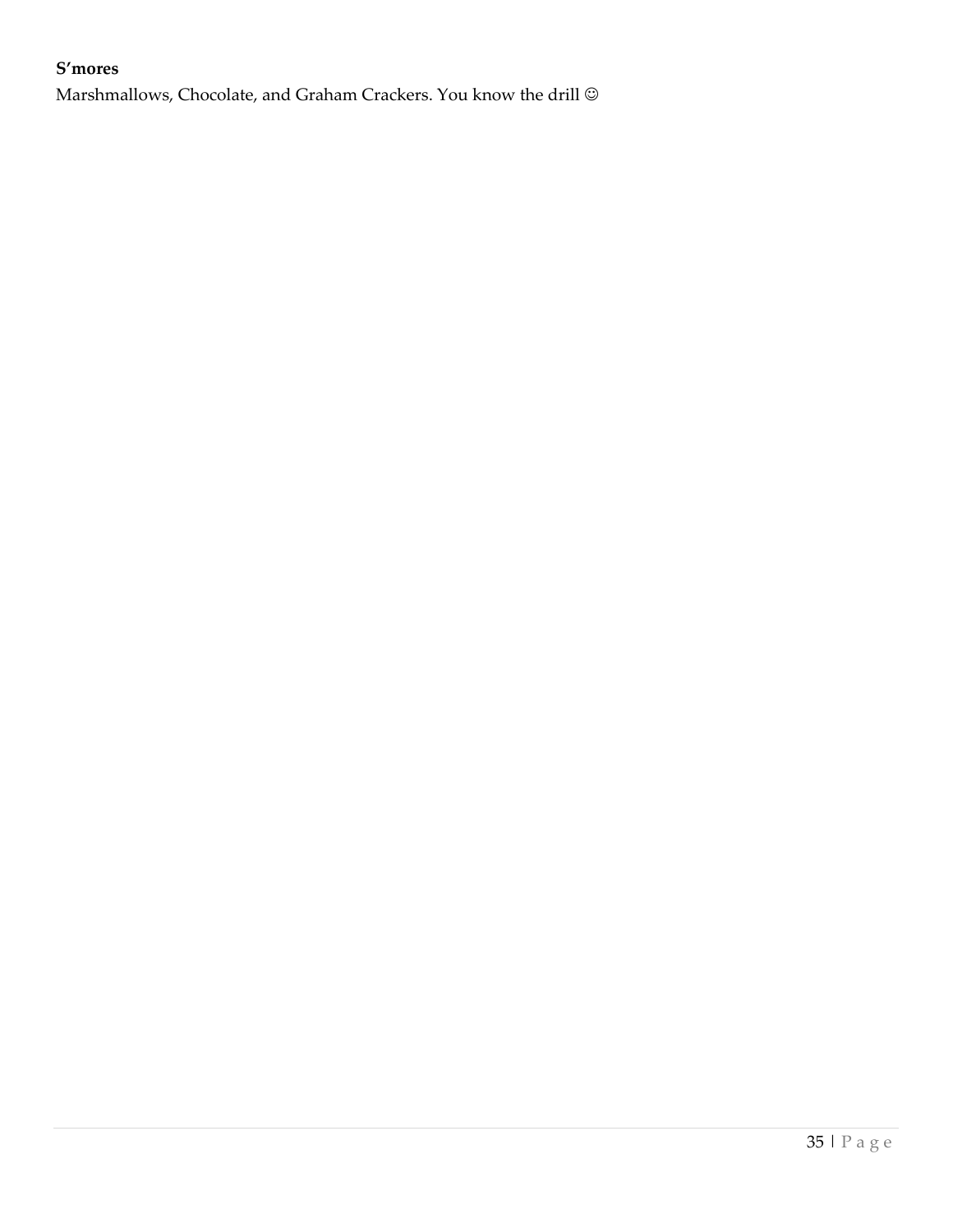#### **Songs**

#### **Fast Songs**

#### **Anne Marie**

Anne Marie, she loves Jean Pierre. It's written on the café sidewalks everywhere. Jean Pierre, he loves Anne Marie. It's written on a heart that he carved upon a tree.

Anne Marie, she said one day, "I love you very much, so let us run away!" Jean Pierre, he said, "Oui oui!" And went to tell his friends he was marrying Anne Marie.

They went out into the park, But they were getting hungry and it was getting dark. They went home before too late, For Anne Marie was seven, and Jean Pierre was eight.

#### **Percy the Polar Bear**

Way up in the land of ice and snow, Where the temperature drops to forty below, Who's the happiest one I know? Percy the pale faced polar bear.

Sleeps all day and then at night, Catches his fish by the pale moon light. Has no worries, has no cares, Percy the pale faced polar bear.

Then one day a hunter came, Caught poor Percy by the snout, Put him in a great big cage. Percy howled and he growled, But he couldn't get out.

Now he's living in a zoo,

Funny thing is he likes that too, Cause he met his girlfriend Sue, And she loves Percy the pale faced polar bear. Who? Percy the pale faced polar bear

#### **Head and Shoulders Baby**

Head and Shoulders Baby 1, 2, 3 Head and Shoulders Baby 1, 2, 3 Head and Shoulders Head and Shoulders Head and Shoulders Baby 1, 2, 3 \*Repeat inserting the following versus -Knees and Ankles -Pick the Apple -Scoop the Cotton -Round the World -Head and Shoulders, Knees and Ankles, Scoop the Cotton, Round the World, Baby 1,2,3

#### **There was a Great Big Moose**

There was a great big moose!\* He liked to drink a lot of juice.\* There was a great big moose!\* He liked to drink a lot of juice.\*

Chorus: Singing whoa!\* Way-o, way-o, way-o, way-o!\* Way-o, way-o!\* Way-o, way-o, way-o, way-o!\*

The moose's name was Fred.\* He liked to drink his juice in bed.\* The moose's name was Fred.\* He liked to drink his juice in bed.\*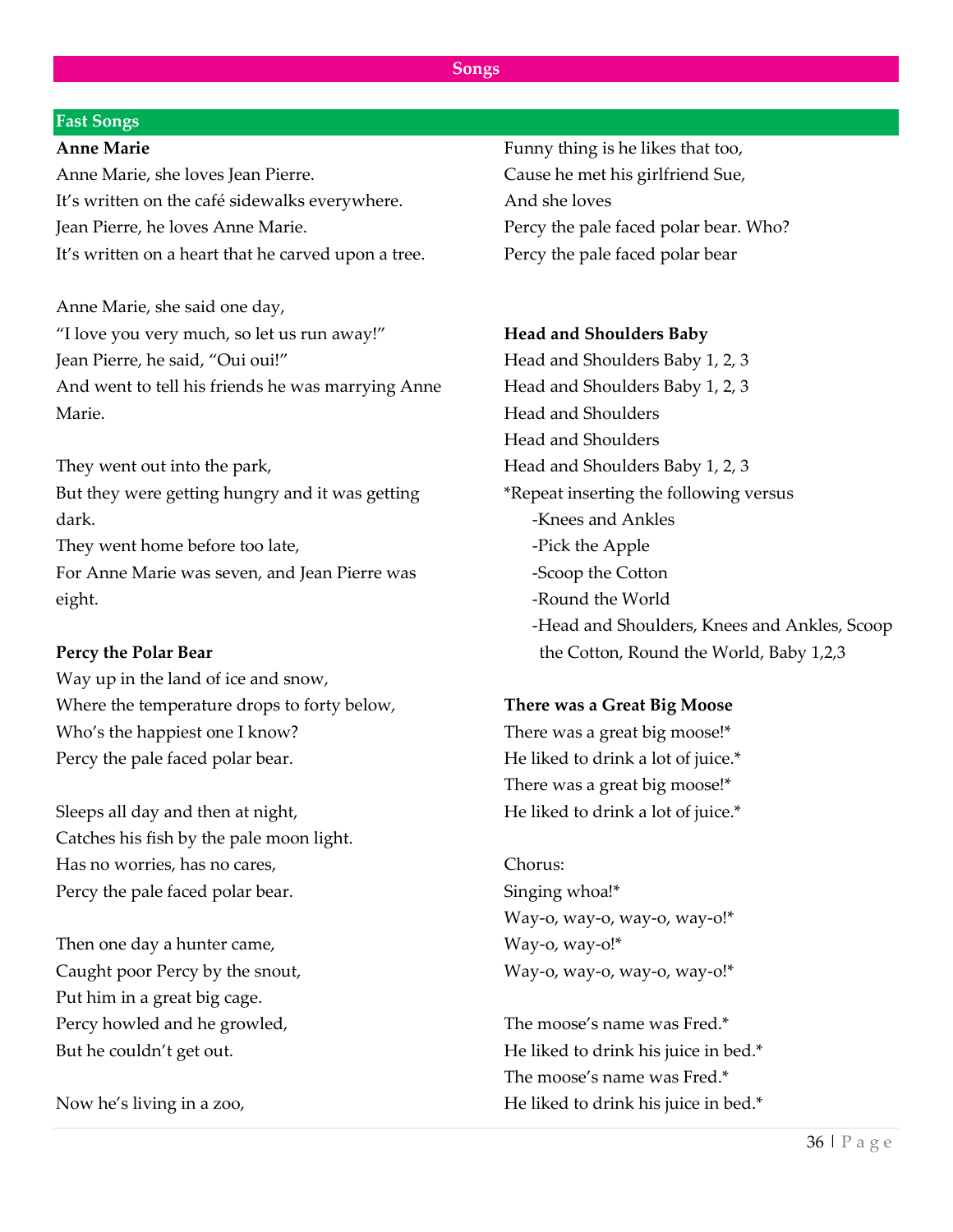## \*Chorus\*

He drank his juice with care,\* But he spilled it in his hair!\* He drank his juice with care,\* But he spilled it in his hair!\* \*Chorus\*

Way up in Canada,\* There is a very sticky moose!\* Way up in Canada,\* There is a sticky moose named Fred!\* \*Chorus\* **Princess Pat** The Princess Pat\* Lived in a tree\* She sailed across\* The seven seas\*

She sailed across\* The channel too\* And she brought with her\* A rig-a-bam-boo\*

Chorus:

A rig-a-bam-boo\* Now what is that?\* It's a something made\* By the Princess Pat\* It's red and gold\* And purple too\* That's why it's called\* A rig-a-bam-boo\*

Now Captain Jack\* Had a mighty fine crew\* They sailed across\* The channel too\* His ship did sink\* And so will you\* If you don't take\*

A rig-a-bam-boo\* \*Chorus\*

Now Princess Pat\* Saw Captain Jack\* She reeled him in\* And brought him back\* She saved his life\* And his mighty fine crew\* And with you know what?\* A rig-a-bam-boo\* \*Chorus\*

#### **Bananas in the Sky**

There are no bananas in the sky, in the sky. There are no bananas in the sky, in the sky. There's a sun and a moon and a coconut cream pie, But there are no bananas in the sky, in the sky.

#### **Sweet Cream Soda Pop**

Romeo and Juliet, On a balcony they sat. Scram you guys, I got a date. Shakespeare's coming at half past eight.

\*La de dah, my sweet cream soda pop. La de dah, my sweet cream soda pop. La de dah, my sweet cream soda pop. La de dah, dah, dah.\*

Henry Ford was a grand old man. Had four wheels and an old tin can. Put them together and the darn thing ran. Henry Ford was a grand old man. \*Chorus\*

Grandpa's beard is growing long. Growing longer day by day. Grandma chews it in her sleep. Thinks she's eating shredded wheat.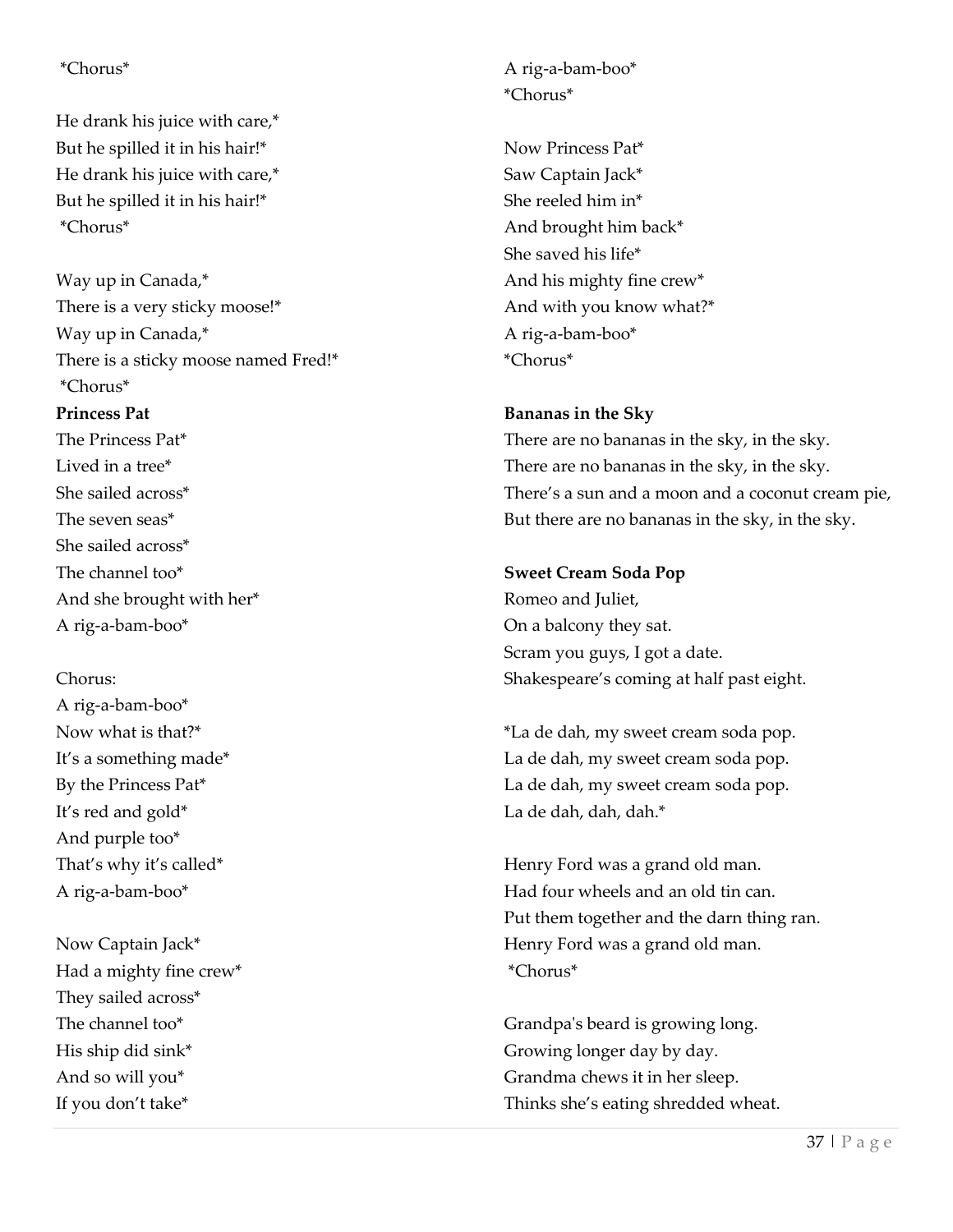## \*Chorus\*

Pepsi-Cola came to town. Coca-Cola shot him down. Dr. Pepper fixed him up. Now we all drink 7-up. \*Chorus\*

#### **Washerwoman**

Jungle positions: Huh! Down in the jungle where nobody goes, There's a wishy washy washerwoman washing her clothes. She goes ooh, ahh, ooh, ahh. That's how the washerwoman washes her clothes. Giddy aiii, ootchy cootchy, ootchy cootchy Giddy aiii, ootchy cootchy, ootchy cootchy That's how the washerwoman washes her clothes. Yeah!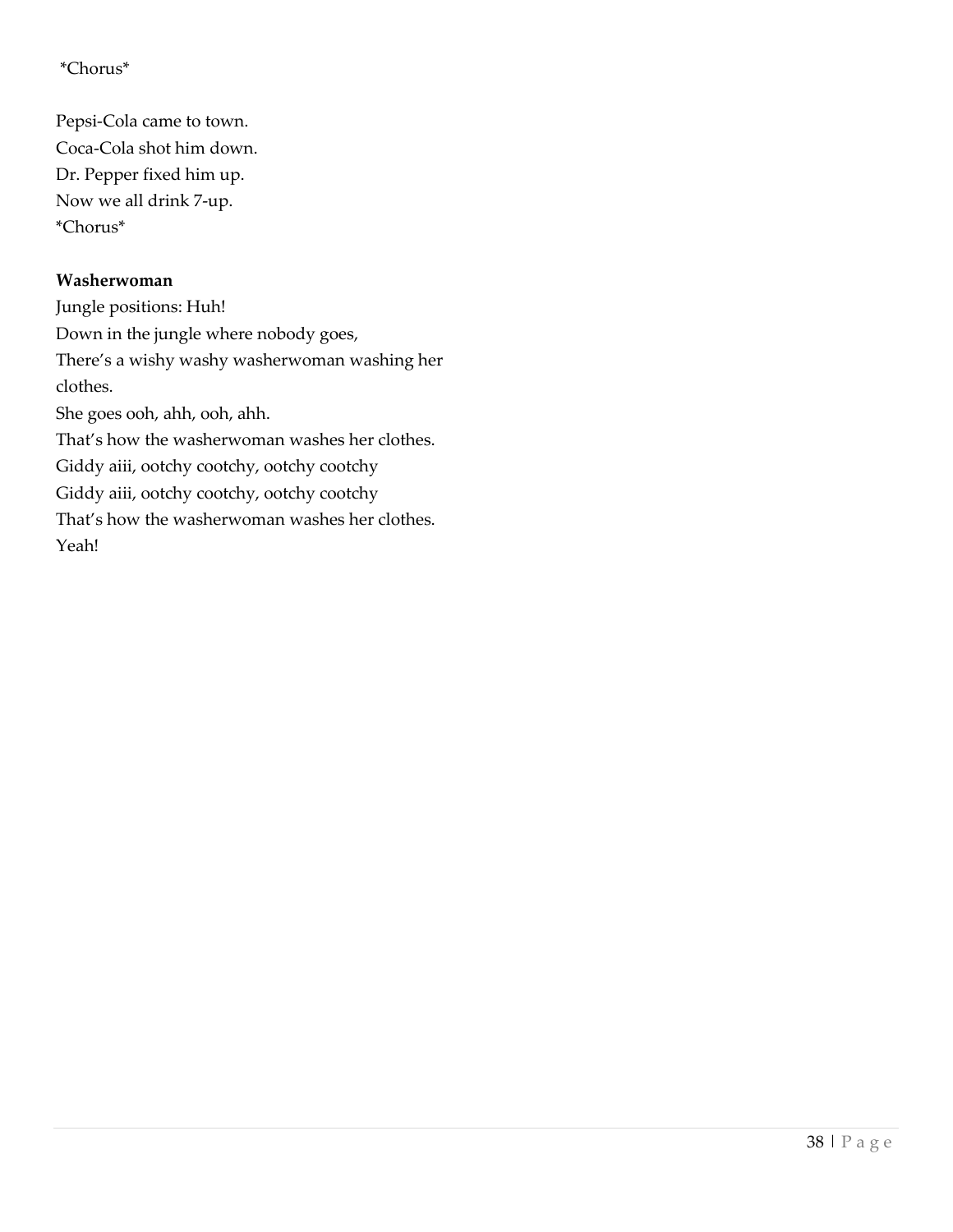**Twinkie Song** (To the tune of Do-Re-Mi)

Dough, the stuff that makes the twinkie Ray, the guy who makes the twinkies Me, the girl who eats the twinkie Far, a long long way for twinkies So, I think I'll have a twinkie La-la-la-la-la-la, twinkie Tea, no thanks I'll have a twinkie And that brings us back to dough Twinkie, twinkie, twinkie, dough

#### **Tennessee Wiggle Walk**

I'm a bow-legged chicken, I'm a knock kneed hen Haven't been so happy since I don't know when I walk with a wiggle and a giggle and a squawk Doing the Tennessee wiggle walk.

Put your heels together and your knees apart Snap your fingers, ready and start Flap your elbows just for luck Then you wiggle and you waddle like a baby duck.

Come dance with me baby, keep your toes in time Haven't been so happy in a long, long time I walk with a wiggle and a giggle and a squawk Doing the Tennessee wiggle walk Doing the Tennessee wiggle walk

#### **Donut Shop**

Well I walked around the corner, And I walked around the block, And I walked right into a donut shop, And I picked up a donut, And I wiped off the grease, And I handed the lady my five-cent piece.

Well she looked at the nickel, And she looked at me, And she said, "Hey honey, can't you plainly see? There's a hole in the nickel, There's a hole right through." "Well Lady there's a hole in the donut too. Thanks for the donut, bye bye!"

#### **The Elegant Elephant**

Oh tell me have you seen? What's in the air tonight? It's something great and big It's riding on a bike It is an elephant It is so elegant It has a trunk in front And a tail behind \*Repeat humming one more line at a time. Until all lines are being hummed with the actions.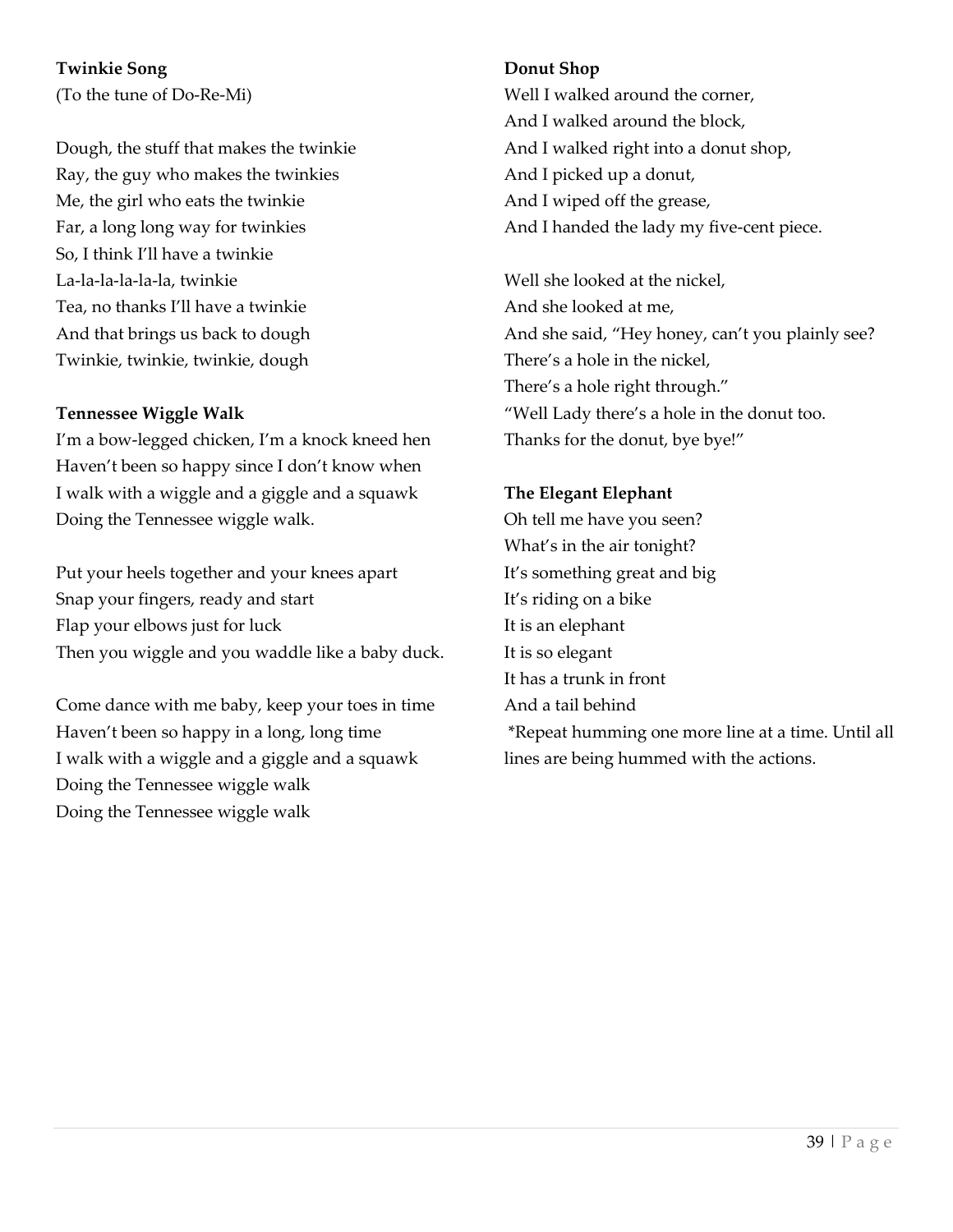#### **Slow Songs**

#### **Moon on the Meadow**

Moon on the meadow, bugs in our ears, Smoke in our eyes, wet wood and tears. Up on the meadow, water somewhere, We were the only ones there.

Wild horse slushing , Dry lakes and Peaks, Finding the love that everyone seeks, Hiking to rainbows, sunsets and stars, Just finding out who we are.

We will return there, some lucky day. Our hearts will guide us, they know the way. People in cities don't understand, Falling in love with the land.

Moon on the meadow, bugs in our ears, Smoke in our eyes, wet wood and tears. Up on the meadow, water somewhere, With you, my friend, I am there.

#### **Linger**

Oo oo I want to linger Oo oo a little longer Oo oo a little longer here with you

Oo oo it's such a perfect night Oo oo it doesn't seem quite right Oo oo that this should be my last with you

Oo oo and come September Oo oo we will remember Oo oo our camping days and friendships true

Oo oo and as the years go by Oo oo I'll think of you and sigh Oo oo this is goodnight and not goodbye

#### **Always**

For you are my friend and I'll walk with you always

I'll stay by your side and I'll walk with you always Always, always, I'll walk with you always Always, always, I'll walk with you always

#### **On My Honor**

\*On my honor, I will try. There's a duty to be done and I say aye. There's a reason here for a reason above. My honor is to try and my duty is to love.\* People don't need to know my name. If I've done any harm, then I'm to blame. If I've helped someone, then I've helped me. And I've opened up my eyes so I can see. \*Chorus\*

I've tucked away a song or two. If you're feeling low, there's one for you. If you need a friend, then I will come. And there's many more where I come from.

\*Chorus\*

Come with me where the fire burns bright, We can see much better by the candle's light. And we'll find more meaning in a campfire's glow, Than we'd ever learn in a year or so. \*Chorus\* We've a promise to always keep. And we'll sing "Day is Done" before we sleep.

We are Girl Scouts together and when we're gone, We'll still be trying and a-singing this song. \*Chorus\*

#### **Spider's Web**

#### *Fast version*

It's a web like a spider's web made of silver light and shadow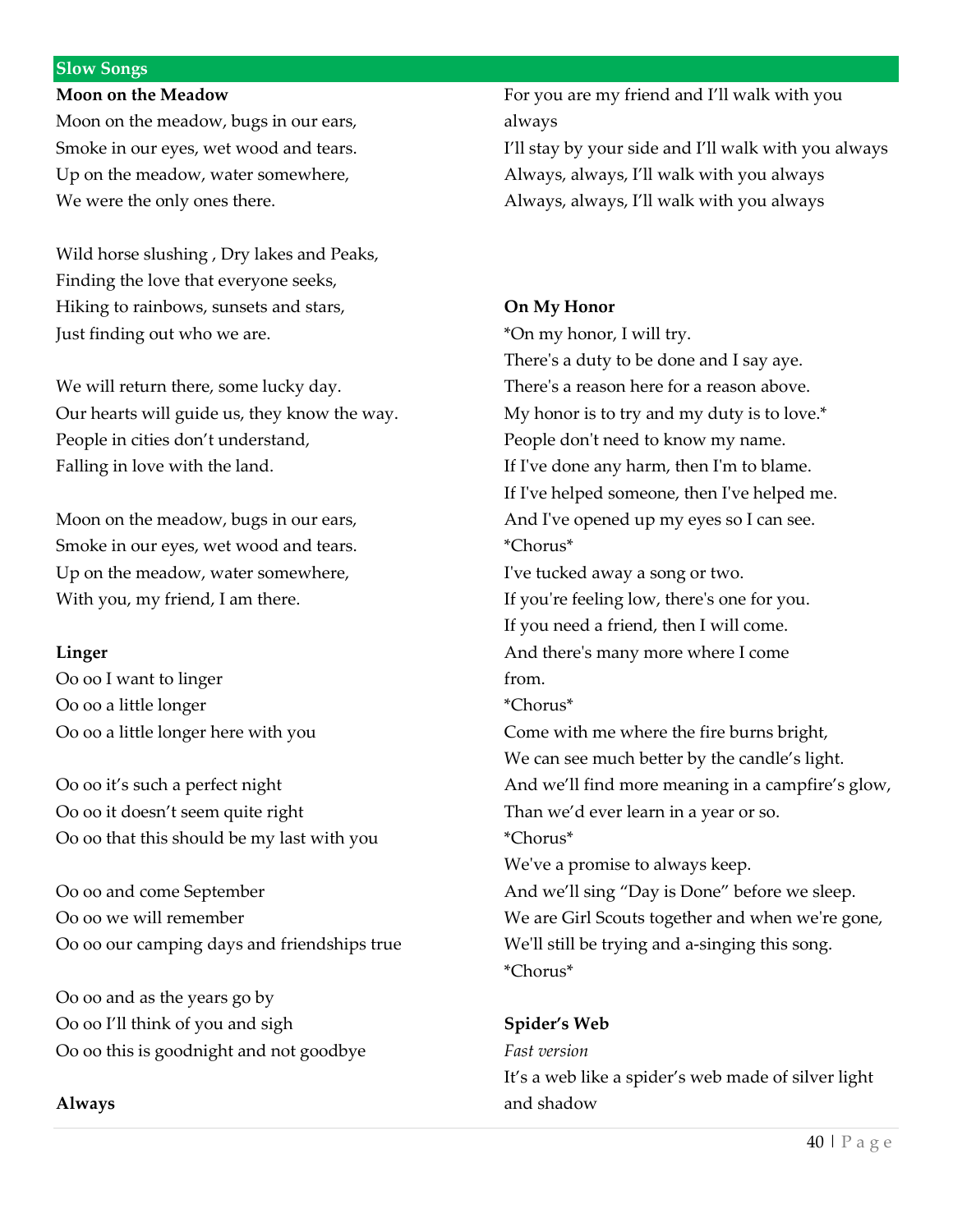Spun by the moon in my room at night It's a web made to catch a dream hold it fast til I awaken As if to tell me my dream is a view

#### *Slow version*

It's a webbbbb like a spider's web Spun by the moon in my room at night It's a webbbbb made to catch a dream As if to tell me my dream is a view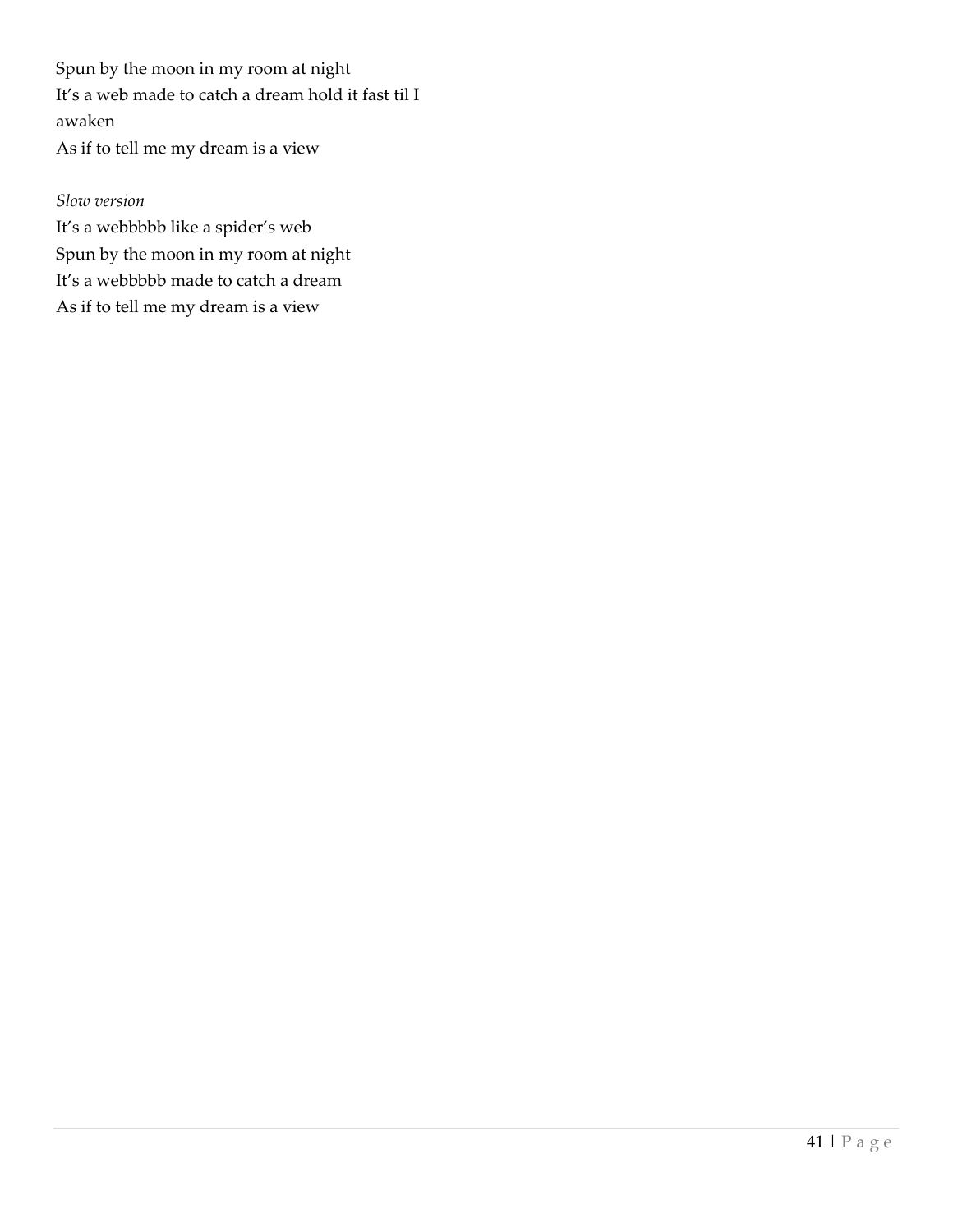## **On the Loose**

\*On the loose to climb a mountain, On the loose where I am free. On the loose to live my life The way I think my life should be. For I've only got a moment, And a whole world yet to see. I'll be looking for tomorrow on the loose.\* Have you ever seen the sunrise Turn the sky completely red? Have you slept beneath the moon and stars, A pine bough for your bed? Have you sat and talked with friends, Though a word was never said? Then you're just like me and you've been on the loose. \*Chorus\* There's a trail that I'll be hiking Just to see where it might go. Many places yet to visit, Many people yet to know.

And in following my dreams, I will live and I will grow. On a trail that's waiting out there on the loose. \*Chorus\* As I sit and watch the sunset And the daylight slowly fade, I'll be thinking about tomorrow And the friendships we have made. I will value them for always And I hope you'll do the same, And forever we'll explore life on the loose. \*Chorus\* So in search of love and laughter, I'll be traveling 'cross this land. Never sure of where I'm going, For I haven't any plan. And in time when you are ready, Come and join me take my hand And together we'll share life out on the loose. \*Chorus\*

#### **Graces**

#### **Back of the Bread**

Back of the bread is the flour, And back of the flour is the mill, And back of the mill is the wind and the rain, And the farmer's will.

#### **Johnny Appleseed**

Oh the Lord is good to me, And so I thank the Lord, For giving me the things I need, The sun and the rain and the appleseed, The Lord is good to me.

#### **ABC**

A-B-C-D-E-F-G Thank you God for feeding me.

#### **Madeline**

We love our bread, We love our butter. But most of all, We love each other.

#### **Addams' Family**

Du-nu-nu-nu (snap snap) Du-nu-nu-nu (snap snap) Du-nu-nu-nu, Du-nu-nu-nu, Du-nu-nu-nu (snap snap)

We thank the Lord for giving. The things we need for living. The food, the fun, the friendship. The Girl Scout Family.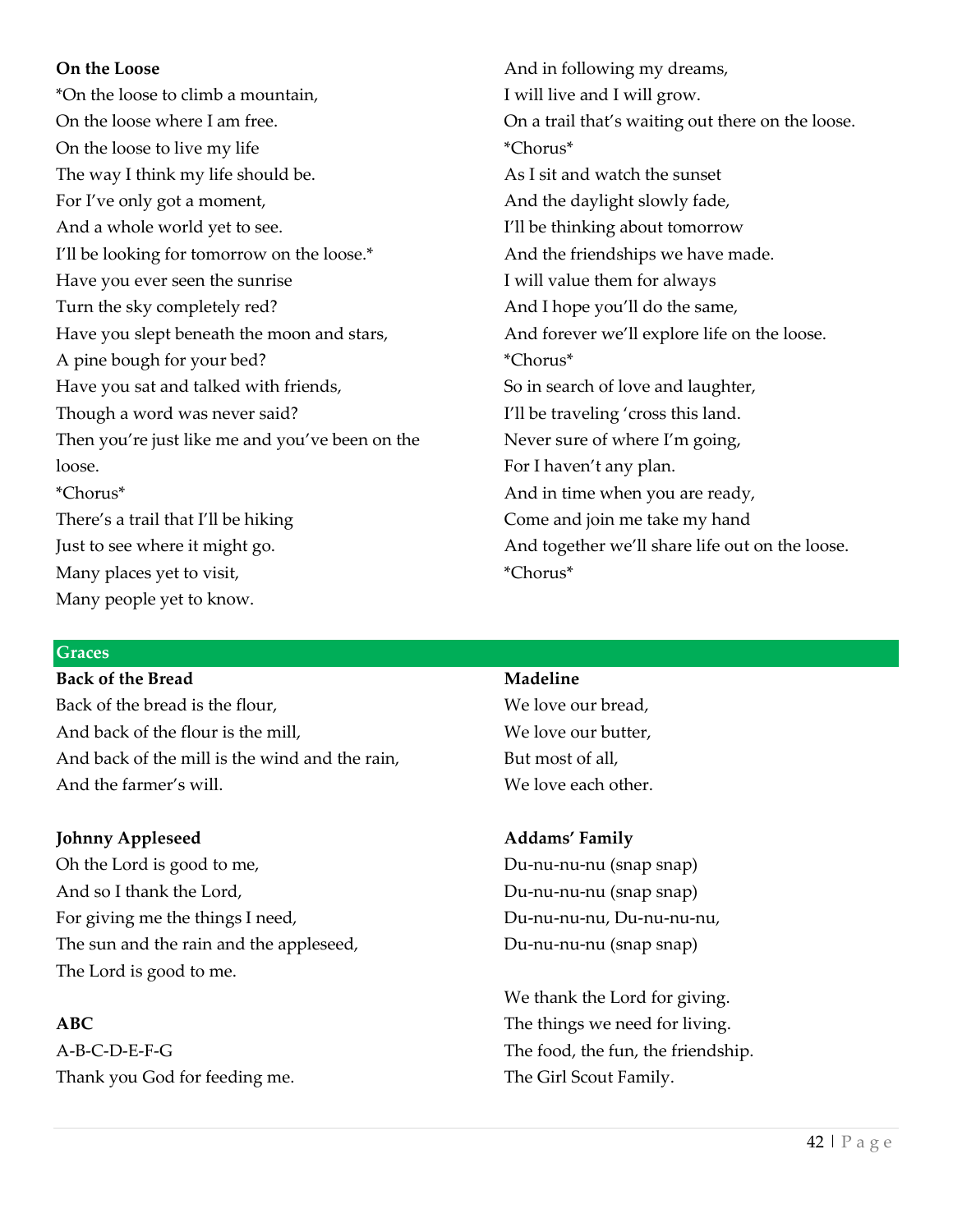Du-nu-nu-nu (snap snap) Du-nu-nu-nu (snap snap) Du-nu-nu-nu, Du-nu-nu-nu, Du-nu-nu-nu (snap snap)

We thank the Lord for giving us food. We thank the Lord for giving us food. For the friends we meet, and the food we eat. We thank the Lord for giving us food.

#### **Superman**

#### **GAMES**

## **Active Games**

#### Amoeba Tag

o One person starts as "it" when they tag someone, the person joins hands forming a group. Play until everyone has been tagged and is part of the amoeba. The last person to get tagged becomes "it" for the next round.

#### Buddy tag

o Everyone needs a partner. All partners will link elbows and stand within a designated area with some space between each pair. One girl is the chaser and the other is being chased. If tagged, the roles switch. They can only run within the designated area. The girl being chased needs to link arms with someone in the circle in order to be free. However, the girl in the partnership that is not linked to the former chasee is now the one being chased.

#### Giants/Wizards/Elves

o Similar to rock/paper/scissors tag. Giants overpower elves, elves trick the wizards, and wizards cast spells on giants. Group is divided into two. Each group picks a character to act out. The overpowering character chases the others. If tagged, people must go to the other group. Three lines are needed. One in the middle where the groups "toe the line." The other two are home bases.

#### Knights and Dragons or Sun and Clouds

- o Everyone individually chooses one person to be their Knight and one to be their Dragon. They will not disclose who they have chosen. When the game begins, they will need to position themselves so that their knight is between them and their dragon. This becomes a process where you are constantly moving since everyone has their own knight and dragon and sometimes this will cause issues with your individual mission. After several minutes, regroup and have the girls point to who they chose. Pick new knights and dragons and play again.
- o Sun and Clouds variation: Pick a sun and a cloud. If the leader yells "Sunny Day" the sun should be between you and your cloud and if the leader yells "Rainy Day" the cloud should be between you and your sun.

#### Never Have I Ever

o One girl stands in the middle of the circle and says, "Never have I ever \_\_\_\_\_" and fills in the blank with something she has never done. For example, "Never have I ever been out of the country". Anyone in the circle who HAS been out of the country now needs to find a new place in the circle by switching places with someone else who has been out of the country. The girl in the middle will try to take one of these positions. Whoever is left without a place is now in the center.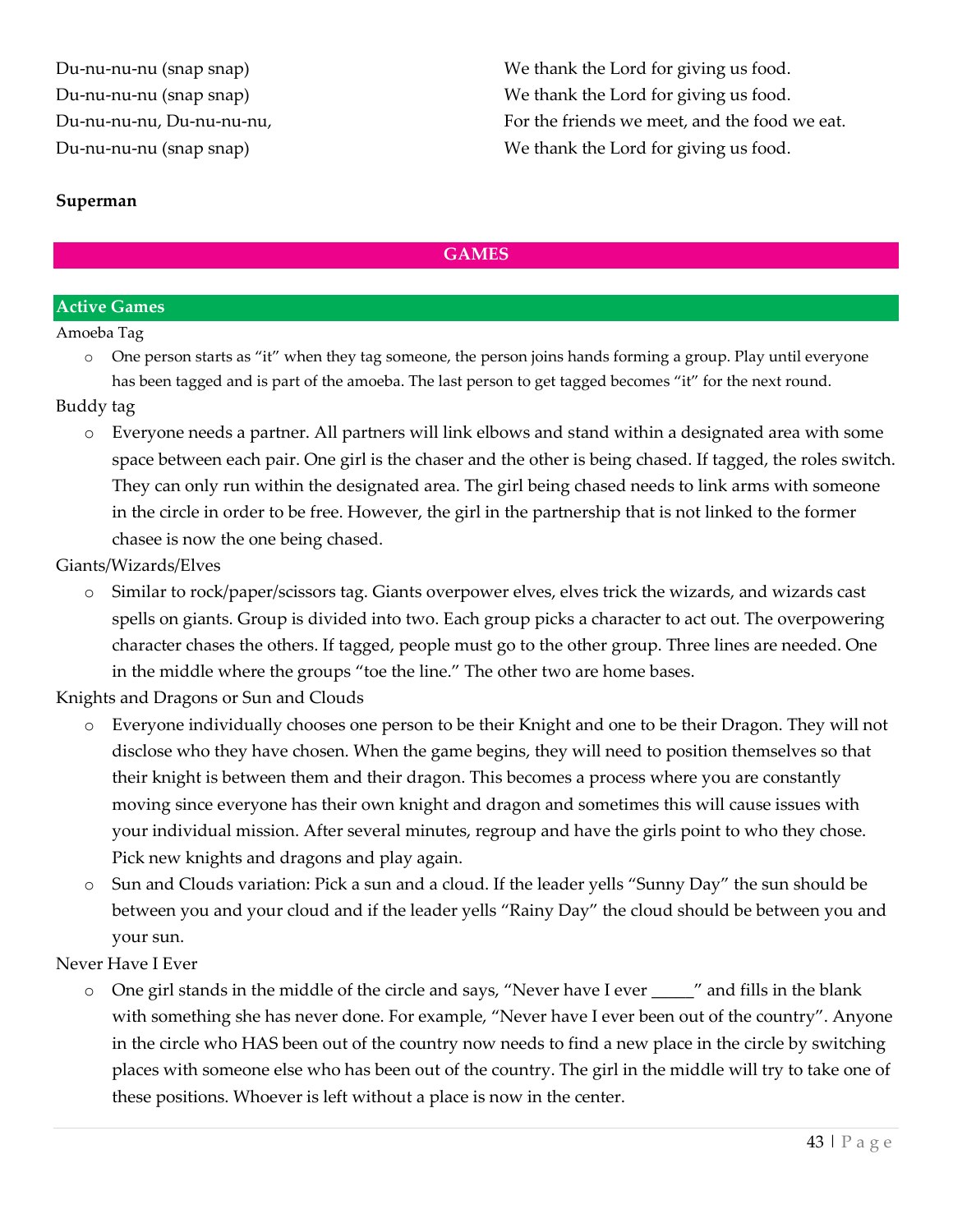## Ninja

o Players stand in a circle. Players take turns, going around the circle. The player who is up can make one quick motion in order to slap the hand of another player. The motion must last not much more than 1 second. The player freezes in the position he or she ends in. The player being assaulted must try, also with one quick move, to evade being hand-slapped. This move must also last not much more than 1 second and the player then freezes in whatever position he or she ends in. If a players' hand is slapped, they are eliminated from the circle. If a players' move is not swift and quick, they are eliminated from the circle.

Rock, Paper, Scissors Battlefield

Split a large group into two teams. Draw a line where the teams will meet and compete. Set boundaries of a playing field. Each time will decide if they will choose rock, paper, or scissors. They will approach the line and play each other at the common game. Whichever team wins then chases the other team, tagging as many people as they can before the other team gets safely over the boundary line. Everyone who was tagged joins the other team. Continue playing as long as you want or until one team wins!

## Thicket

o This game is very similar to hide and seek, and is best played in a woodland environment. One person is the seeker and has to keep one foot in the same spot during the entire game. They can move up and down and stretch their body out, but they cannot move that one foot! The seeker then closes her eyes and counts to 15 slowly. Everyone else goes and hides in a designated plot of area. The seeker opens her eyes and looks around. She calls out everyone she can see. If after a while the seeker finds all the hiders she can see, but hasn't found them all, she closes her eyes again and counts to 5. The players hiding move 5 steps closer to the seeker and hide once more. The seeker opens her eyes and looks around again. This continues until all the hiders have been found. The last one found is the new seeker. This game is from Project WILD, and should have a processing piece at the end. The game correlates to camouflage.

Ultimate Rock, Paper, Scissors

o Everyone finds someone else to play Rock, Paper, Scissors against. Whoever loses now becomes part of the winner's team and will follow them around cheering for them. Winners will find someone else to play against and again any losers and followers become part of this winner's team. It will end with a standoff of 2 teams and one winner with everyone cheering.

Will you be my Ducky-Wucky?

o Everyone sits in a circle, one person starting in the middle is "it" and has to choose a girl to try and make smile or laugh by sitting in their lap and asking "will you be my ducky-wucky?" If the victim smiles, they lose and they are the new "it". If instead the girl can keep a straight face and say "no, I will not be your ducky-wucky," then the "it" person needs to move on to somebody else. The question can be asked in any manner (funny voices or making silly faces), however touching is off-limits.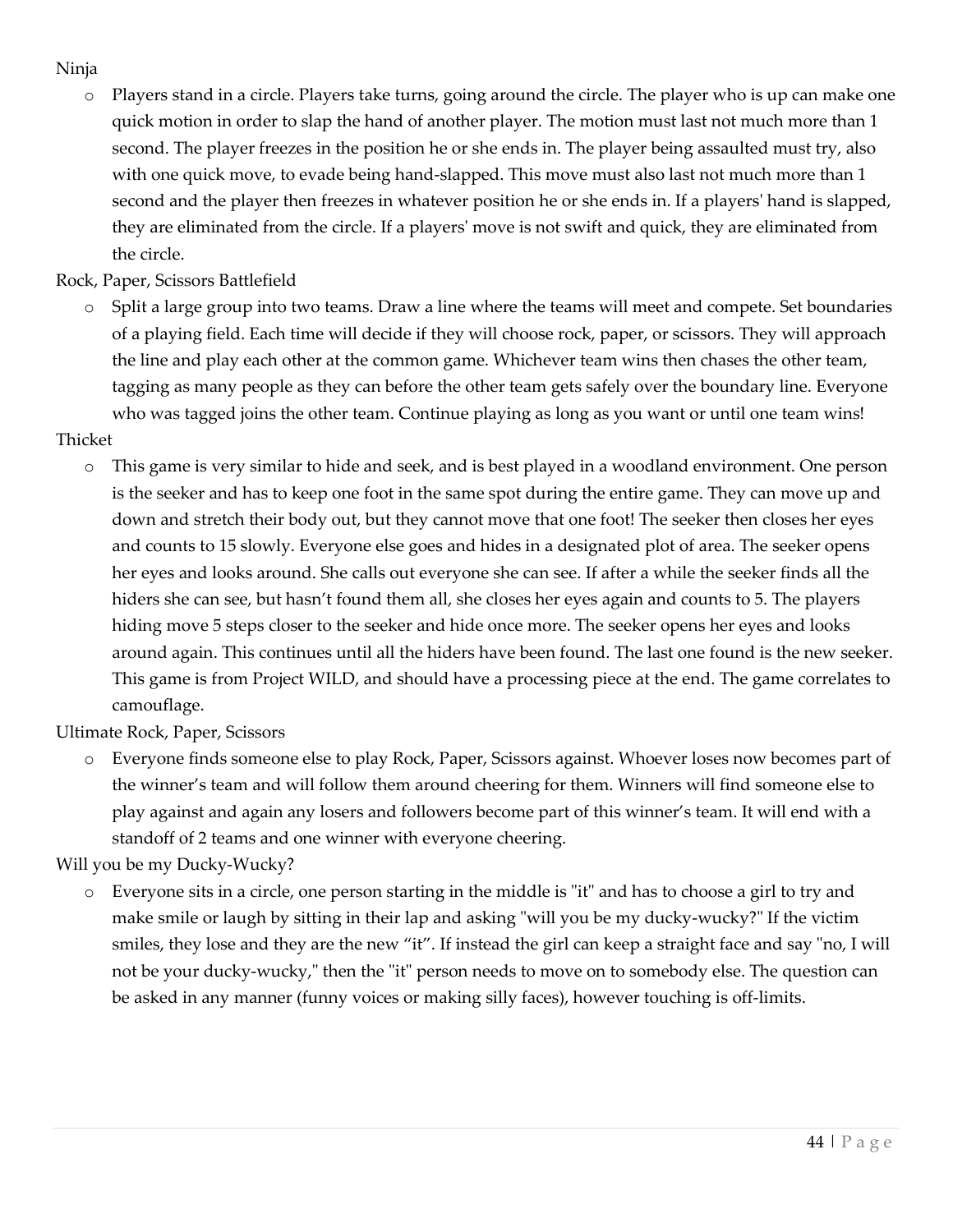Dollar, dollar

- o Sit one person in the middle of a circle whose role will be to guess where the "dollar" is. Each person places their left hand on their left knee cupped to receive the "dollar". With the other hand each person pretends to take the "dollar" from their own left cupped hand and place it in the cupped hand of the person to their right. All sing the song and do the movement in rhythm to the song. Have the person in the middle close their eyes while the rest sing the song through twice. The person in the middle then opens their eyes and guesses at where the "dollar" is all the while the rest continue the song and movement. If they guess wrong then the person who does have the "dollar" gets to be in the middle. If correct gets to stay in the middle. (You can give the guesser one, two or three guesses.)
	- o "Dollar" can be a quarter or small stone
	- o Warm-up: Your hand, your neighbor's hand (repeat until hand pattern set)
	- o Song: Dollar dollar how I wonder, from the one hand to the other, is it fair or is it square to keep poor (person in middle's name) standing there? (Repeat as needed.)

Down by the Banks

o Song: Down by the banks of the hanky panky, where the bull frogs jump from bank to banky with an eeps, ipes, soda pop, he missed the lily and he went ker-plop.

Frogger

o First have everyone sit in a circle. Choose one person to be the detective and have her leave the circle. Then pick a "frogger" from the remaining group. The frogger's role is to stick her tongue out at people without getting caught by the detective. Call the detective back and give her 3 guesses to find the frogger. If the frogger sticks her tongue at you while you are both making eye contact then you fall asleep dramatically. The game continues until the frogger sleeps everyone or the detective either triumphs or runs out of guesses.

Look Up, Look Down

o Everyone stands in a circle and looks down at another person's feet. On a count of three, they will all look up at the person's face. If two people are looking at each other, they both fall into a deep sleep dramatically or have to do a dance together. The last person standing is the winner!

o Also known as Screaming Toes or Laughing Toes (referring to what you do after you make eye contact) Poor Kitty

- o Sit in a circle. Pick someone to be the kitty and go in the middle. The kitty will go up to someone in the circle and meow at them. The objective is to make the person laugh. The person in the circle must pat the kitty on the head and say, "Poor kitty, poor". The kitty must continue until she is successful in making someone laugh and that person will be the new kitty.
- o Variation: the girl in the middle can pick any animal to imitate and the person in the circle must guess the appropriate animal as they pat them on the head.

Rainmaker

o Everyone is in a circle. One camper closes her eyes or steps out of the room. A secret leader is chosen (the Rainmaker). Be sure to choose quietly so the "guesser" can't hear you. The Rainmaker begins an action such as snapping fingers, patting the tummy, or slapping knees, and everyone in the circle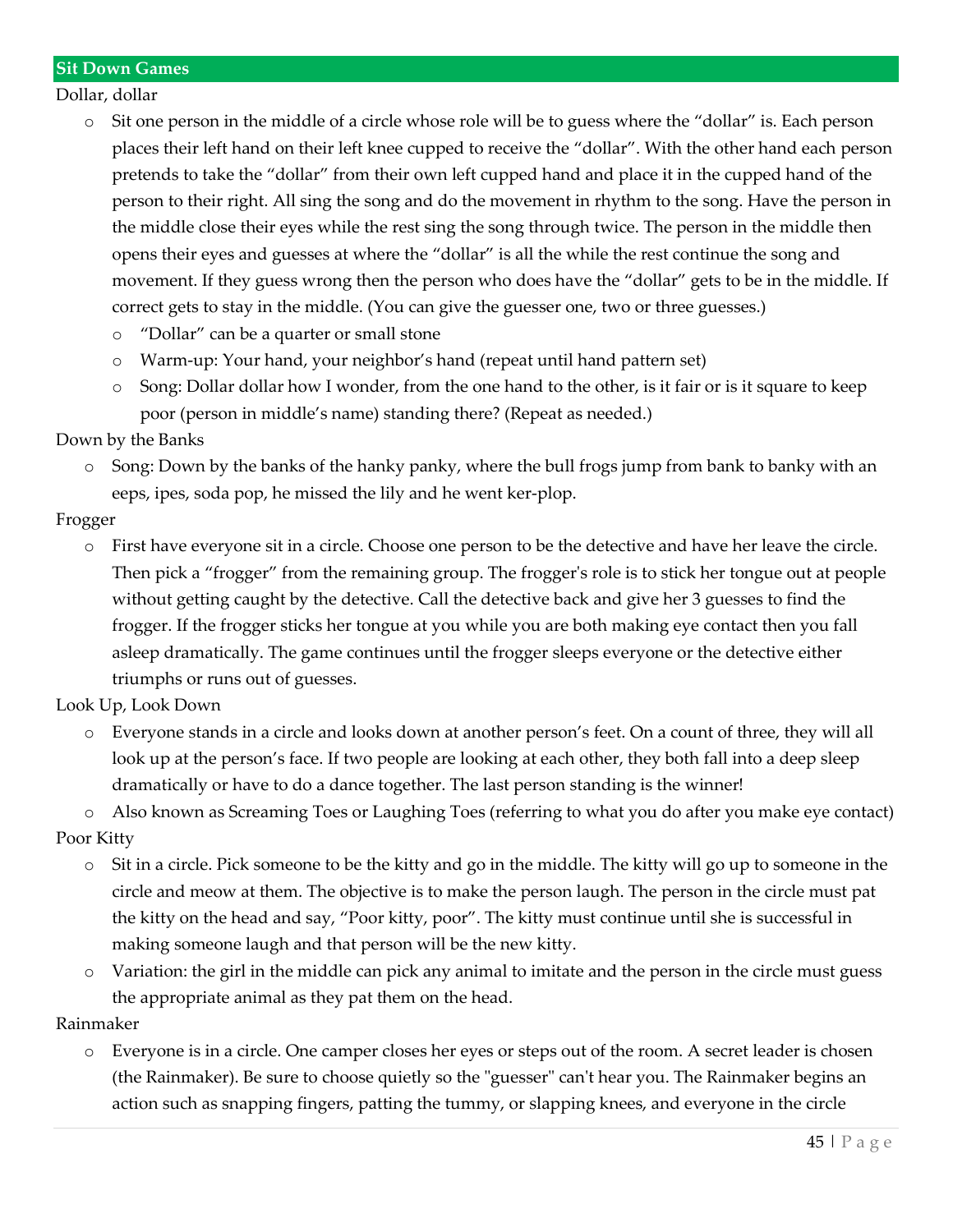imitates this. The guesser returns and tries to figure out who the leader is within three guesses. As the guesser looks around, the Rainmaker should change the action without being detected.

#### **Team Building Activities**

Circle Game

- o Have a rope or chord that is tied into a circle. Challenge the girls to get everyone in the group inside the circle. Depending on your rope size, it could be all the way inside or at least have a foot inside.
- o If your circle of rope is big enough for everyone to comfortably fit inside, challenge them to get back out without using their hands.

## Help the Echidna

o Explain to the girls that your echidna is trying to become a better leader but that he needs their help. Ask each girl to name a trait that makes a good leader. Thank the girls on the echidna's behalf and tell them that aiding others in becoming a leader is a great way for each of them to be leaders. This activity can be a good introduction to a team building setting. Disclaimer: If you do not have an echidna on hand, find another plush animal to use in its place. Perhaps a moose or a horse will be more readily available.

## Hula Hoops

o A classic team builder. Stand in a circle and have everyone hold hands. One girl will start with a hula hoop over her arm. The objective is to get the hula hoop all the way around the circle and back to its origin without letting go of one another's hands. Start with a simple round so they can get used to the process, but then add challenges. Time them, go in reverse order, stand in a different order, have 2 hula hoops going in different directions at the same time, etc.

#### Human Knot

o Arrange group members in a circle, standing shoulder to shoulder. Tell everyone to put their right hand up in the air, and then grab the hand of someone across the circle from them. Everyone then puts their left hand up in the air and grabs the hand of a different person. Check to make sure that everyone is holding the hands of two different people and that they are not holding hands with someone directly next to them. Tell group members to untangle themselves to make a circle without breaking the chain of hands. If group members break the chain they need to start over.

#### Line Up

- o Get people to line up in order of "something" as fast as they can or without talking. Topics can include: height, birthday month, number of years as a Girl Scout, etc.
- o You can also use this when you are teaching a subject. Ask them to stand on a spectrum of how much experience they have on a subject. This will help you alter your methods to what they already do or don't know.

#### Tanks

o Create a "battlefield" that has a variety of soft objects strewn about. These objects will be the ammo. Everyone finds a partner. One partner (the tank) will be blindfolded. The objective is to be the last tank standing and not get hit by any ammo. The seeing partners will stand in a line on the edge of the battlefield in order to direct their tank partner to one of the objects. They must also tell them which way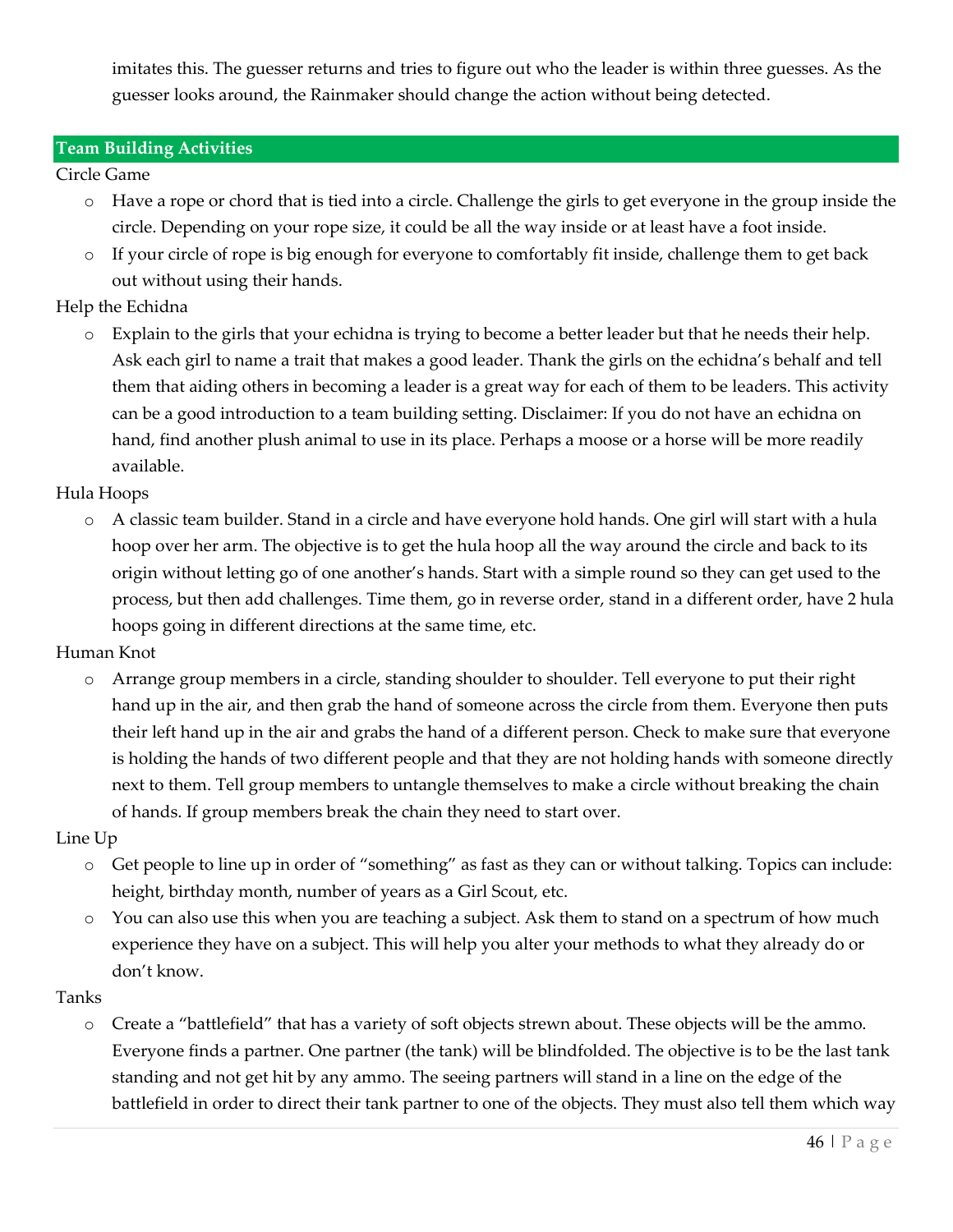to aim and when to fire. Anyone hit by ammo is out. When the round is over, switch roles and play again. Debrief and see how it felt to see versus be directed and which strategies worked well.

## Warm Fuzzies

o Explain to the girls that you like to keep a stash of warm fuzzies close at hand in the form of a koosh ball and that you need to recharge its power. In order to do so, the girls will pass the koosh ball to someone else in the circle and say something nice about that person. This game is good if there is discontent in the group, as a closing circle activity, or just as a general pick-me-up.

#### **Logic Games**

Black Magic

o You need two counselors who know the secret to play this game. Start by telling your group that the other person is "psychic" and can identify an object that the first person is thinking of. Have the "psychic" leave the room. The group then picks an object in the room. Call the "psychic" back into the room. The first person then asks a series of yes or no questions. (Ex: Is it Beth's glasses, Is it the clock on the wall, Is it the green paper, Is it cupcake's black shoes…)The secret: the object you ask the psychic about before the real object is always black.

Crossed-Uncrossed

o You need two sticks. Have group sit in a circle. Pass the sticks and say "I pass these sticks crossed" or "I pass these sticks uncrossed." You can pass the sticks however you want (overlapping, parallel, separately, etc.). The secret: it's not how the sticks are passed, it's how your legs/feet are when you say the words. (Legs crossed = crossed, legs straight = uncrossed)As the sticks are being passed tell the girls whether or not they are doing it "right"

Green Glass Door

o Say "I'm going through the Green Glass Door and I'm bringing \_\_\_\_, but not \_\_\_\_). Give an example then have girls try and guess what they can and can't bring through the door. Tell girls if they are allowed to go through the door or not. The secret: Objects that can go through the door have double letters in them, those not allowed don't. (Ex: Trees/Leaves, Books/Pages, Green/Blue, Pool/Water).

Picnic Game

o Sit in a circle. Say "I'm going on a picnic. You can come too, if you bring something good." Start with an example using yourself. (Ex: Chocolate "I'm going on a picnic and I'm bringing cookies"). Then have girls one at a time say what they're going to bring. Tell them if they are allowed to come or to try again. The secret: girls must bring things that start with the same letter as their camp name.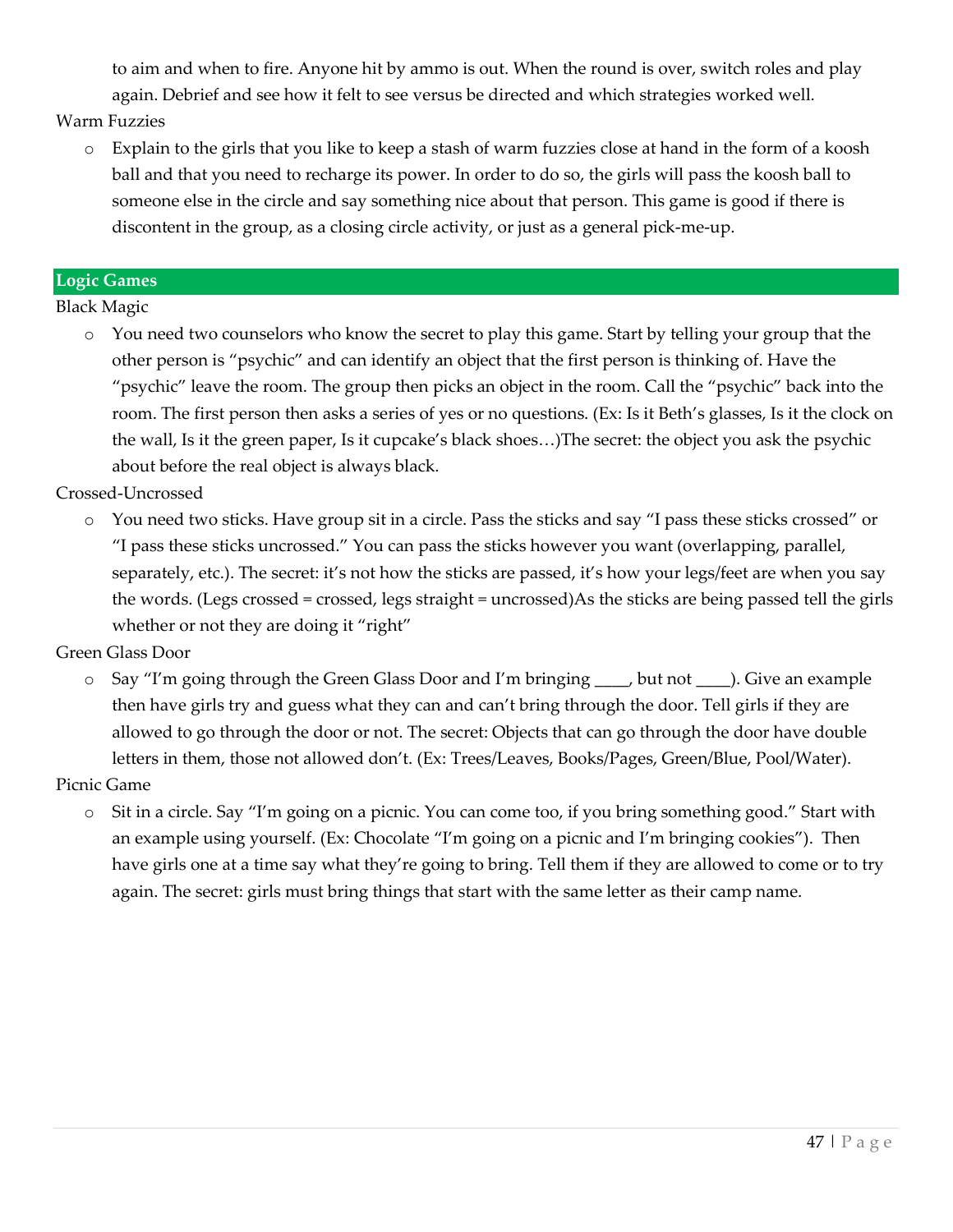## **No Prop Challenges**

- o Get in a line by birthday without using any sounds.
- o In less than 4 minutes, create each letter of the alphabet, in order from A to Z, using your bodies to make the letters.
- o Stack as many fists on top of each other without any player leaving the ground.
- o As a group, link together in a circle making each link in between players different
- o Say your names (each player saying their own) in order as fast as possible.
- o Ask the group to form a circle. Explain that the object is to, without laughing, pass the word "ha" around the circle. Someone must begin. That participant begins by saying, "Ha." The person to their right must repeat the "Ha" and add another "Ha." The third person then repeats the "Ha's" and adds another "Ha." (Ha Ha Ha). This continues around, with each person adding a "Ha." When someone laughs, you must start again. Start with the next person; don't go back to the beginning of the circle. The game ends when all of the participants have repeated their "Ha's" with their additions in the full circle. (Note: this is almost impossible, feel free to stop when everyone is laughing too hard to go on.)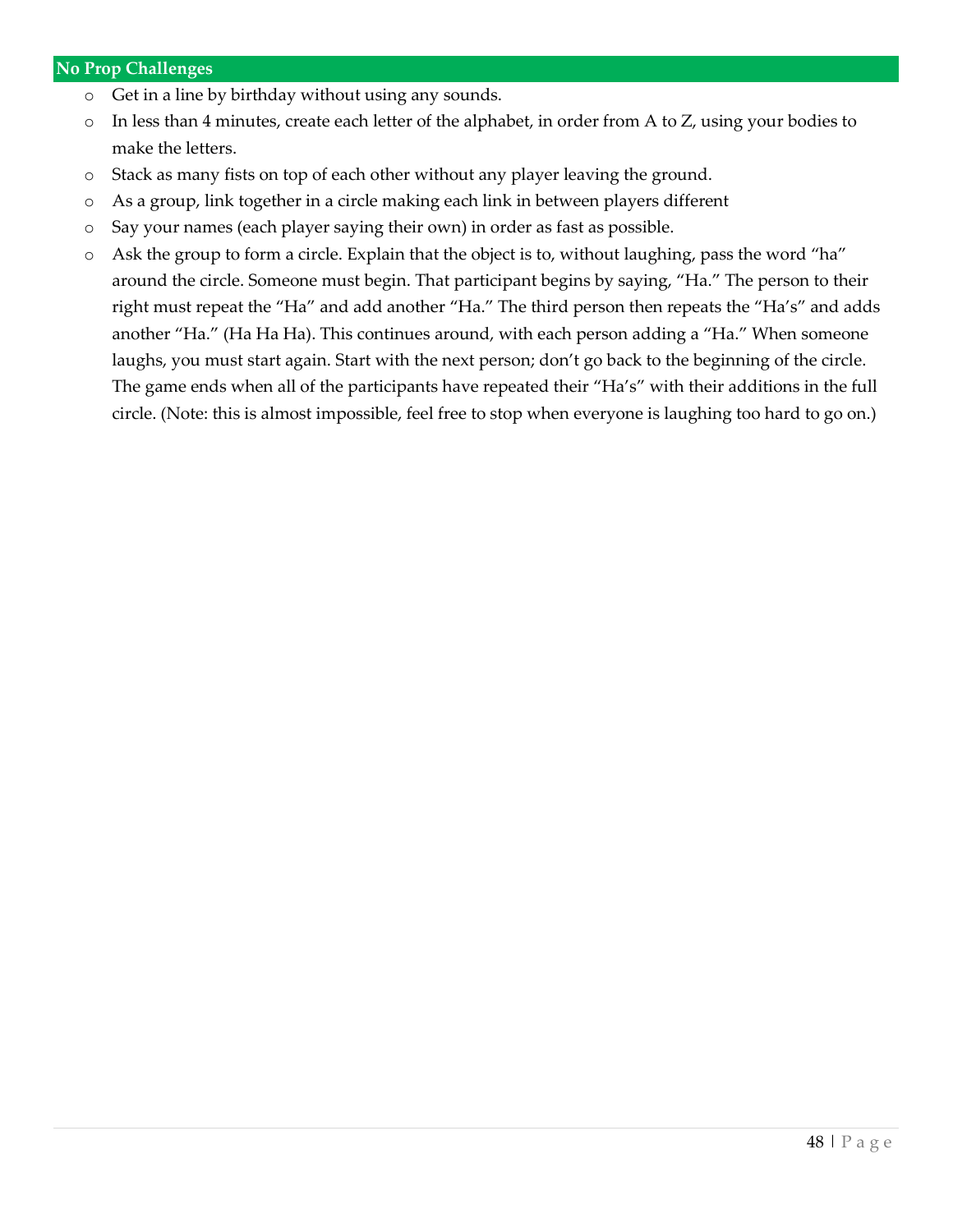#### **DEBRIEFING TECHNIQUES**

#### From: Michelle Cummings, M.S. – Training Wheels

Debriefing is a term used in experiential education to describe a question and answer session with participants. Debriefing an experience helps participants connect lessons and activities they learned in your program to the outside world. It is a very important piece of programming and learning as a whole. If participants are not allowed to reflect on their experiences and relate them to the outside world, then a lot of the learning may be lost. So including debriefing is really valuable after powerful experiences in you program. And mixing up your debriefing activities will keep your participants engaged in what they are learning and allow you to create more teachable moments. There is no one set way to debrief or one perfect time to debrief. Using a variety of techniques and using activities that give participants the power to take the lead in the debriefing is the most engaging and effective way of viewing debriefing.

#### Pair and Share

- o With this technique, the facilitator firsts asks participants to find a partner. Once everyone has a partner the facilitator instructs the group to discuss a debriefing question together.
- o When asking questions, try to ask 1-3 questions in the following categories, in order:
	- $\circ$  1 What happened?
	- o 2 Why is this important?
	- o 3 How can I use this information?

#### Metaphoric Methods

- o Metaphoric methods are amazing techniques that really let the props do the talking for you. They also give more ownership of the debriefing process to the participants themselves.
- o Metaphor cards: Create a pile of various pictures found in magazines or from the internet. Spread the cards out before the group and have them pick a card that best represents an experience or a feeling that they had during the activity or at the end of the day. Go around the group and ask each participant to share why they picked the card they did and why that card represents them or an experience they have had.

#### Frontloading

- o In the simplest form, Frontloading refers to giving an example *before the experience* rather than afterwards. By giving the participants an example of the type of answer you are expecting, it makes the debriefing process much easier.
- o Body Part Debrief: The basic concept for this activity is that you have different objects or pictures that are shaped like body parts. Each part can represent a metaphor related to that part. For example:
	- o Eye
		- Could represent something new that you saw in yourself or someone else.
		- What vision do you have for yourself/the group?
	- o Stomach
		- Could represent something that took guts for you to do.
		- What pushed you outside your comfort zone?